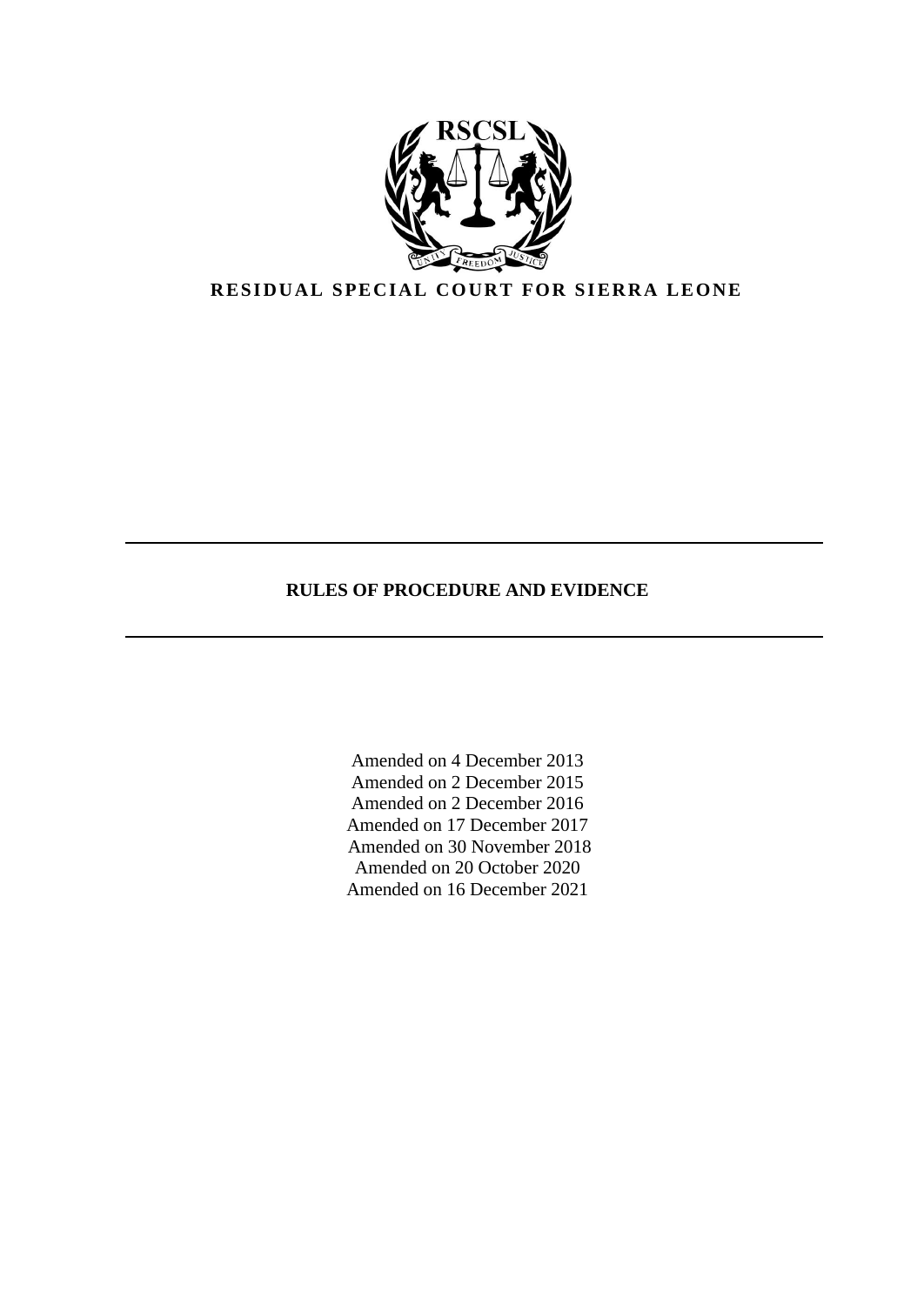# **TABLE OF CONTENTS**

### **Part I - GENERAL PROVISIONS**

| Rule 1:             | Entry into Force                                          |
|---------------------|-----------------------------------------------------------|
| Rule 2:             | Definitions                                               |
| Rule 3:             | <b>Working Language</b>                                   |
| Rule 4:             | Sittings away from the Seat of the Residual Special Court |
| Rule 5:             | Non-compliance with the Rules                             |
| Rule 6              | Amendment of the Rules                                    |
| Rule 7:             | Time limits                                               |
| Rule 7 <i>bis</i> : | Motions for extension of time                             |

# **Part II - COOPERATION WITH STATES AND JUDICIAL ASSISTANCE**

| <b>Requests and Orders</b>                 |
|--------------------------------------------|
| <b>Application for Deferral</b>            |
| Order or Request for Deferral              |
| Non-compliance with an Order for Deferral  |
| Referral of an Indictment to Another Court |
| Determinations of Courts of any State      |
| Double Jeopardy                            |
|                                            |

# **Part III - ORGANIZATION OF THE RESIDUAL SPECIAL COURT**

| <b>Section 1:</b>    | <b>The Judges</b>          |
|----------------------|----------------------------|
| Rule $14$ :          | <b>Solemn Declaration</b>  |
| Rule $15$ :          | Disqualification of Judges |
| Rule 15 <i>bis</i> : | Unfitness to Sit.          |
| Rule $16$ :          | Absence and Resignation    |
| Rule 16 bis:         | Alternate Judges           |
| Rule $17$ :          | Precedence                 |
|                      |                            |

# **Section 2: The Presidency**

Rule 18: Election of the President

Rule 18 *bis*: Election of the President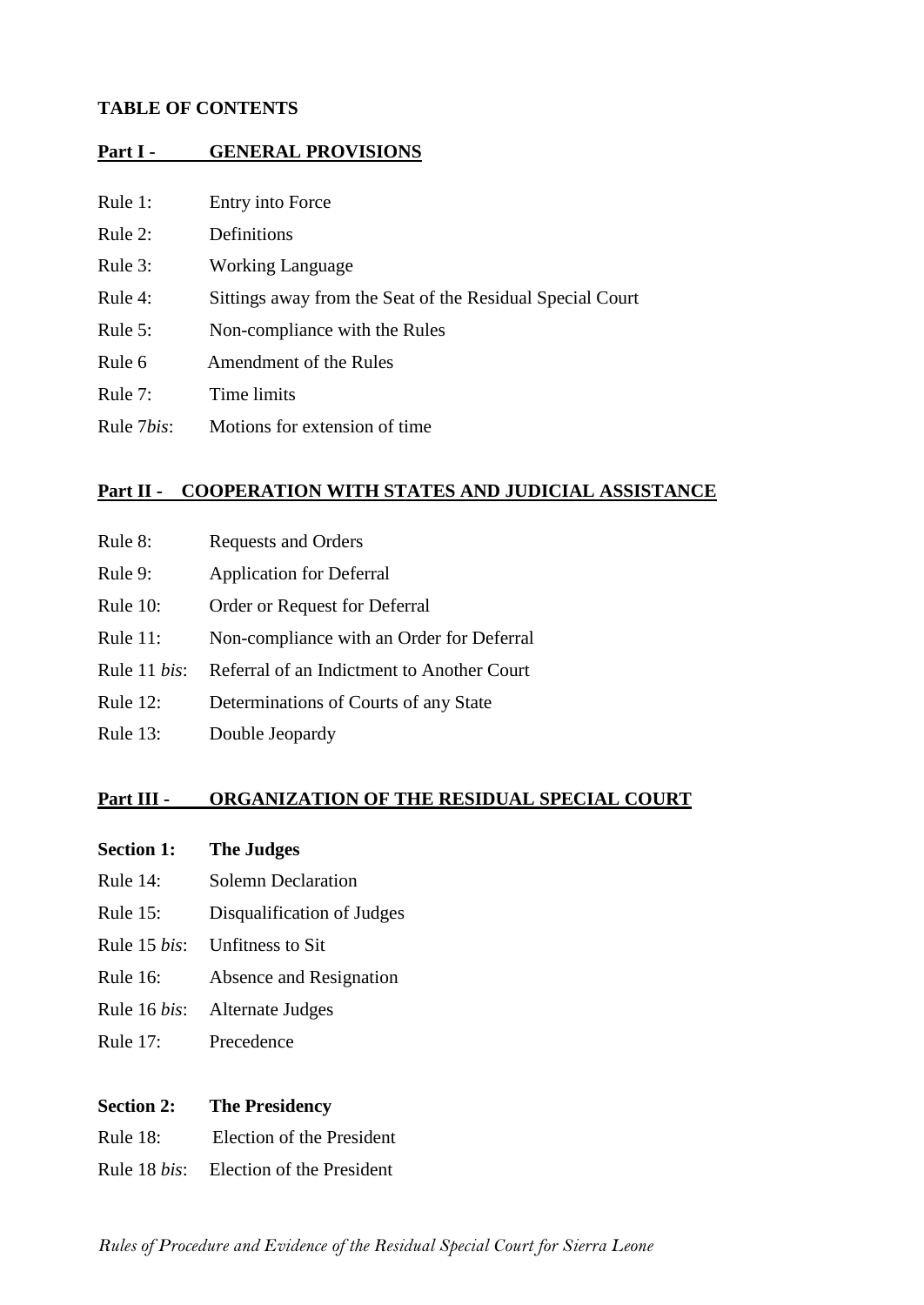| Rule 18 ter: | Election of the President        |
|--------------|----------------------------------|
| Rule $19$ :  | Functions of the President       |
| Rule 20:     | The Vice-Presidency              |
|              | Rule 20 bis: The Vice-Presidency |
| Rule 20 ter: | The Vice-Presidency              |
| Rule $21:$   | Functions of the Vice-President  |
| Rule $22$ :  | Replacements                     |
|              |                                  |

# **Section 3: Internal Functioning of the Residual Special Court**

- Rule 23: The Council of Judges
- Rule 24: Plenary Meetings of the Residual Special Court
- Rule 25: Dates of Plenary Meetings
- Rule 26: Quorum and Vote

### **Section 4: The Chambers**

- Rule 26 *bis*: The Chambers
- Rule 27: The Trial Chambers
- Rule 27 *bis*: The Appeals Chamber
- Rule 28: Designated Judges
- Rule 29: Deliberations

### **Section 5: The Registrar**

| Rule $30:$      | Appointment of the Registrar                           |
|-----------------|--------------------------------------------------------|
| Rule $31$ :     | Appointment of the Deputy Registrar and Registry Staff |
| Rule 32:        | <b>Solemn Declaration</b>                              |
| Rule 33:        | Functions of the Registrar                             |
| Rule 34:        | Witnesses and Victims Protection and Support           |
| Rule $35$ :     | Minutes                                                |
| <b>Rule 36:</b> | Cause Book                                             |

### **Section 6: The Prosecutor**

Rule 37: Functions of the Prosecutor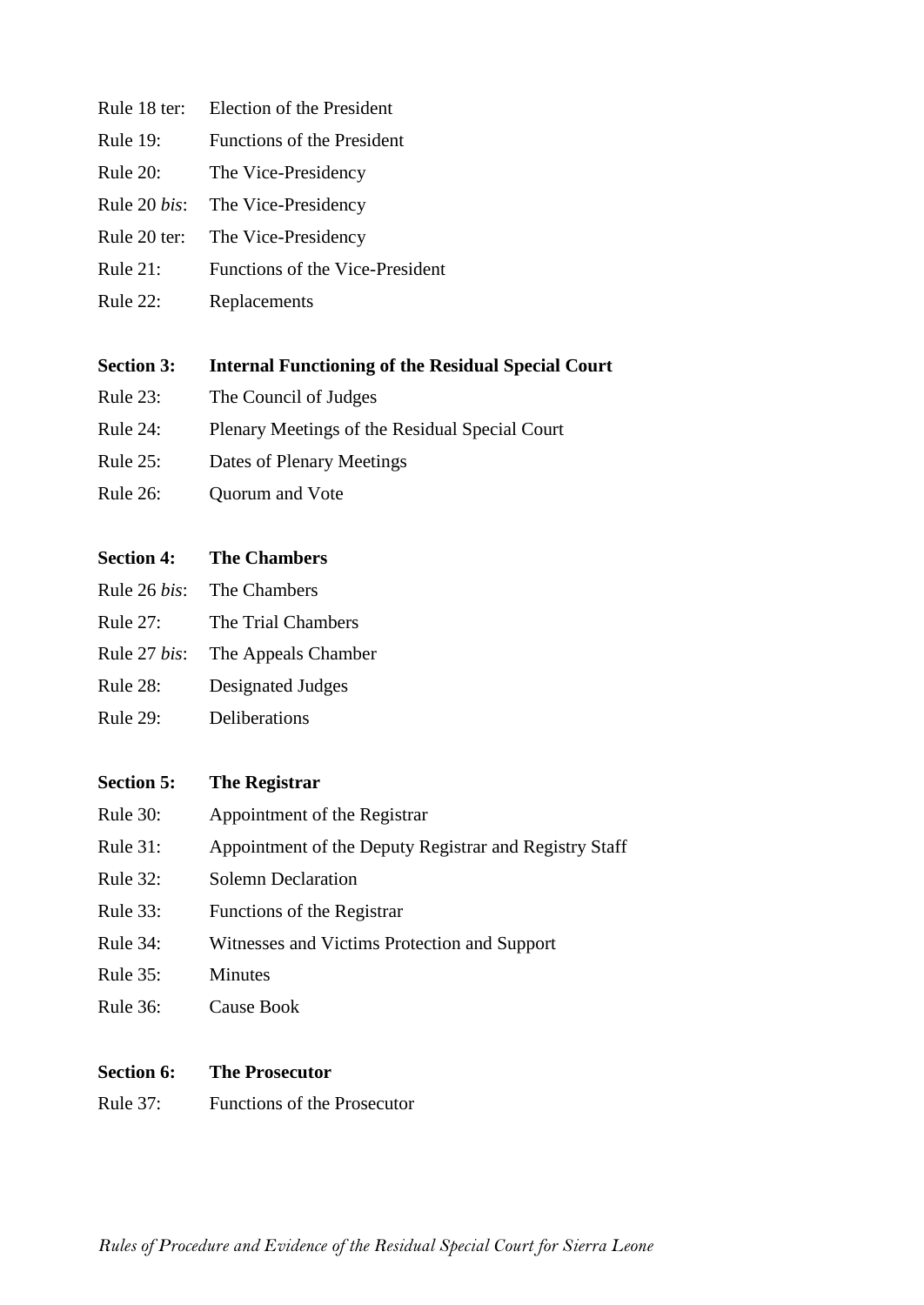# **Part IV - INVESTIGATIONS, RIGHTS OF SUSPECTS, ACCUSED AND CONVICTED PERSONS**

# **Section 1: Investigations**

| <b>Rule 39:</b> | Conduct of Investigations                             |
|-----------------|-------------------------------------------------------|
| Rule $40:$      | <b>Provisional Measures</b>                           |
| Rule 40 bis:    | <b>Transfer and Provisional Detention of Suspects</b> |
| Rule $41$ :     | Preservation of Information                           |
| Rule $42:$      | Rights of Suspects during Investigation               |
| Rule 43:        | <b>Recording Questioning of Suspects</b>              |

### **Section 2: Defence Counsel**

| Rule $44$ : | Appointment and Qualifications of Counsel                                     |
|-------------|-------------------------------------------------------------------------------|
| Rule $45:$  | Staff of the Defence Office                                                   |
|             | Rule 45 bis: Declaration of Means by the Suspect, Accused or Convicted Person |
| Rule $46:$  | Misconduct of Counsel                                                         |

### **Part V - PRE-TRIAL PROCEEDINGS**

| <b>Section 1:</b> | Indictments                  |
|-------------------|------------------------------|
| <b>Rule 47:</b>   | Review of Indictment         |
| <b>Rule 48:</b>   | Joinder of Accused or Trials |
| Rule $49:$        | Joinder of Crimes            |
| Rule 50:          | Amendment of Indictment      |
| Rule $51$ :       | Withdrawal of Indictment     |

- Rule 52: Service of Indictment
- Rule 53: Non-disclosure

### **Section 2: Orders and Warrants**

- Rule 54: General Provisions
- Rule 55: Execution of Arrest Warrants
- Rule 56: Warrant of Arrest to Third States
- Rule 57: Procedure after Arrest
- Rule 58: Transfer to the Residual Special Court from Third States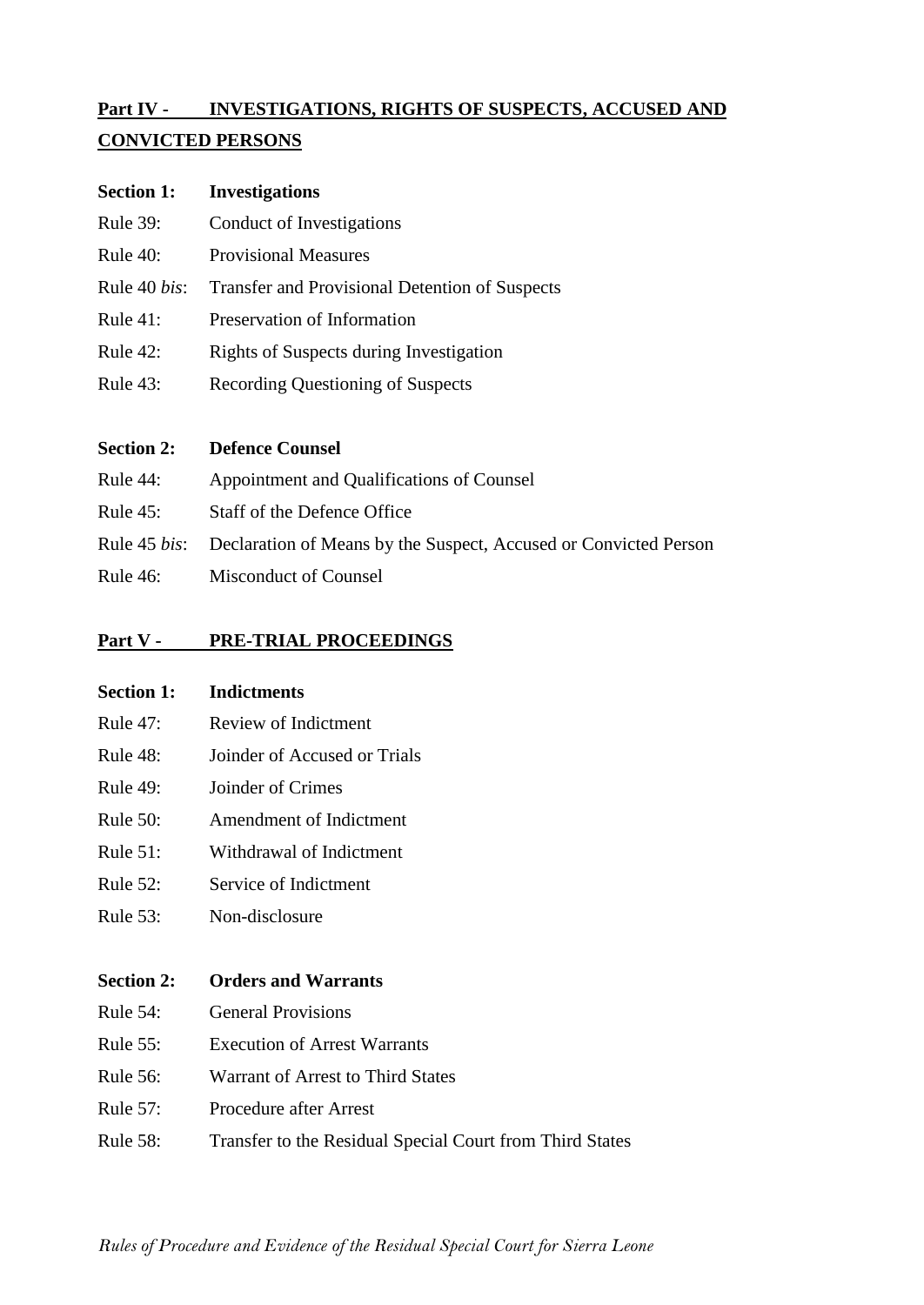- Rule 59: Failure to Execute a Warrant of Arrest or Transfer Order Rule 60: Trial in the Absence of the Accused Rule 61: Initial Appearance of Accused and Plea Rule 62: Procedure upon Guilty Plea Rule 63: Questioning of the Accused Rule 64: Detention on Remand Rule 65: Bail
- Rule 65 *bis*: Status Conferences

### **Section 3: Production of Evidence**

| <b>Rule 66:</b> | Disclosure of materials by the Prosecutor |
|-----------------|-------------------------------------------|
| Rule $67$ :     | Reciprocal Disclosure of Evidence         |
| <b>Rule 68:</b> | Disclosure of Exculpatory Evidence        |
| Rule $69$ :     | Protection of Victims and Witnesses       |
| Rule 70:        | Matters not Subject to Disclosure         |

### **Section 4: Depositions**

Rule 71: Depositions

### **Section 5: Preliminary Motions**

Rule 72: Preliminary Motions

# **Part VI - TRIAL PROCEEDINGS**

| <b>Section 1:</b>    | <b>General Provisions</b>                               |
|----------------------|---------------------------------------------------------|
| Rule 72 <i>bis</i> : | General Provision on Applicable Law                     |
| <b>Rule 73:</b>      | <b>Motions</b>                                          |
|                      | Rule 73 bis: Pre-Trial Conference                       |
| Rule 73 ter:         | <b>Pre-Defence Conference</b>                           |
| <b>Rule 74:</b>      | Amicus Curiae                                           |
| Rule 74 <i>bis</i> : | Medical Examination of the Accused                      |
| <b>Rule 75:</b>      | Measures for the Protection of Victims and Witnesses    |
| <b>Rule 76:</b>      | Solemn Declaration by Interpreters and Translators      |
| <b>Rule 77:</b>      | Contempt of the Special Court or Residual Special Court |

*Rules of Procedure and Evidence of the Residual Special Court for Sierra Leone*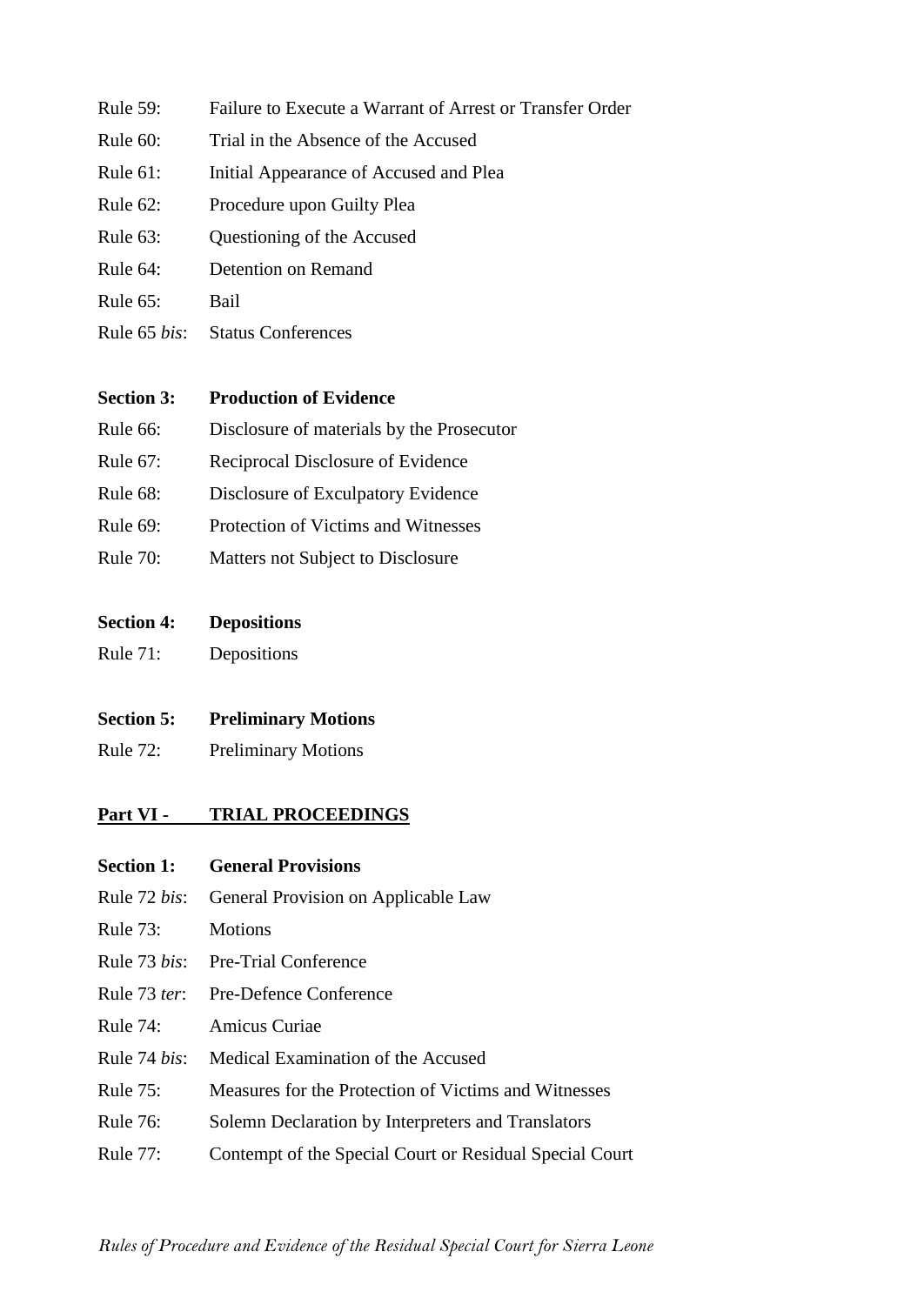| Rule 78:        | <b>Open Sessions</b>                                |
|-----------------|-----------------------------------------------------|
| <b>Rule 79:</b> | <b>Closed Sessions</b>                              |
| Rule 80:        | Control of Proceedings                              |
| Rule $81:$      | Records of Proceedings and Preservation of Evidence |

### **Section 2: Case Presentation**

- Rule 82: Joint and Separate Trials
- Rule 83: Instruments of Restraint
- Rule 84: Opening Statements
- Rule 85: Presentation of Evidence
- Rule 86: Closing Arguments
- Rule 87: Deliberations
- Rule 88: Judgment

#### **Section 3: Rules of Evidence**

- Rule 89: General Provisions
- Rule 90: Testimony of Witnesses
- Rule 91: False Testimony under Solemn Declaration
- Rule 92: Confessions
- Rule 92 *bis*: Alternative Proof of Facts
- Rule 92 *ter*: Other Admission of Written Statements and Transcripts

Rule 92 *quater*: Unavailable Persons

- Rule 93: Evidence of Consistent Pattern of Conduct
- Rule 94: Judicial Notice
- Rule 94 *bis*: Testimony of Expert Witnesses
- Rule 95: Exclusion of Evidence
- Rule 96: Rules of Evidence in Cases of Sexual Assault
- Rule 97: Lawyer-Client Privilege
- Rule 98: Motion for Judgment of Acquittal

#### **Section 4: Sentencing Procedure**

- Rule 99: Status of the Acquitted Person
- Rule 100: Sentencing Procedure
- Rule 101: Penalties

*Rules of Procedure and Evidence of the Residual Special Court for Sierra Leone*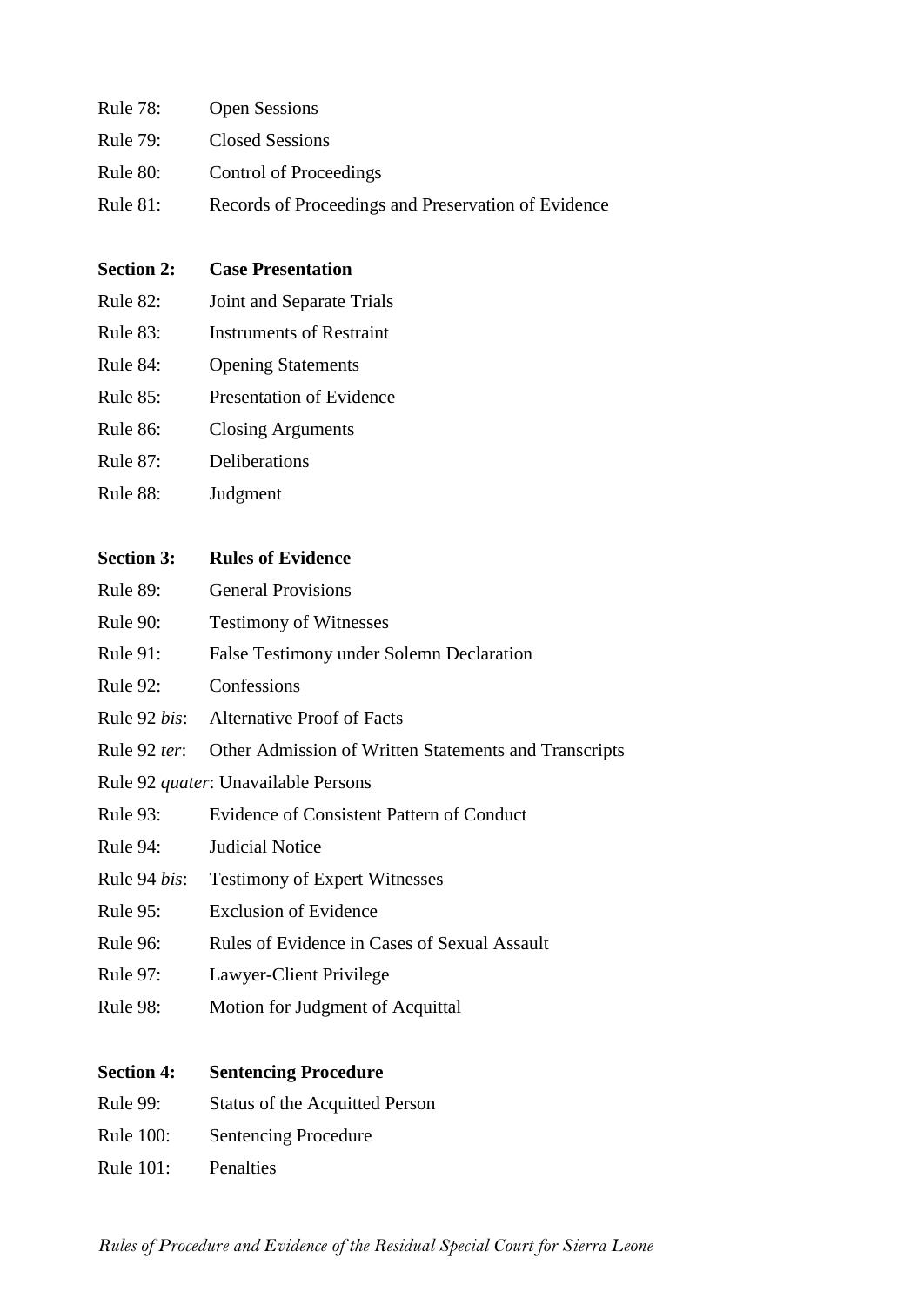- Rule 102: Status of the Convicted Person
- Rule 103: Place of Imprisonment
- Rule 104: Forfeiture of Property
- Rule 105: Compensation to Victims

#### **Part VII - APPELLATE PROCEEDINGS**

- Rule 106: General Provisions
- Rule 107: Practice Directions
- Rule 108: Notice of Appeal
- Rule 109: Pre-Hearing Judge
- Rule 110: Record on Appeal
- Rule 111: Appellant's Submissions
- Rule 112: Respondent's Submissions
- Rule 113: Submissions in Reply
- Rule 114: Date of Hearing
- Rule 115: Additional Evidence
- Rule 116: Extension of Time-Limits
- Rule 117: Expedited Procedure
- Rule 118: Judgment on Appeal
- Rule 119: Status of the Accused Following Judgment on Appeal

### **Part VIII - REVIEW PROCEEDINGS**

- Rule 120 bis Request for Review
- Rule 121: Preliminary Examination
- Rule 122: Appeals

### **Part IX - PARDON, COMMUTATION OF SENTENCE AND EARLY RELEASE**

- Rule 123: Notification by States
- Rule 124: Pardon, Commutation of Sentence and Early Release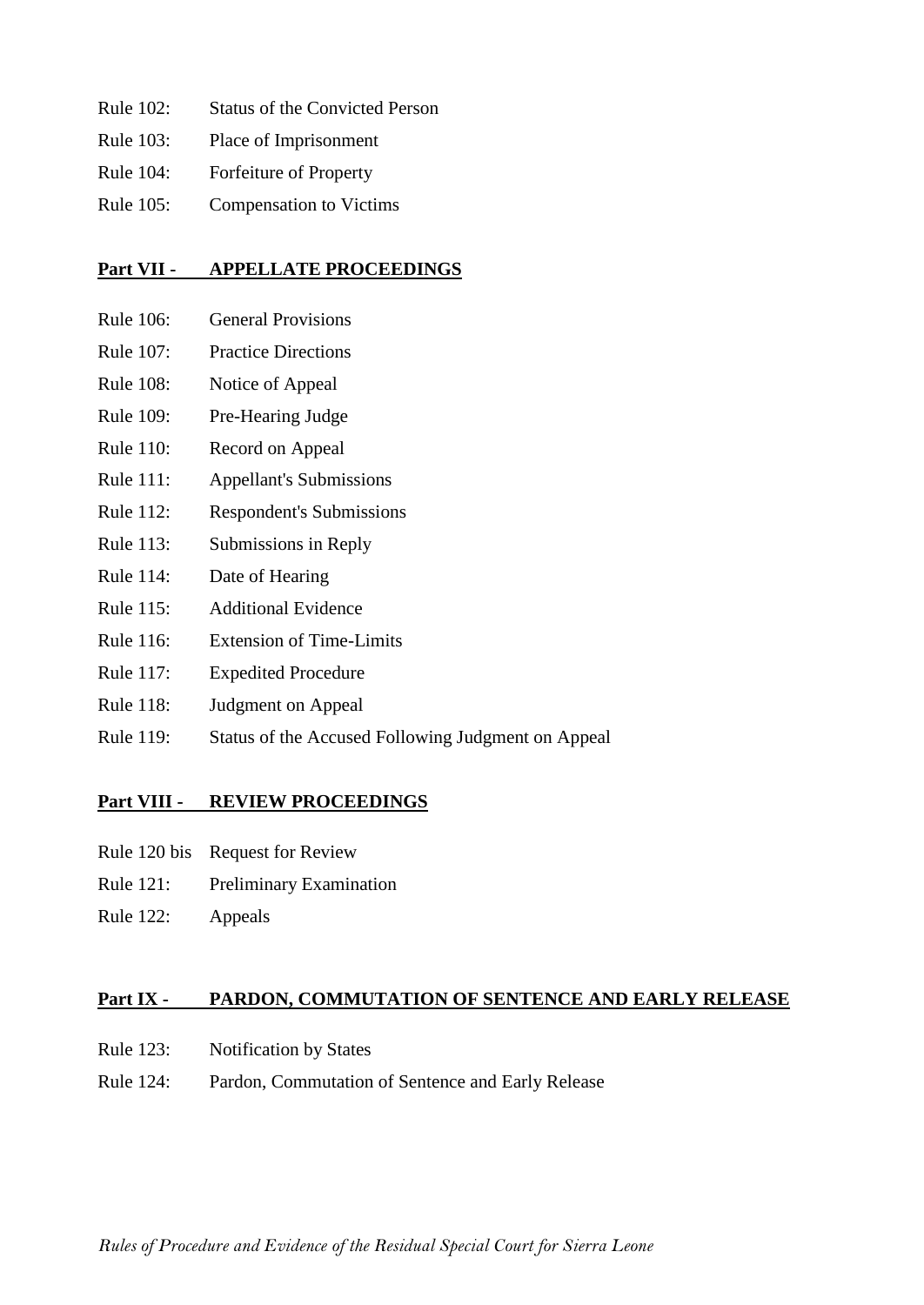# **Part I - GENERAL PROVISIONS**

#### **Rule 1: Entry into Force**

These Rules of Procedure and Evidence as first amended on 7 March 2003, are applicable pursuant to Article 16(1) of the Statute of the Residual Special Court for Sierra Leone, and entered into force, as further amended, on 1 January  $2014$ .<sup>1</sup>

#### **Rule 2: Definitions**

1

(A) In the Rules, unless the context otherwise requires, the following terms shall mean:

| Accused:                   | A person against whom one or more counts in an indictment have been<br>approved in accordance with Rule 47;                                                                                                                                               |
|----------------------------|-----------------------------------------------------------------------------------------------------------------------------------------------------------------------------------------------------------------------------------------------------------|
| Arrest:                    | The act of apprehending and taking a suspect, an accused or convicted<br>person into custody;                                                                                                                                                             |
| <b>Chambers:</b>           | The President and when necessary a Trial Chamber and Appeals<br>Chamber as referred to in Article 2 of the RSCSL Agreement that will<br>be established in the event the need arises pursuant to Article 13 of the<br><b>RSCSL Agreement;</b>              |
| <b>Convicted person:</b>   | A person convicted of a crime under the SCSL or RSCSL Statute,<br>except where that conviction has been set aside by the Appeals<br>Chamber in accordance with the SCSL or RSCSL Statute and the<br>Rules;                                                |
| <b>Council of Judges:</b>  | The Council of Judges as referred to in Rule 23 if one is convened;                                                                                                                                                                                       |
| Defence:                   | The Accused or convicted person and/or the Accused's or convicted<br>person's counsel;                                                                                                                                                                    |
| <b>Defence Office:</b>     | The Office established by the Registrar, if the need arises for<br>proceedings before the Residual Special Court, for the purpose of<br>ensuring the rights of suspects, accused and convicted persons in<br>accordance with the RSCSL Statute and Rules; |
| <b>Designated Judge:</b>   | A Judge designated for a certain period of time pursuant to Rule 28;                                                                                                                                                                                      |
| <b>Detention Facility:</b> | The Detention Facility of the Residual Special Court shall include all<br>premises where suspects or accused, or convicted persons are detained<br>in accordance with these Rules and with the Rules of Detention;                                        |

<sup>&</sup>lt;sup>1</sup> These Rules are based on the Rules of Procedure and Evidence of the Special Court for Sierra Leone obtaining at the time of its closure, pursuant to article 16(1) of the RSCSL Statute.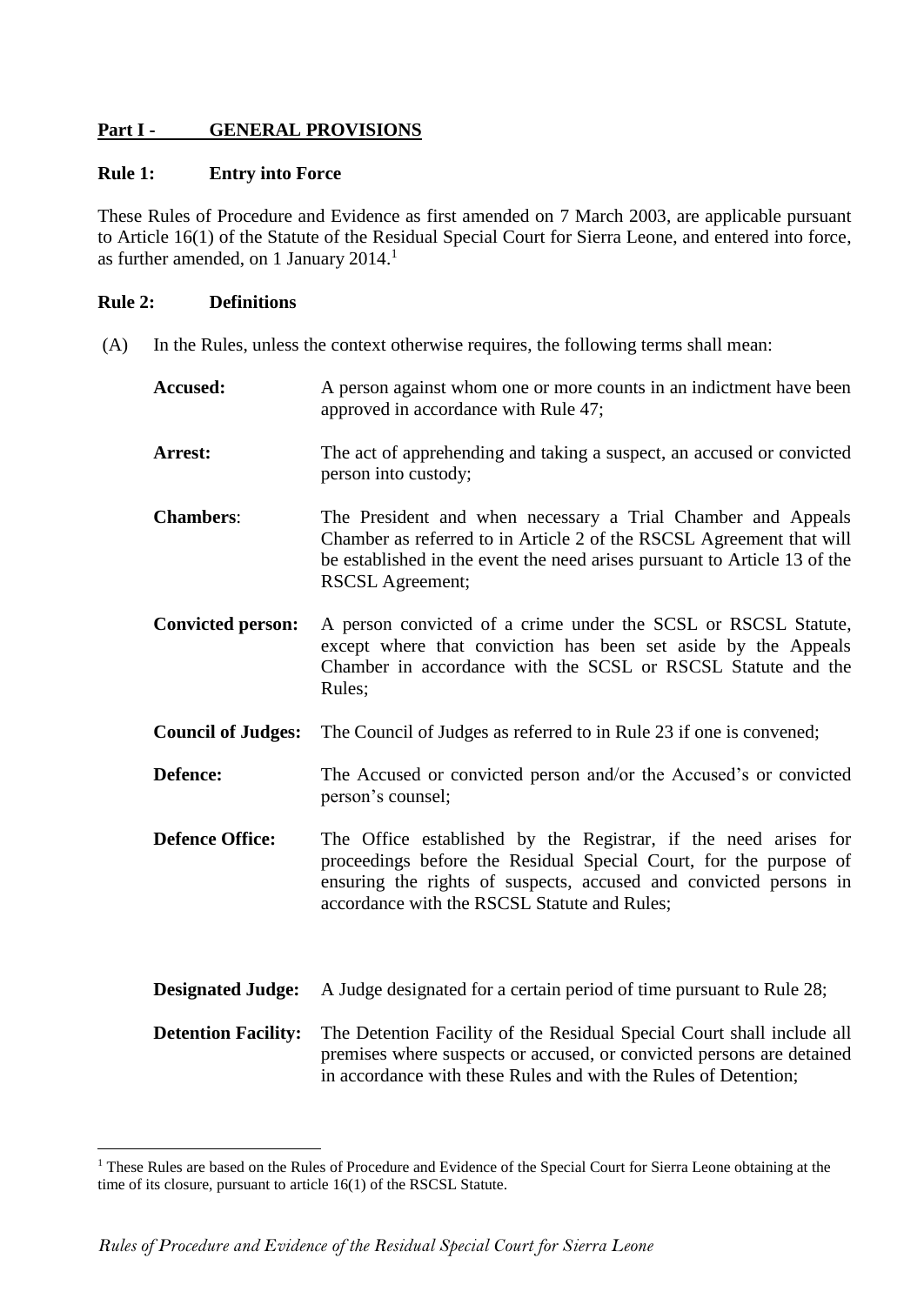- **Extraordinary Committee**: A committee comprising of 2 international Judges and 1 national Judge appointed by the President
- **Headquarters Agreements:** The Headquarters Agreement between the Republic of Sierra Leone and the Special Court for Sierra Leone signed in Freetown on 21 October 2003; the Headquarters Agreement between the Kingdom of the Netherlands and the Special Court for Sierra Leone signed in The Hague on 19 June 2006; the Headquarters Agreement between the Republic of Sierra Leone and the Residual Special Court for Sierra Leone signed in Freetown on 31 October 2012; and the Headquarters Agreement between the Kingdom of the Netherlands and the Residual Special Court for Sierra Leone signed in The Hague on 19 December 2013.
- **Investigation:** All activities undertaken by the Prosecutor under the RSCSL Statute and the Rules for the collection of information and evidence, whether before or after approval of an indictment;
- **Oversight Committee:** The Committee established pursuant to Article 4 of the RSCSL Agreement;
- **Party:** The Prosecutor or the Defence;
- **Pre-Hearing Judge:** A Judge of the Appeals Chamber responsible for the pre-hearing proceedings of an appeal as designated pursuant to Rule 109;
- **President:** The President of the Residual Special Court as referred to in Article 2 of the RSCSL Agreement and elected pursuant to Article 12(1) of the RSCSL Statute;
- **Principal Defender:** The Principal Defender as appointed by the Registrar if a Defence Office is established;
- **Prosecutor:** The Prosecutor of the Residual Special Court as referred to in Article 2 of the RSCL Agreement and appointed pursuant to Article 14 of the RSCSL Statute;
- **Public Holiday:** A Public Holiday shall be an official public holiday of the Republic of Sierra Leone or of the United Nations;
- **Registrar:** The Registrar of the Residual Special Court as referred to in Article 2 of the RSCSL Agreement and appointed pursuant to Article 15 of the RSCSL Statute;
- **Regulations:** The provisions framed by the Prosecutor pursuant to Rule 37(A);
- **RSCSL Agreement:** The Agreement between the United Nations and the Government of Sierra Leone on the Establishment of a Residual Special Court for Sierra Leone signed in Freetown on 11 August 2010 with Statute annexed;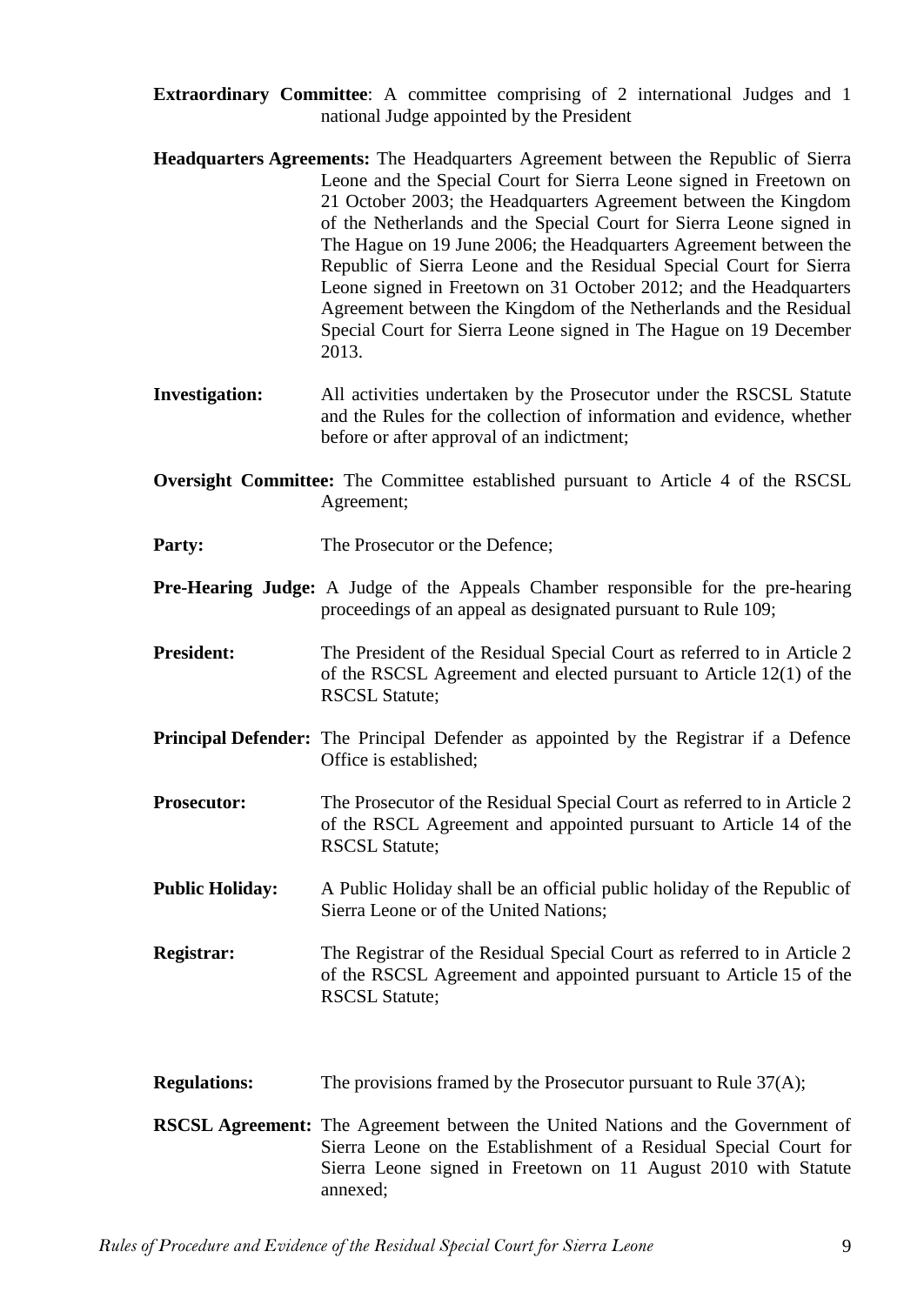- **RSCSL defence staff:** Staff of the Residual Special Court representing the interests of the defence, including staff of the Defence Office, if one is established, and the Principal Defender, if one is appointed;
- **RSCSL Statute**: The Statute of the Residual Special Court annexed to the RSCSL Agreement;
- **Residual Special Court**: The Residual Special Court for Sierra Leone established by the Agreement between the United Nations and the Government of Sierra Leone on the Establishment of a Residual Special Court for Sierra Leone signed on 11 August 2010, with Statute annexed, and composed of the Chambers, the Prosecutor and the Registrar.
- **Rules:** The Rules referred to in Rule 1, as amended and currently in force;
- **Rules of Detention:** The rules governing the detention of persons awaiting trial or appeal before the Residual Special Court or otherwise detained by the Residual Special Court as referred to in Rule 33(C);
- **SCSL Agreement:** The Agreement between the United Nations and the Government of Sierra Leone on the Establishment of a Special Court for Sierra Leone signed in Freetown on 16 January 2002 with Statute annexed;
- **SCSL Statute:** The Statute of the Special Court annexed to the SCSL Agreement;
- **Special Court:** The Special Court for Sierra Leone established by the SCSL Agreement and consisting of the following organs: the Chambers, the Office of the Prosecutor and the Registry;
- **Suspect:** A person concerning whom the Prosecutor possesses reliable information which tends to show that he or she may have committed a crime over which the Residual Special Court has jurisdiction in accordance with Article 1 of the RSCSL Statute and may be considered to bear the greatest responsibility for serious violations of international humanitarian law and Sierra Leonean law committed in the territory of Sierra Leone since 30 November 1996, including those leaders who, in committing such crimes, have threatened the establishment of, and implementation of the peace process of Sierra Leone;
- **Transaction:** A number of acts or omissions whether occurring as one event or a number of events, at the same or different locations and being part of a common scheme, strategy or plan;
- **Victim:** A person against whom a crime, over which the Special Court or Residual Special Court has jurisdiction, has allegedly been committed or has been found to have been committed.
- (B) In the Rules, the singular shall include the plural, and vice-versa.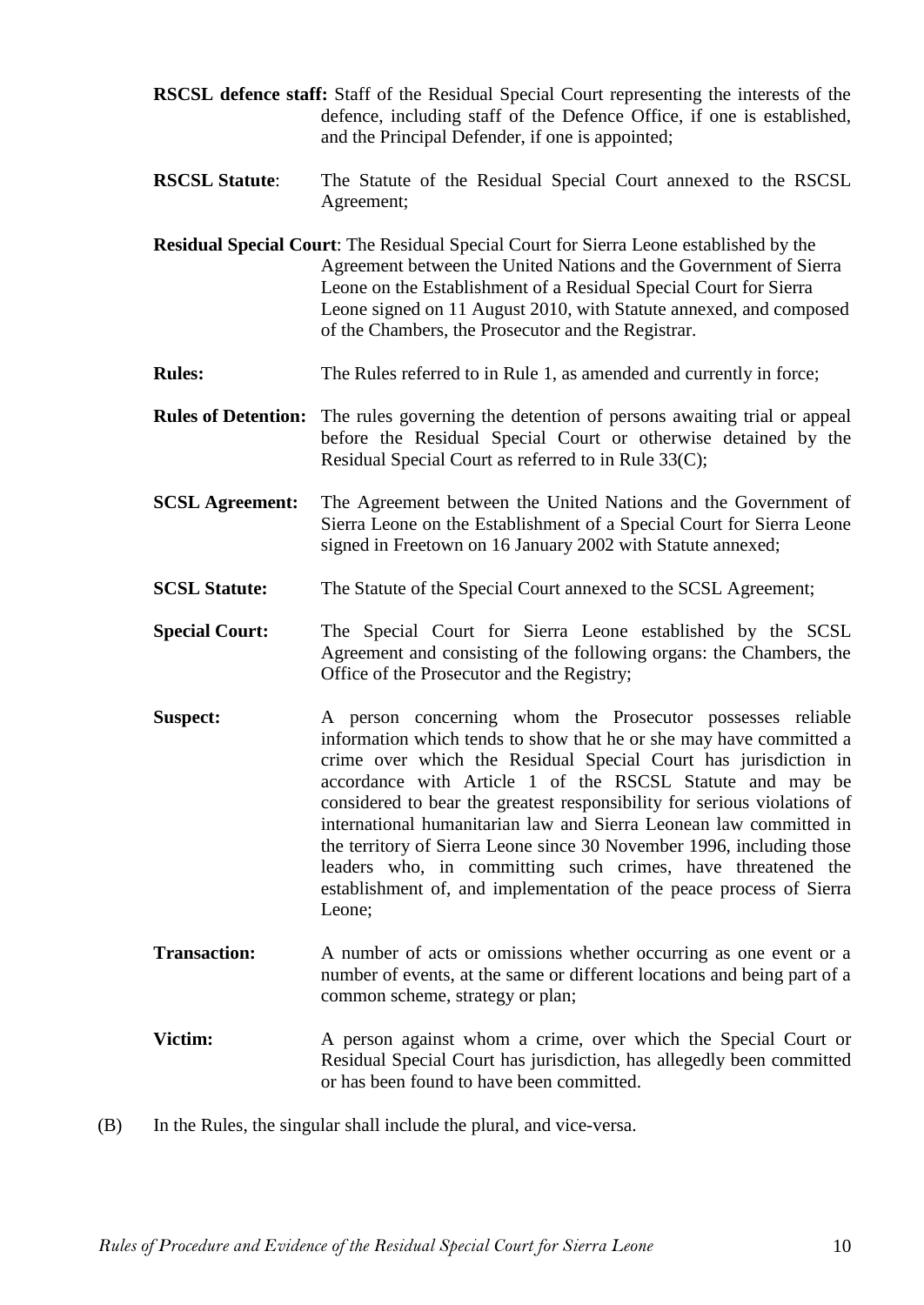# **Rule 3: Working Language**

- (A) The working language of the Residual Special Court shall be English.
- (B) The accused or suspect or convicted person shall have the right to use his or her own language.
- (C) Any person appearing before or giving evidence to the Residual Special Court, who does not have sufficient knowledge of English, may ask for permission to use his or her own language.
- (D) The Registrar shall make any necessary arrangements for interpretation and translation.

# **Rule 4: Sittings away from the Seat of the Residual Special Court**

- (A) In accordance with Article 12(2) of the RSCSL Statute, the President shall in as far as possible carry out his or her functions remotely and shall be present at the seat of the Residual Special Court only as necessary to carry out his or her functions.
- (B) A Chamber or a Judge may exercise their functions away from the Seat of the Residual Special Court. In so doing, audio or video-link technology, email or other available electronic media may be used unless the President or Presiding Judge orders otherwise.

### **Rule 5: Non-compliance with the Rules**

Where an objection on the ground of non-compliance with the Rules or Regulations is raised by a party at the earliest opportunity, the President, Trial Chamber, Appeals Chamber or Judge designated by the President or Trial or Appeals Chamber may grant relief if the non-compliance has caused material prejudice to the objecting party.

### **Rule 6: Amendment of the Rules 6 A** (amended on 30 November 2018)

- (A)Proposals for amendment of the Rules of Procedure and Evidence may be made by the President, a Judge, the Prosecutor, the Registrar, RSCSL defence staff and by the Sierra Leone Bar Association or any other entity invited by the President to make proposals for amendments.
	- (i) Notice of any such proposal shall be given to the President and the Registrar not less than ten calendar days before the amendment is to be considered for adoption pursuant to Rule  $6(B)$  or  $6(C)$ .
	- (ii) The Registrar shall give notice forthwith of the proposed amendment to the Judges, the Prosecutor, RSCSL defence staff and the Sierra Leone Bar Association or any other entity invited by the President to make proposals for amendments.
- (B) Proposals for amendment may be adopted:

(a) at a Plenary Meeting of the Residual Special Court convened by the President in accordance with Article 16(2) of the RSCSL Statute ; or

(b) by a simple majority of all Judges in writing, provided that proposals are circulated in writing to all Judges on the roster.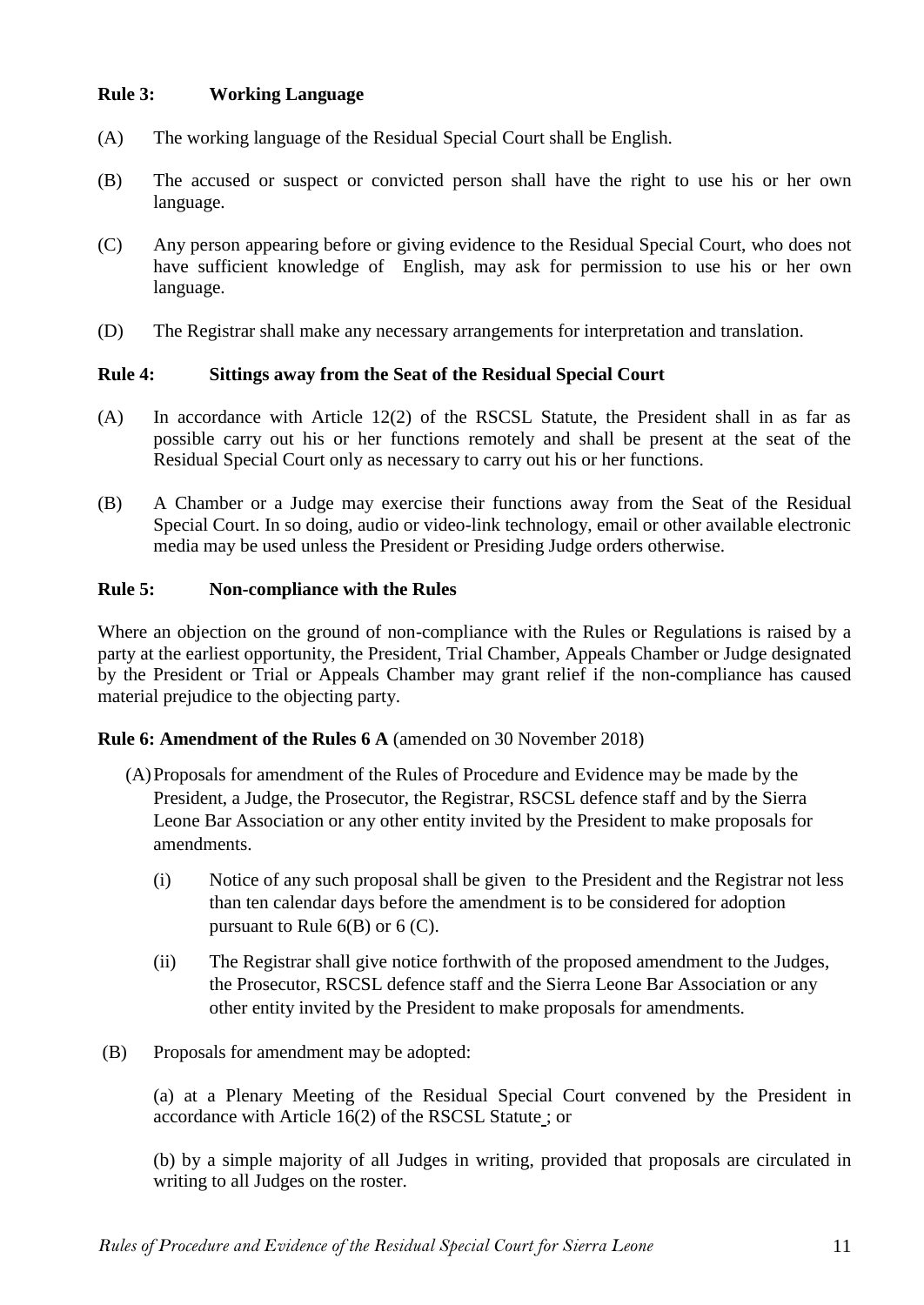- (C) An amendment of the Rules may be adopted otherwise than as stipulated in Sub-Rule (B), provided it is approved unanimously by any appropriate means either done in writing or confirmed in writing.
- (D) An amendment shall, unless otherwise indicated, enter into force immediately. The Registrar shall publish the amendment by appropriate means.

### **Rule 7: Time limits**

- (A) Unless otherwise ordered by the President, a Chamber or by a Designated Judge, or otherwise provided by the Rules, the time prescribed by or under the Rules for the doing of any act shall run from the day after the notice of the occurrence of the event has been received in the normal course of transmission by the Registry, counsel for the Accused or convicted person, or the Prosecutor as the case may be.
- (B) Where a time limit is less than 7 days, only ordinary calendar days shall be counted. Weekdays, Saturdays, Sundays and Court-recognised Public Holidays shall not be counted as days. Should the time limit expire on a Saturday, Sunday, or Court-recognised Public Holiday or a day falling within judicial recess, the time limit shall automatically be extended to the subsequent working day.
- (C) Unless otherwise ordered by a Chamber or a Designated Judge, any response to a motion shall be filed within ten days of service of the motion by the Registry. Any reply to the response shall be filed within five days of service of the response by the Registry.

### **Rule 7***bis***: Motions for extension of time**

Any response to a motion for extension of time shall be filed within five days of the receipt of the motion. There is no right of reply. A motion for an extension of time may be disposed of without giving the other party the opportunity to respond if a Judge or Chamber is of the opinion that no prejudice will be caused to the other party.

# **Part II - COOPERATION FROM STATES AND JUDICIAL ASSISTANCE**

### **Rule 8: Requests and Orders**

- (A) The Government of Sierra Leone shall cooperate with all organs of the Residual Special Court in all its operations in accordance with Article 11 of the RSCSL Agreement. Requests by any organ of the Residual Special Court shall be complied with in accordance with Article 11 of the RSCSL Agreement. An order issued by a Chamber or by a Judge shall have the same force or effect as if issued by a Judge, Magistrate or Justice of the Peace of a Sierra Leone court in accordance with section 20 of the Special Court Agreement, 2002 (Ratification) Act, 2002.
- (B) Except in cases to which Rule 11, 13, 59 or 60 applies, where a Chamber or a Judge is satisfied that the Government of Sierra Leone has failed to comply with a request made in relation to any proceedings before that Chamber or Judge, the Chamber or Judge may refer the matter to the President to take appropriate action. The President may also take appropriate action *proprio motu*.
- (C) The Residual Special Court may invite third States not party to the RSCSL Agreement to provide assistance on the basis of an ad hoc arrangement, an agreement with such State or any other appropriate basis**.**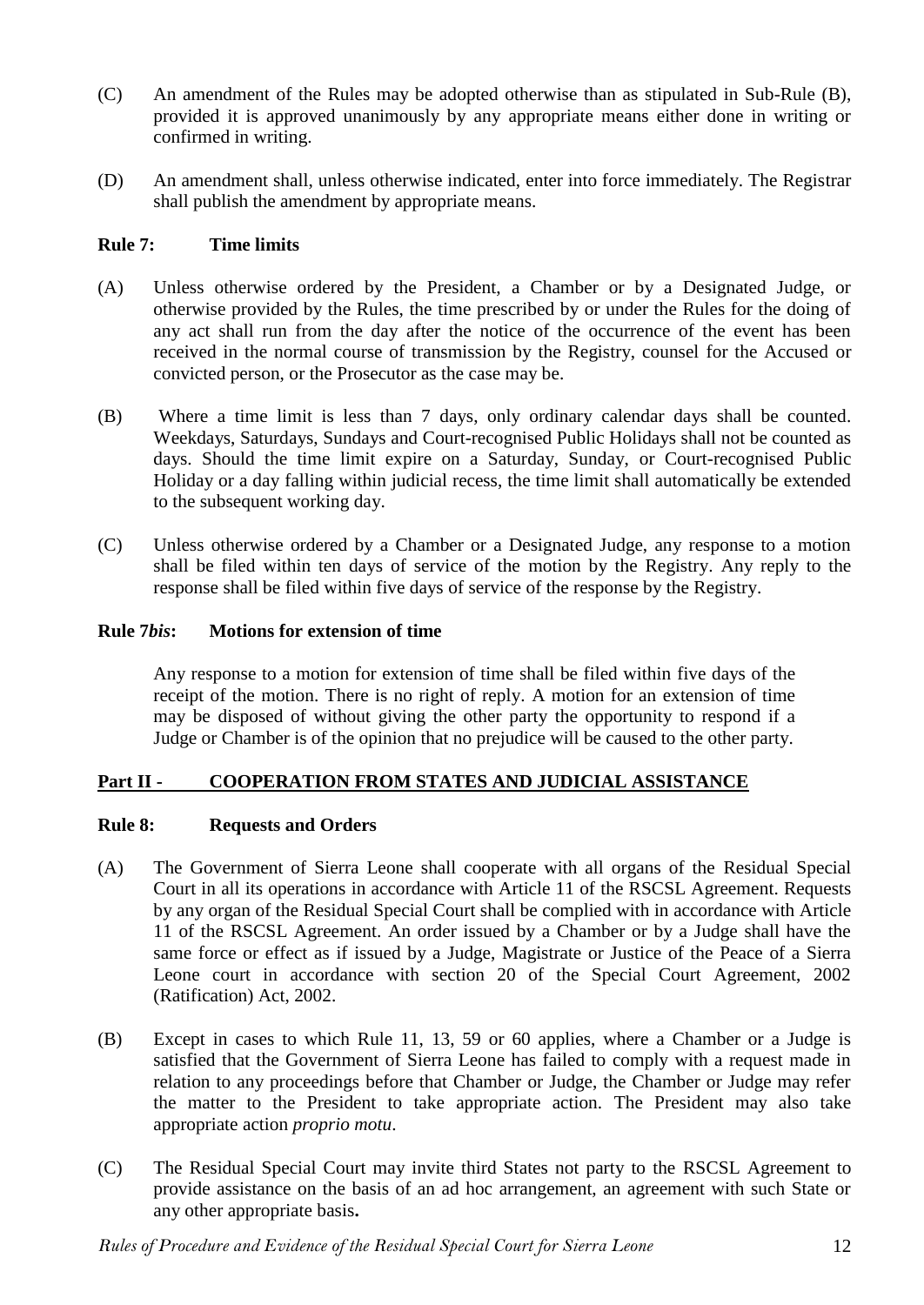- (D) Where a third State, which has entered into an ad hoc arrangement or an agreement with the Residual Special Court, fails to cooperate with requests pursuant to any such arrangement or agreement, the President may take appropriate action.
- (E) Where it appears to the Prosecutor that a crime within the jurisdiction of the Residual Special Court is or has been the subject of investigations or criminal proceedings instituted in the courts of any State, he or she may request the State to forward to him or her all relevant information in that respect. The Government of Sierra Leone shall transmit to him or her such information forthwith in accordance with Article 11 of the RSCSL Agreement*.*

### **Rule 9: Application for Deferral**

Where it appears that crimes which are the subject of investigations or proceedings instituted in the courts of a State:

- (i) Are the subject of an investigation by the Prosecutor;
- (ii) Should be the subject of an investigation by the Prosecutor considering, amongst others:
	- (a) The seriousness of the offences;
	- (b) The status of the accused at the time of the alleged offences; or
	- (c) The general importance of the legal questions involved in the case;
- (iii) Are the subject of an indictment in the Residual Special Court; or
- (iv) Fall within Rule 72(B),

the Prosecutor may apply for an order or request for deferral under Rule 10.

### **Rule 10: Order or Request for Deferral**

- (A) If it appears to the President or Trial Chamber seized of an application under Rule 9 that Sub-Rules (i), (ii) or (iii) of Rule 9 is satisfied, the President or Trial Chamber shall issue an order or request assistance to the effect that the court defer to the competence of the Residual Special Court.
- (B) An order or request for deferral shall include a request that the results of the investigation and a copy of the court's records and the judgment, if already delivered, be forwarded to the Registrar.

### **Rule 11: Non-compliance with an Order for Deferral**

If, within 21 days after an order for deferral has been notified by the Registrar to the Government of Sierra Leone under whose jurisdiction the investigations or proceedings have been instituted, the Government of Sierra Leone fails to file a response which satisfies the Trial Chamber that it has taken or is taking adequate steps to comply with the order, the Trial Chamber may refer the matter to the President to take appropriate action. The President may also take appropriate action *proprio motu.*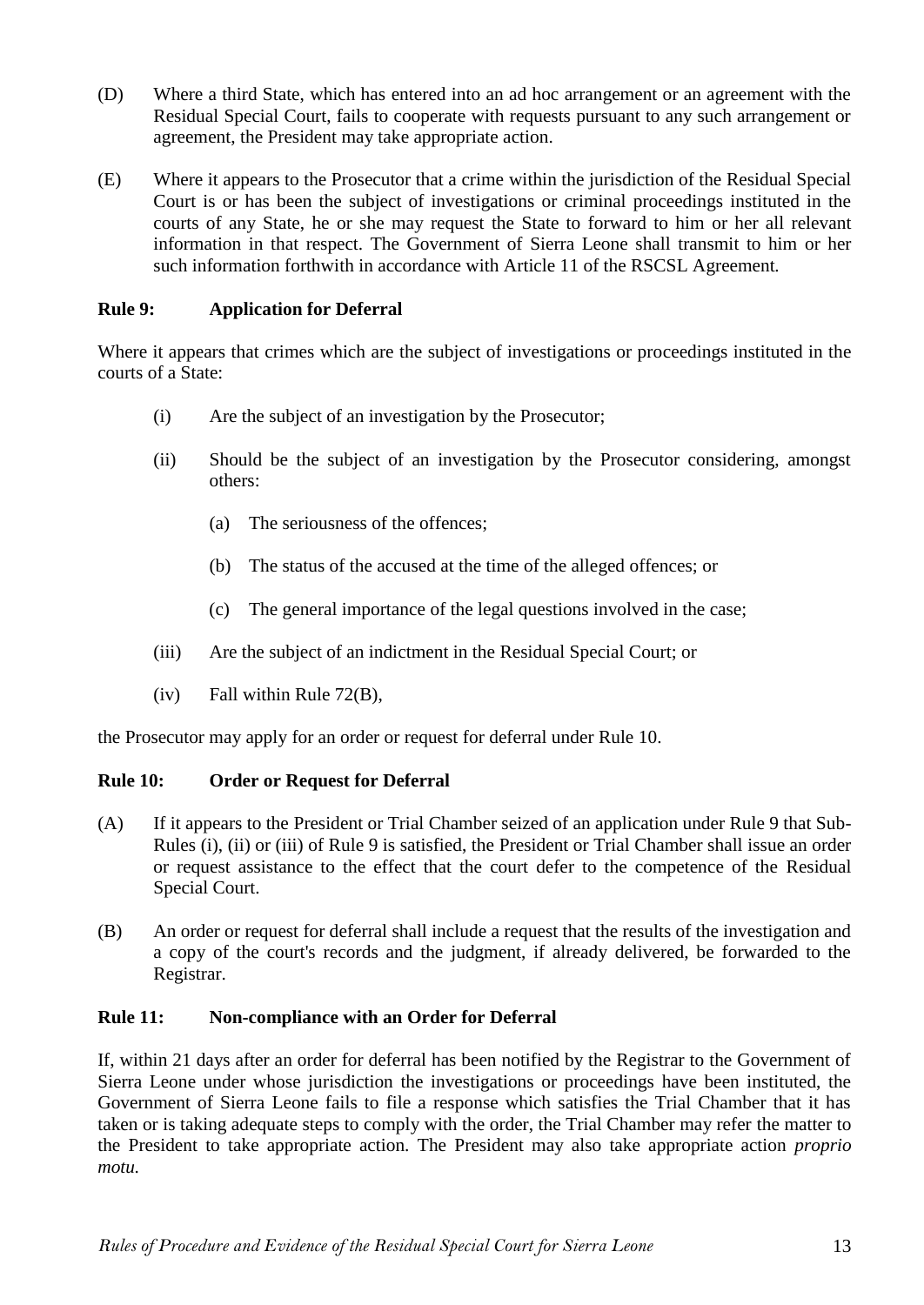### **Rule 11***bis***: Referral of an Indictment to Another Court**

- (A) After an indictment has been confirmed and prior to the commencement of trial, irrespective of whether or not the accused is in the custody of the Residual Special Court, the Referral Bench (i.e. the President, a Designated Judge or a bench of three Judges appointed by the President) solely and exclusively shall determine whether the case should be referred to the authorities of a State having jurisdiction and being willing and adequately prepared to accept such a case, so that those authorities should forthwith refer the case to the appropriate court for trial within that State.
- (B) The Referral Bench may order such referral at the request of the Prosecutor, after having given to the Prosecutor and, where applicable, the accused, the opportunity to be heard and after being satisfied that the accused will receive a fair trial and that, if convicted, neither the death penalty nor a term of life imprisonment, as opposed to a fixed number of years, will be imposed on the accused.
- (C) The Referral Bench may instruct the Registrar to assign counsel to represent an accused in proceedings pursuant to this Rule, whether or not the accused is in the custody of the Residual Special Court.
- (D) Where an order is issued pursuant to this Rule:
	- (i) The accused, if in the custody of the Residual Special Court, shall be handed over to the authorities of the State concerned;
	- (ii) The Referral Bench may order that protective measures for certain witnesses or victims remain in force; and
	- (iii) The Prosecutor shall provide to the authorities of the State concerned all of the information relating to the case which the Prosecutor considers appropriate and, in particular, the material supporting the indictment.
- (E) Where the accused is not in the custody of the Residual Special Court, the Referral Bench may issue a warrant for the arrest of the accused, which shall specify the State to which he or she is to be transferred for trial.
- (F) A Referral Bench shall have the powers of, and insofar as applicable shall follow the procedures laid down for, a Trial Chamber under the Rules.
- (G) An appeal by the accused or the Prosecutor shall lie as of right to the Appeals Chamber from a decision of the Referral Bench whether or not to refer a case. Notice of appeal shall be filed within fourteen days of the decision unless the accused was not present or represented when the decision was pronounced, in which case the time-limit shall run from the date on which the accused is notified of the decision. The President, or, if necessary, the Vice President or a Judge designated by the President, may order that the appeal be heard by a three-Judge panel or a five-Judge panel.
- (H) The Residual Special Court shall take appropriate measures to monitor any case referred, including with the assistance of international or regional organizations, in accordance with Article 7(2) of the RSCSL Statute.
- (I) In accordance with Article 7(3) of the RSCSL Statute, the Residual Special Court may revoke the referral only if: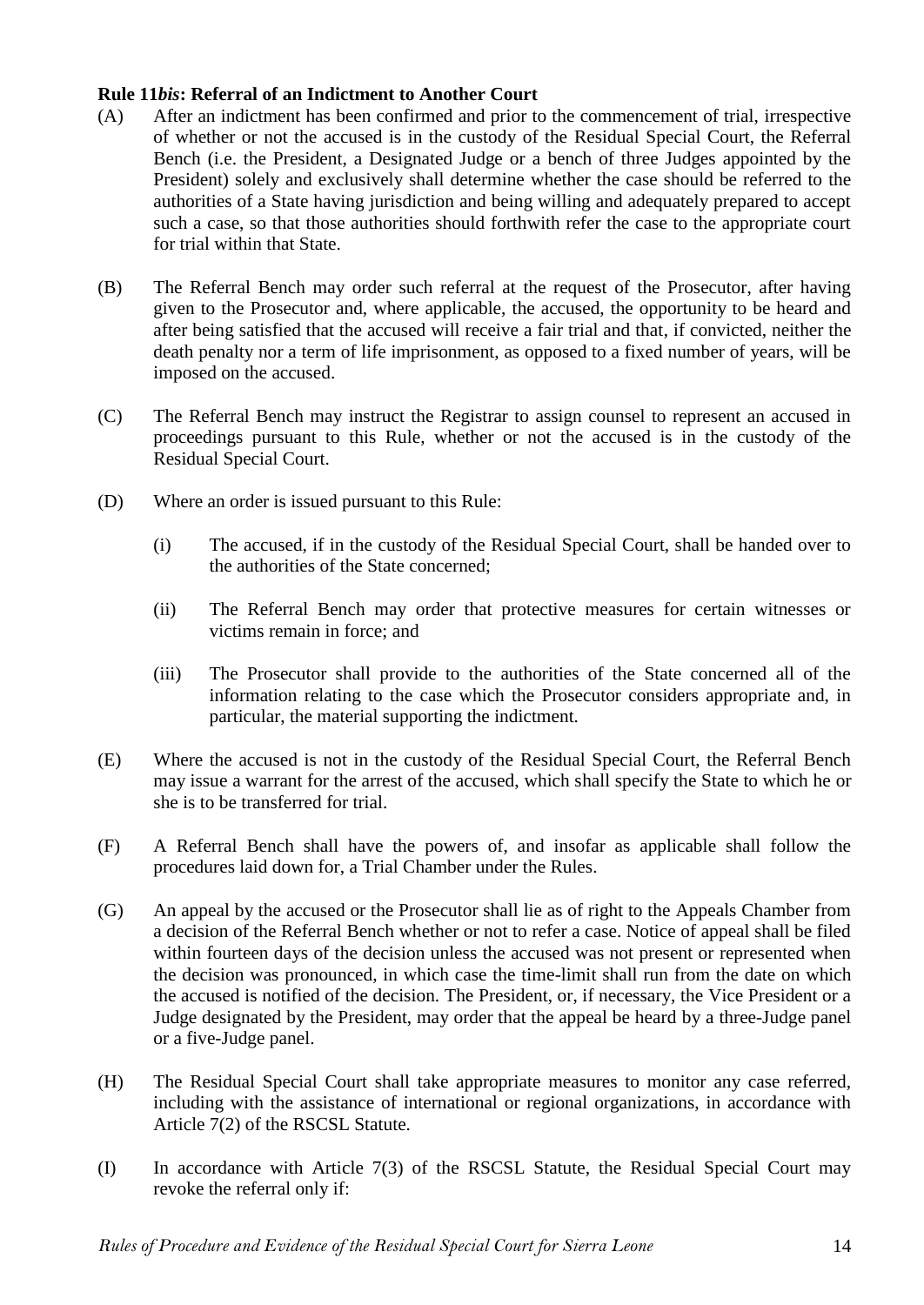- (i) The national jurisdiction is unwilling or unable to prosecute the accused; or
- (ii) The national court proceedings are not impartial or independent, are designed to shield the accused from international criminal responsibility, or the case is not diligently prosecuted; and
- (iii) The accused has not yet been found guilty or acquitted.

# **Rule 12: Determinations of Courts of any State**

Subject to Article 9(2) of the RSCSL Statute, determinations of courts of any State are not binding on the Residual Special Court.

# **Rule 13: Double Jeopardy**

When the President receives reliable information to show that criminal proceedings have been instituted against a person before a court of any State for acts for which that person has already been tried by the Special Court or the Residual Special Court, he or she shall issue a reasoned order or request to such court seeking permanent discontinuance of its proceedings. If that court fails to do so, the President may take appropriate action.

# **Part III - ORGANIZATION OF THE RESIDUAL SPECIAL COURT**

*Section 1: The Judges*

# **Rule 14: Solemn Declaration**

(A) Before being assigned to the roster of Judges, each Judge shall make the following solemn declaration:

> "I solemnly declare that I will without fear or favour, affection or ill-will, serve as a Judge of the Residual Special Court, honestly, faithfully, impartially and conscientiously."

- (B) The text of the declaration signed by the Judge and witnessed by the Secretary-General of the United Nations or his or her representative, and the President of Sierra Leone or his or her representative, shall be kept in the records of the Residual Special Court.
- (C) The Judge may make his or her declaration remotely by video-conference.

# **Rule 15: Disqualification of Judges**

- (A) A Judge may not sit at a trial or appeal in any case in which his or her impartiality might reasonably be doubted on any substantial ground.
- (B) Any party may apply to the Chamber of which the Judge is a member for the disqualification of the said Judge on the above ground.
- (C) If an application is made under Sub-Rule (B), the challenged Judge shall be entitled to present his or her comments on the matter.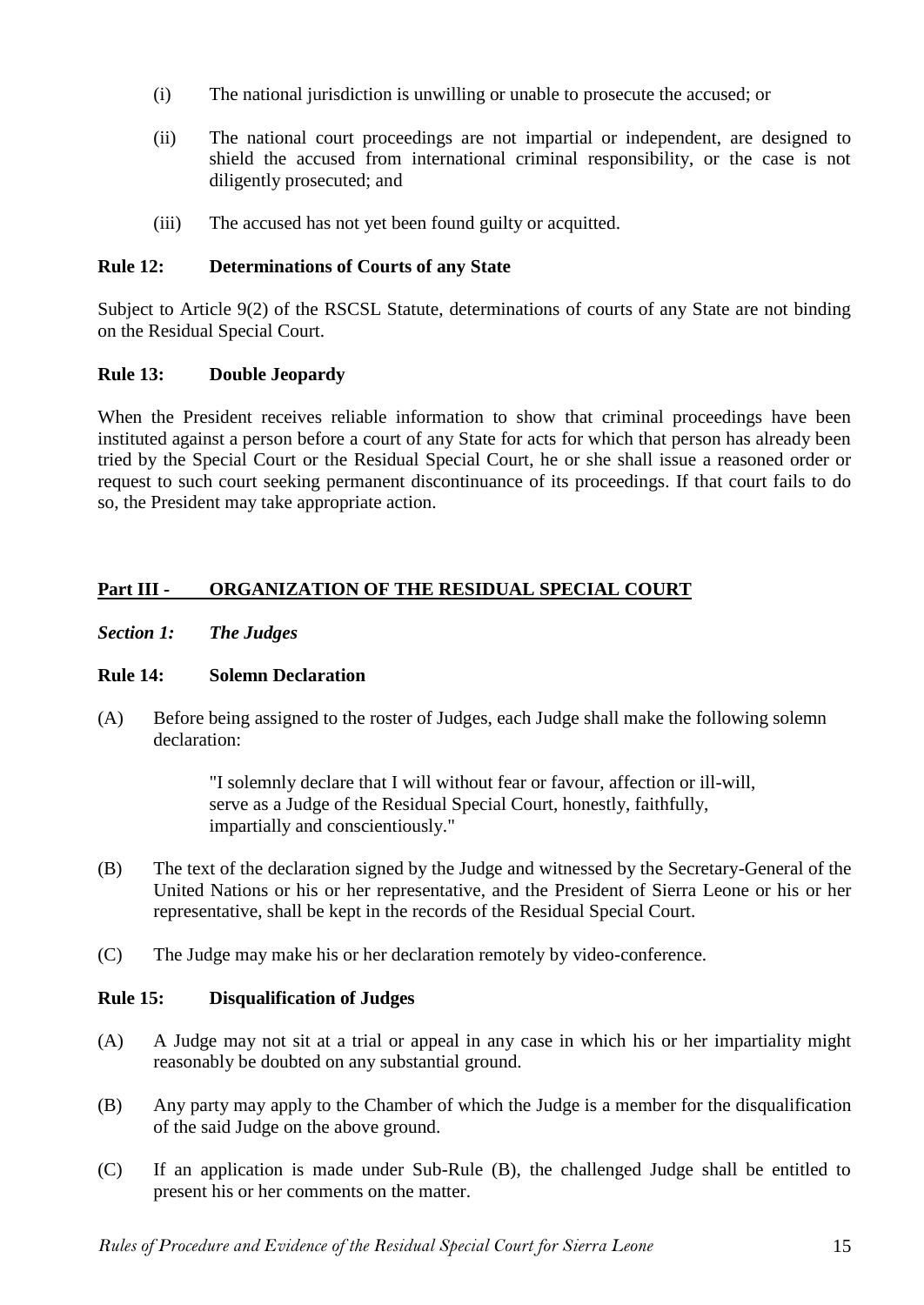- (D) The Judge shall withdraw on his or her own motion or following a finding by the Chamber that Sub-Rule (A) applies.
- (E) Where the Judge withdraws from the Trial Chamber or the Appeals Chamber, the President may assign another Judge from the roster of Judges to sit in his or her place.
- (F) The Judge who approves an indictment or who is involved with any pre-trial or interlocutory matter against a suspect or accused, shall not for that reason be disqualified from sitting as a member of a Chamber for the trial or appeal of that accused.

### **Rule 15** *bis***: Unfitness to Sit**

- (A) Where it is alleged that a Judge is not fit to sit as a member of the Residual Special Court, the President may refer the matter to an Extraordinary Committee which shall conduct a preliminary examination of the allegation. Unless it is the President whose unfitness to sit is at issue, in such a situation, the Vice President or any Judge may refer the matter to the Extraordinary Committee.
- (B) Should the President determine that:
	- (i) the allegation is of a serious nature; and
	- (ii) there appears to be a substantial basis for such allegation,

the President shall refer the matter to the Plenary Meeting which will consider it and, if necessary, make a recommendation to the body which appointed the Judge.

(C) At each stage, the challenged Judge shall be entitled to present his or her comments on the matter.

### **Rule 16: Absence and Resignation**

- (A) If a Judge is unable to continue sitting in a proceeding, trial or appeal which has partly been heard for a short duration and the remaining Judges are satisfied that it is in the interests of justice to do so, those remaining Judges may order that the proceeding, trial or appeal continue in the absence of that Judge for a period of not more than five working days.
- (B) If a Judge is, for any reason, unable to continue sitting in a proceeding, trial or appeal which has partly been heard for a period which is or is likely to be longer than five days, the President may designate another Judge from the roster of Judges.
	- (i) If another Judge is not available from the roster of Judges, and the remaining Judges are satisfied that it would not affect the decision either way, the remaining Judges may continue in the absence of that Judge.
	- (ii) Where a Trial or Appeals Chamber proceeds in the absence of one Judge, in the event that the decision is split evenly a new proceeding, trial or appeal shall be ordered.
- (C) If a Judge is, for any reason, unable to sit in a proceeding, trial or appeal which has not yet been heard but has been scheduled, the President may designate another Judge from the roster of Judges.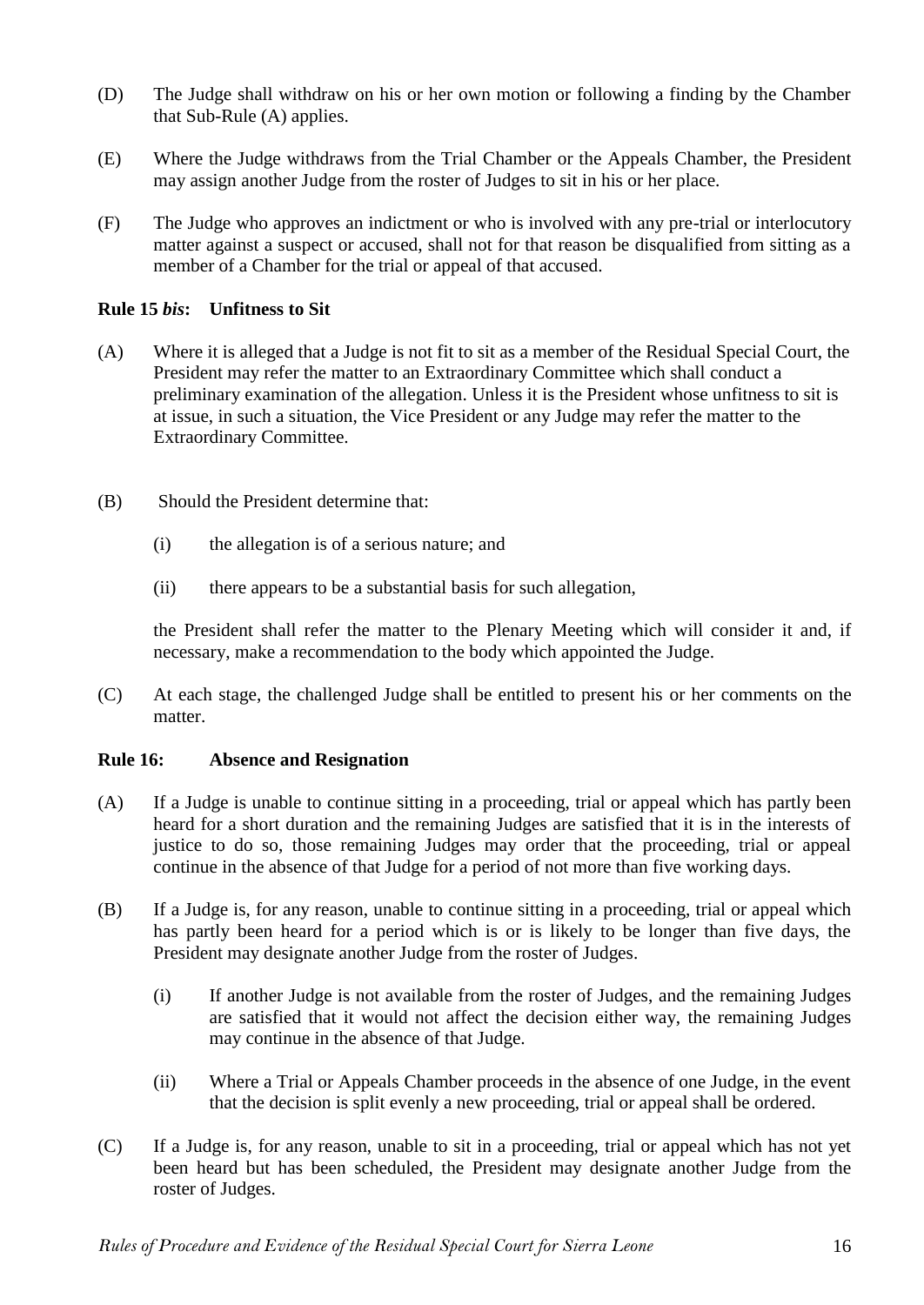(D) A Judge who decides to resign shall give notice of his or her resignation in writing to the President, who shall transmit it to the Secretary-General of the United Nations and the Government of Sierra Leone.

### **Rule 16***bis***: Alternate Judges**

- (A) If a Trial Chamber or Appeals Chamber is convened to prosecute the remaining fugitive SCSL indictee pursuant to Article 1(2) of the RSCSL Statute, the President may designate an alternate Judge from the Roster of Judges to be present at each stage of the trial or appeal to which he or she has been designated.
- (B) During the proceedings, the alternate Judge may, through the Presiding Judge of the Trial Chamber or Appeals Chamber, pose questions which are necessary for the alternate Judge's understanding of the trial or appeal proceedings.
- (C) An alternate Judge shall be present during the deliberations of the Trial Chamber or the Appeals Chamber to which he or she has been designated but shall not be entitled to vote thereat.
- (D) The alternate Judge may perform such other functions within the Trial Chamber or Appeals Chamber as the Presiding Judge in consultation with the other Judges of the Chamber may deem necessary.

### **Rule 17: Precedence**

- (A) All Judges are equal in the exercise of their judicial functions, regardless of dates of election, appointment, age or period of service.
- (B) Judges elected or appointed on different dates shall take precedence according to the dates of their election or appointment; Judges elected or appointed on the same date shall take precedence according to age.
- (C) In case of re-election, the total period of service as a Judge of the Residual Special Court shall be taken into account.

### *Section 2: The Presidency*

### **Rule 18:** Election of the President (amended on 02 December 2016)

- (A) The Judges on the roster shall elect a President in accordance with Article 12(1) of the RSCSL Statute.
- (B) The President shall convene a Plenary Meeting for the Judges on the roster to attend in person for the purpose of electing a President.
- (C) Nominations for the position of President shall be by secret ballot. The Judges shall cast their votes for the candidates with the two highest nominations and who have accepted their nominations. If one of the two candidates declines his or her nomination, the candidate with the next highest number of nominations will take his or her place. The candidate with the highest number of votes shall be elected President.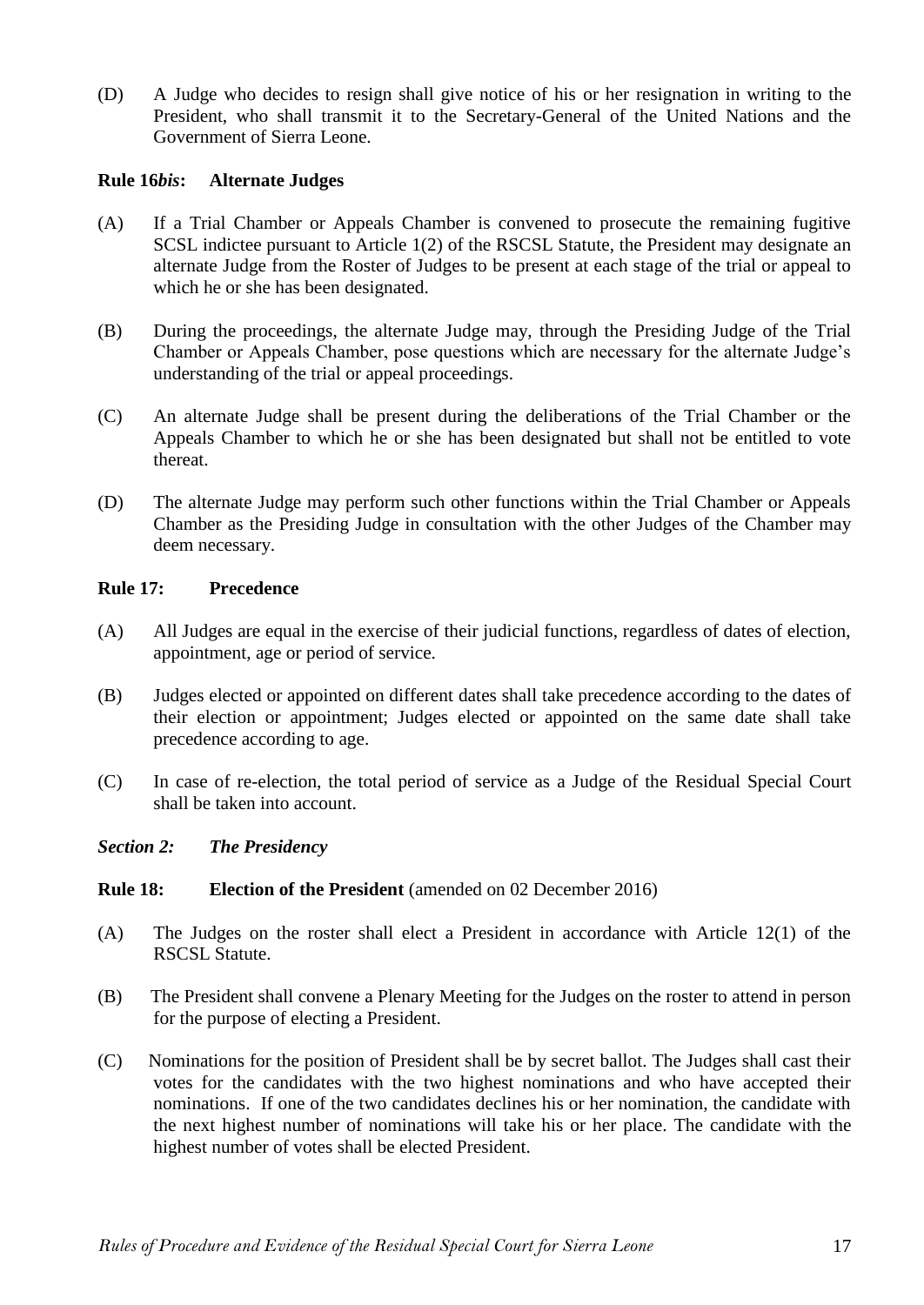(D) The President shall be elected from among the Judges who have not previously served in that office. The term of the President shall be two years or such shorter term as shall coincide with the duration of his or her term of office as a Judge.

# **Rule 18***bis***: Election of the President** (amended on 20 October 2020)

Notwithstanding the provisions of Rule 18(D), in the light of the restrictions imposed worldwide on international travel and on in-person gatherings due to the impact of the Covid-19 pandemic and to ensure the continuity of the office of the President, the term of the President elected in December 2018 shall be extended until either:

- (i) the election of a President at an 'in-person' plenary which can be safely convened during 2021 or
- (ii) December 20, 2021

whichever occurs first.

### **Rule 18ter: Election of the President** (amended on 16 December 2021)

Notwithstanding the provisions of Rule 18(D), in the light of the increase of the Covid-19 pandemic and the restrict ions imposed due to its impact and to ensure the continuity of the office of the President, the term of the President elected in December 20I8 shall be extended until either:

- (i) the election of a President at an ' in-person' plenary which can be safely convened during 2021
- (ii) the election of a President at an ' in-person' plenary which can be safely convened during the first four months of 2022, whichever occurs first.

### **Rule 19: Functions of the President** (amended on 02 December 2016)

- (A) The President shall preside at all Plenary Meetings of the Residual Special Court, co-ordinate the work of the Chambers and supervise the activities of the Registry as well as exercise all the other functions conferred on him or her by the RSCSL Agreement, the RSCSL Statute and the Rules.
- (B) In order to ensure the proper operation of the activities of the Residual Special Court, the President shall liaise with the Registrar, the Prosecutor, the Defence or their representatives.
- (C) The President may after appropriate consultation and after allowing comment from the Prosecutor and RSCSL defence staff issue Practice Directions, consistent with the RSCSL Agreement, the RSCSL Statute and the Rules, addressing detailed aspects of the conduct of proceedings before the Residual Special Court. The Practice Directions obtaining at the time of the closure of the Special Court shall apply *mutatis mutandis* to the functions of the Residual Special Court.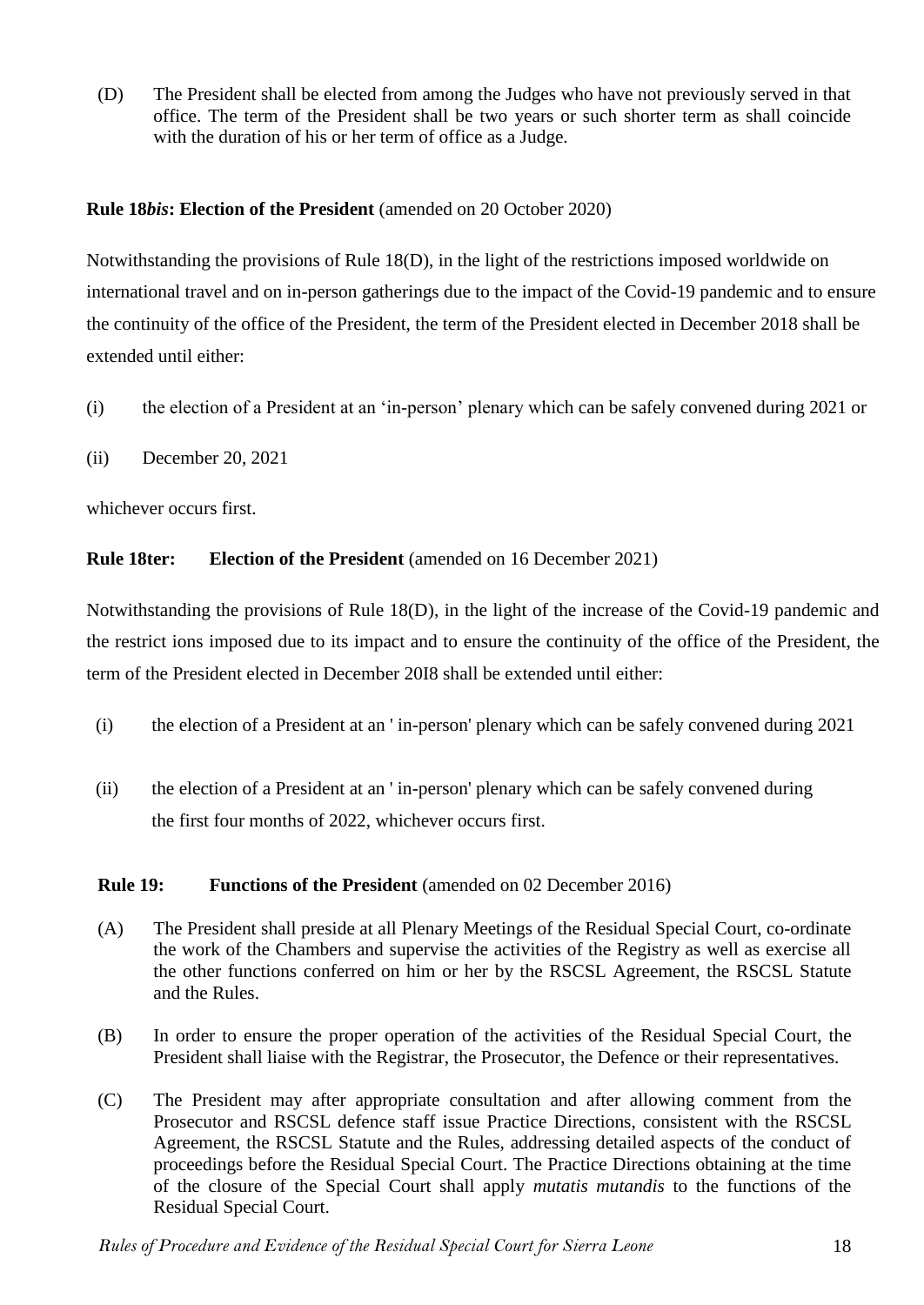- (D) The President shall, in addition to the discharge of his or her judicial functions, be responsible for the proper administration of justice. In particular, in coordination with the Registrar, the Prosecutor and RSCSL defence staff, the President shall take all appropriate measures aimed at furthering the conduct of fair, impartial and expeditious trials and appeals.
- (E) The President shall submit an annual report on the operation and activities of the Residual Special Court to the Secretary-General and to the Government of Sierra Leone, in accordance with Article 26(1) of the RSCSL Statute.
- (F) The President shall in as far as possible carry out his or her functions remotely and shall be present at the seat of the Residual Special Court only as necessary to carry out his or her functions. The President shall be remunerated on a *pro-rata* basis.

### **Rule 20: The Vice-Presidency** (amended on 02 December 2016)

- (A) The Vice-President shall be elected from among the Judges who have not previously served in that office. The term of the Vice President shall be two years, or such shorter term as shall coincide with the duration of his or her term of office as a Judge.
- (B) The same procedure for election of a President as provided in Rule 18(B) and (C), shall apply to the election of a Vice President.

### **Rule 20bis: The Vice-Presidency** (amended on 20 October 2020)

Notwithstanding the provisions of Rule  $20(A)$ , in the light of the restrictions imposed worldwide on international travel and on in person gatherings due to the impact of the Covid-19 pandemic and to ensure the continuity of the office of the Vice President, the term of the Vice President elected in December 2018 shall be extended until either:

- (i) the election of a Vice President at an 'in-person' plenary which can be safely convened in 2021 or
- (ii) December 20, 2021,

whichever occurs first.

### **Rule 20ter: The Vice-Presidency** (amended on 16 December 2021)

Notwithstanding the provisions of Rule 20(A), in the light of the increase of the Covid-19 pandemic and the restrictions imposed due to its impact and to ensure the continuity of the office of the Vice President, the term of the Vice President elected in December 2018 shall be extended until either:

(i) the election of a Vice President at an ' in-person' plenary which can be safely convened during 2021 OR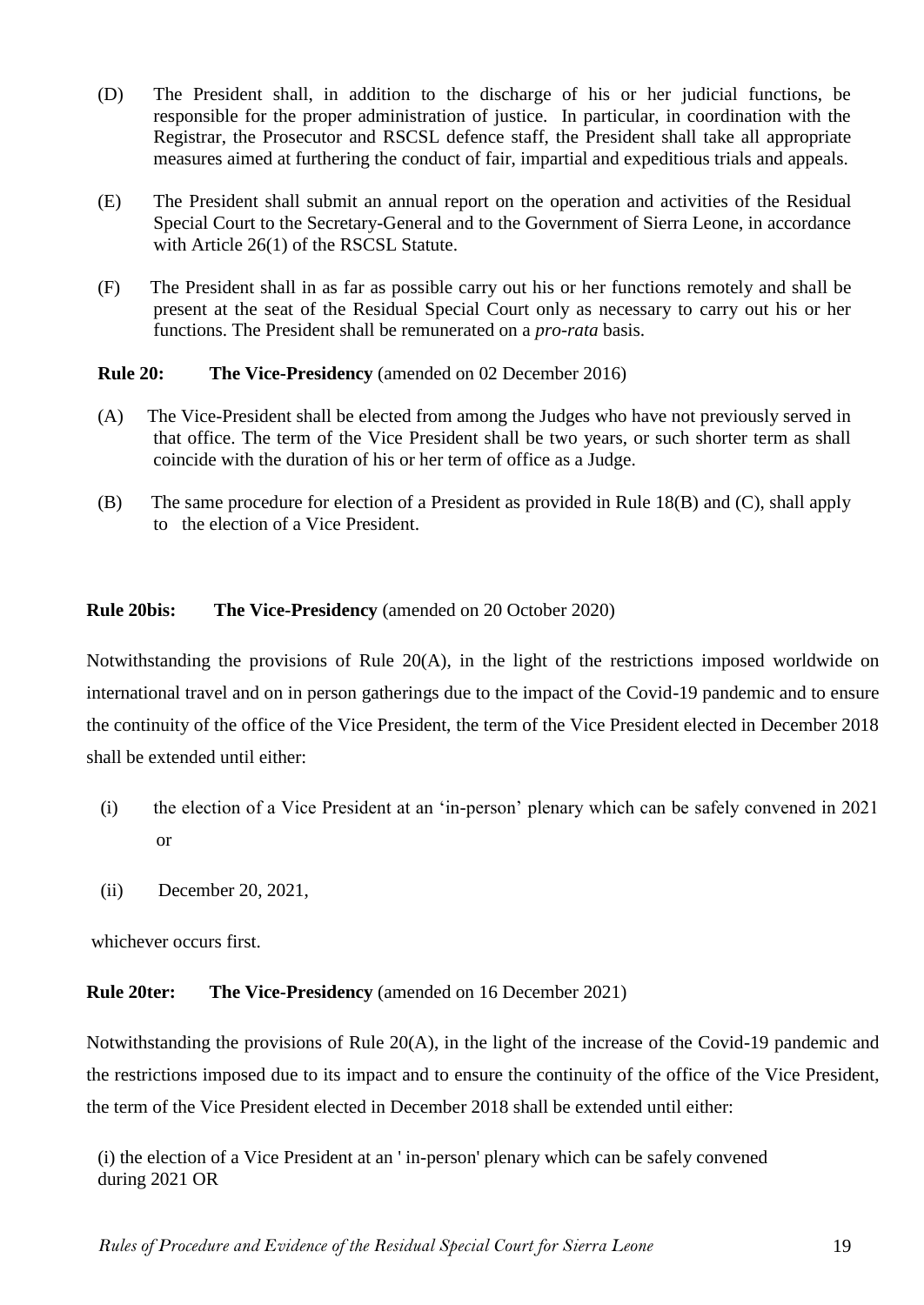(ii) the election of a Vice President at an ' in-person' plenary which can be safely convened during the first four months of 2022, whichever occurs first.

# **Rule 21: Functions of the Vice-President** (amended on 02 December 2016)

The Vice-President shall exercise the functions of the President in case the latter is unable to act, ceases to be a member of the Residual Special Court or resigns his or her office before the expiration of his or her term.

# **Rule 22: Replacements**

If neither the President nor the Vice-President can carry out the functions of the Presidency, this shall be assumed by a senior Judge, determined in accordance with Rule 17.

# *Section 3: Internal Functioning of the Residual Special Court*

# **Rule 23: The Council of Judges**

- (A) Where appropriate, there may be a Council of Judges which shall be composed of the President and the Presiding Judges of the Trial Chambers and the Appeals Chamber.
- (B) Where established, the President shall consult the Council of Judges on all major questions or matters relating to the functioning of the Residual Special Court.
- (C) In order to ensure the coordination of the activities of all organs of the Special Court, the Council of Judges, where established, or its representative, shall liaise with the Registrar, the Prosecutor and the RSCSL defence staff, or their representatives.
- (D) Where established, the President shall consult the Council of Judges with respect to the functions set forth in Rule 19 and 33, and particularly all the Registry activities relating to the administrative support provided to the Chambers.

# **Rule 24: Plenary Meetings of the Residual Special Court** (amended on 02 December 2016)

- (A) The President may convene a Plenary Meeting to adopt and amend the Rules, in accordance with Article 16(2) of the RSCSL Statute.
- (B) The President may authorise Plenary Meetings to be conducted in person or remotely by written procedure, audio or video-link technology or other available electronic media, provided that the technology is adequate to meet the needs of the Plenary.
- (C) Decisions taken at Plenary Meetings held remotely in accordance with Sub-Rule (B) shall be adopted if circulated to all the Judges and agreed in writing by the majority of the Judges.
- (D) During the Plenary, the Judges may:
	- (i) decide upon matters relating to the internal functioning of the Chambers, if convened pursuant to Article 13 of the RSCSL Statute, and the Rules of the RSCSL; and
	- (ii) exercise any other functions provided for in the RSCSL Agreement, the RSCSL Statute or in the Rules.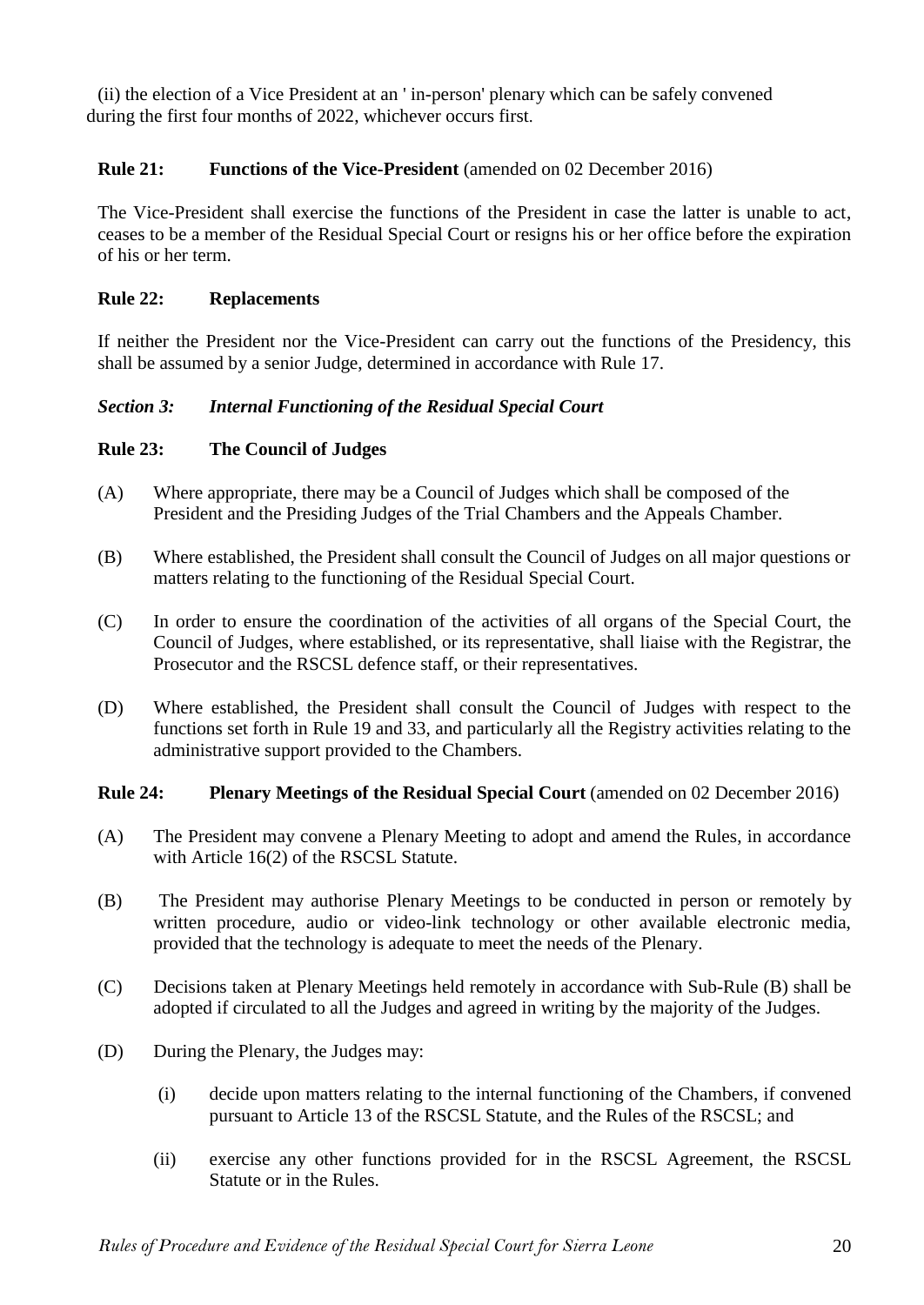# **Rule 25: Dates of Plenary Meetings**

Plenary Meetings shall be convened by the President if so requested by at least nine Judges, and may be convened whenever the exercise of his or her functions under the RSCSL Agreement, the RSCSL Statute or the Rules so requires.

# **Rule 26: Quorum and Vote** (amended on 02 December 2016)

- (A) The quorum for each Plenary Meeting of the Residual Special Court shall be five international and three national Judges.
- (B) Subject to Rule 6(A) and (B) and Rule 18(C), the decisions of the Plenary Meeting of the Residual Special Court shall be taken by the majority of the Judges present or voting by proxy. A Judge may instruct another Judge present at the Plenary Meeting in writing to be his or her proxy and may give voting instructions or give a general proxy.
- (C) In the event of an equality of votes, the President or the Judge who acts in his or her place shall have a casting vote.

# *Section 4: The Chambers*

### **Rule 26***bis***: The Chambers**

A Trial Chamber, an Appeals Chamber and the Duty Judge acting pursuant to Article 12(1) of the RSCSL Statute shall ensure that a trial is fair and expeditious and that proceedings before the Residual Special Court are conducted in accordance with the RSCSL Agreement, the RSCSL Statute and the Rules, with full respect for the rights of the accused or convicted person and due regard for the protection of victims and witnesses.

# **Rule 27: The Trial Chamber**

- (A) If a Trial Chamber is convened pursuant to Article 13(1) of the RSCSL Statute, the Presiding Judge shall be elected by the Chamber for a renewable term of one year or such shorter term as shall coincide with the duration of his or her term of office as a Judge. He or she may be re-elected.
- (B) The Presiding Judge shall coordinate the work of the Chamber and liaise with the Registrar on matters affecting the Trial Chamber and will exercise such other functions as may be conferred on him or her by the RSCSL Agreement, the RSCSL Statute, and the Rules.
- (C) The Presiding Judge may issue, after appropriate consultations, Practice Directions in relation to the Trial Chamber.
- (D) The provisions of Rule 17 will apply in the event of the Presiding Judge being unable to carry out his or her functions.

# **Rule 27***bis***: The Appeals Chamber**

(A) If an Appeals Chamber is convened pursuant to Article 13(2), the Presiding Judge shall be elected by the Chamber for a renewable term of one year or such shorter term as shall coincide with the duration of his or her term of office as a Judge. He or she may be reelected.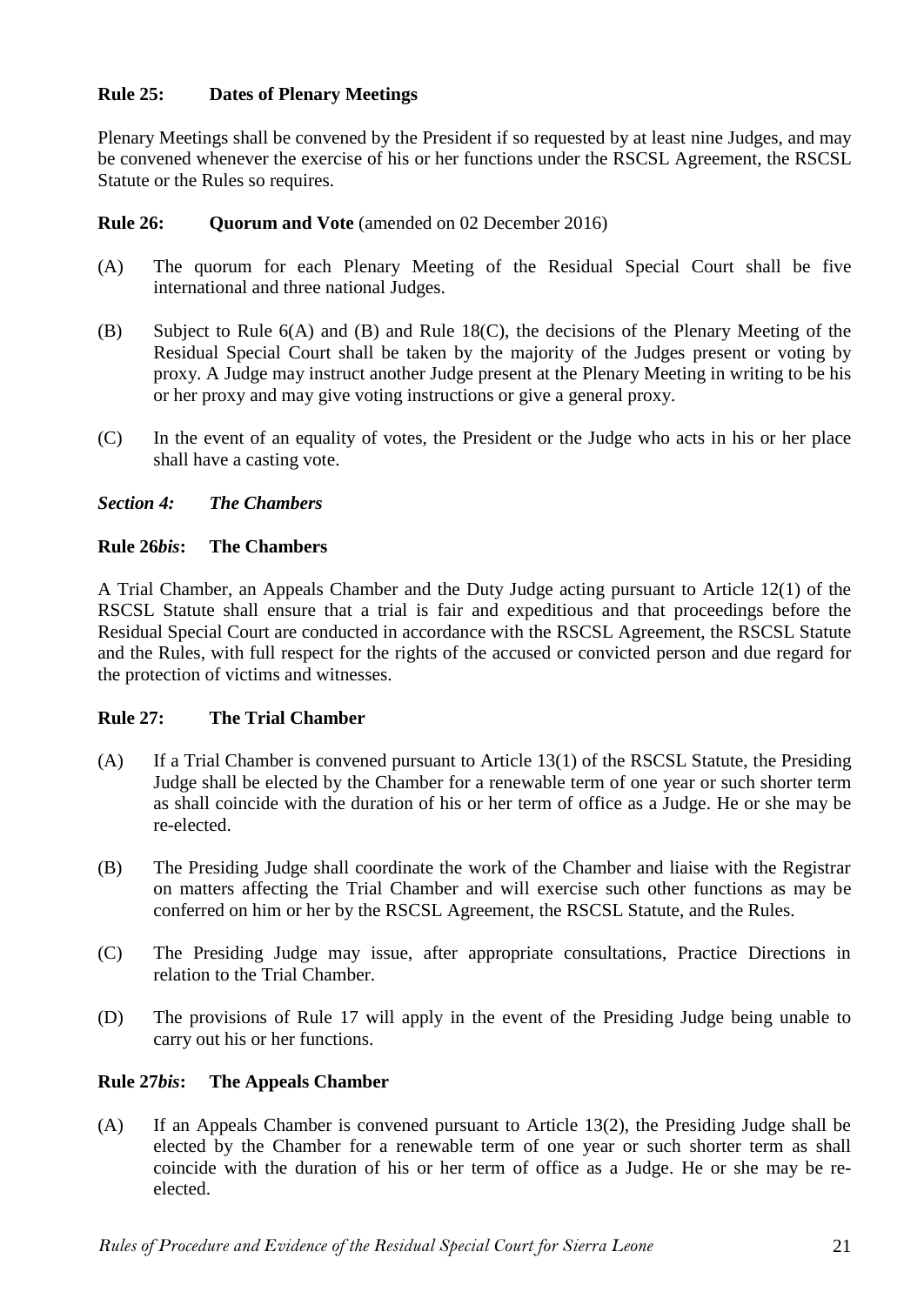- (B) The Presiding Judge of the Appeals Chamber shall coordinate the work of the Chamber and liaise with the Registrar on matters affecting the Appeals Chamber and will exercise such other functions as may be conferred on him or her by the RSCSL Agreement, the RSCSL Statute, and the Rules.
- (C) The Presiding Judge may issue, after appropriate consultations, Practice Directions in relation to the Appeals Chamber.
- (D) The provisions of Rule 17 will apply in the event of the Presiding Judge being unable to carry out his or her functions.
- (E) Unless otherwise provided in these Rules, the Appeals Chamber shall, for each appeal, be composed of all its five members.

### **Rule 28: Designated Judges**

The President shall act as the Designated Judge in accordance with Article 12(1) of the RSCSL Statute and in exceptional circumstances, may designate for a given period such Judges as necessary as duty Judge to exercise judicial functions that cannot be carried out by the President or by a Trial Chamber or Appeals Chamber which has already been convened, in accordance with Article 13(3) of the RSCSL Statute. The Registrar shall publish the information by appropriate means and as soon as possible.

### **Rule 29: Deliberations**

The deliberations of the Chambers shall take place in private and remain secret.

# *Section 5: The Registrar*

### **Rule 30: Appointment of the Registrar**

The Secretary-General of the United Nations, in consultation with the President of the Residual Special Court, shall appoint a Registrar, pursuant to Article 15(1) of the RSCSL Statute.

# **Rule 31: Appointment of the Deputy Registrar and Registry Staff**

The Registrar shall appoint such other staff as may be required for the efficient functioning of the Registry, including a Deputy Registrar, if necessary.

### **Rule 32: Solemn Declaration**

The Registrar shall make the following declaration before the President:

"I solemnly declare that I will perform the duties incumbent upon me as Registrar of the Residual Special Court in all loyalty, discretion and good conscience and that I will faithfully observe all the provisions of the Agreement, the Statute and the Rules of Procedure and Evidence of the Residual Special Court."

### **Rule 33: Functions of the Registrar**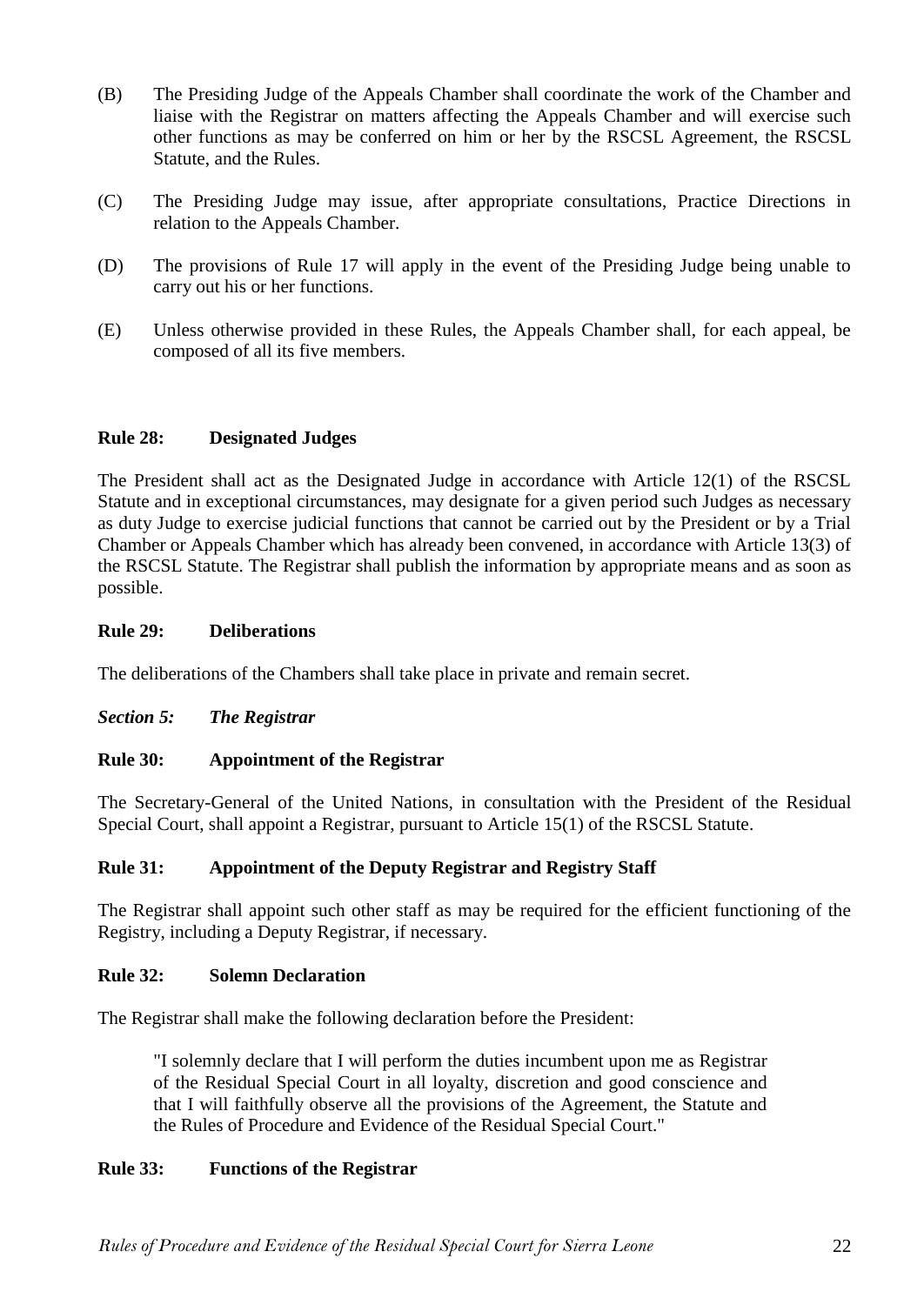- (A) The Registrar shall assist the Chambers, the Plenary Meetings of the Residual Special Court, the Judges, the Prosecutor the Principal Defender, if so appointed, and the Defence in the performance of their functions. Under the authority of and in consultation with the President, he or she shall be responsible for the administration and servicing of the Residual Special Court and in that regard shall serve as its channel of communication and ensure open and effective communication between the President and the Registrar on financial, administrative and other pertinent issues.
- (B) The Registrar, in the execution of his or her functions, may make oral or written representations to Chambers on any issue arising in the context of a specific case which affects or may affect the discharge of such functions, including that of implementing judicial decisions, with notice to the parties where necessary.
- (C) The Rules Governing the Detention of Persons Awaiting Trial or Appeal Before the Special Court for Sierra Leone or otherwise Detained by the Special Court as obtaining at the time of closure of the Special Court shall apply *mutatis mutandis* to the Residual Special Court. The Registrar, mindful of the need to ensure respect for human rights and fundamental freedoms and particularly the presumption of innocence, shall, after consultation with the Prosecutor and RSCSL defence staff and with the approval of the President, amend those Rules of Detention as required and ensure conditions of detention.
- (D) The Registrar may, with the approval of the President, issue Practice Directions addressing particular aspects of the practice and procedure in the Registry of the Residual Special Court and in respect of other matters within the powers of the Registrar.

# **Rule 34: Witnesses and Victims Protection and Support**

- (A) The Registrar shall ensure that there are staff to provide witness and victim protection and support, in accordance with Article 6 of the RSCSL Agreement and Article 18 of the RSCSL Statute. These staff, in accordance with the RSCSL Statute, the RSCSL Agreement and the Rules, and in consultation with the Prosecutor, for Prosecution witnesses, and the RSCSL defence staff, for Defence witnesses, shall, amongst other things, perform the following functions with respect to all witnesses and victims who appeared before the Special Court or who appear before the Residual Special Court, and others who are at risk on account of testimony given by such witnesses, in accordance with their particular needs and circumstances:
	- (i) Recommend to the Residual Special Court the adoption of protective and security measures for them;
	- (ii) Provide them with adequate protective measures and security arrangements and develop long- and short-term plans for their protection and support; and
	- (iii) Ensure that they receive relevant support, counselling and other appropriate assistance, including medical assistance, physical and psychological rehabilitation, especially in cases of rape, sexual assault and crimes against children.
- (B) Where appropriate, witness and victim protection and support staff shall cooperate with nongovernmental and intergovernmental organizations.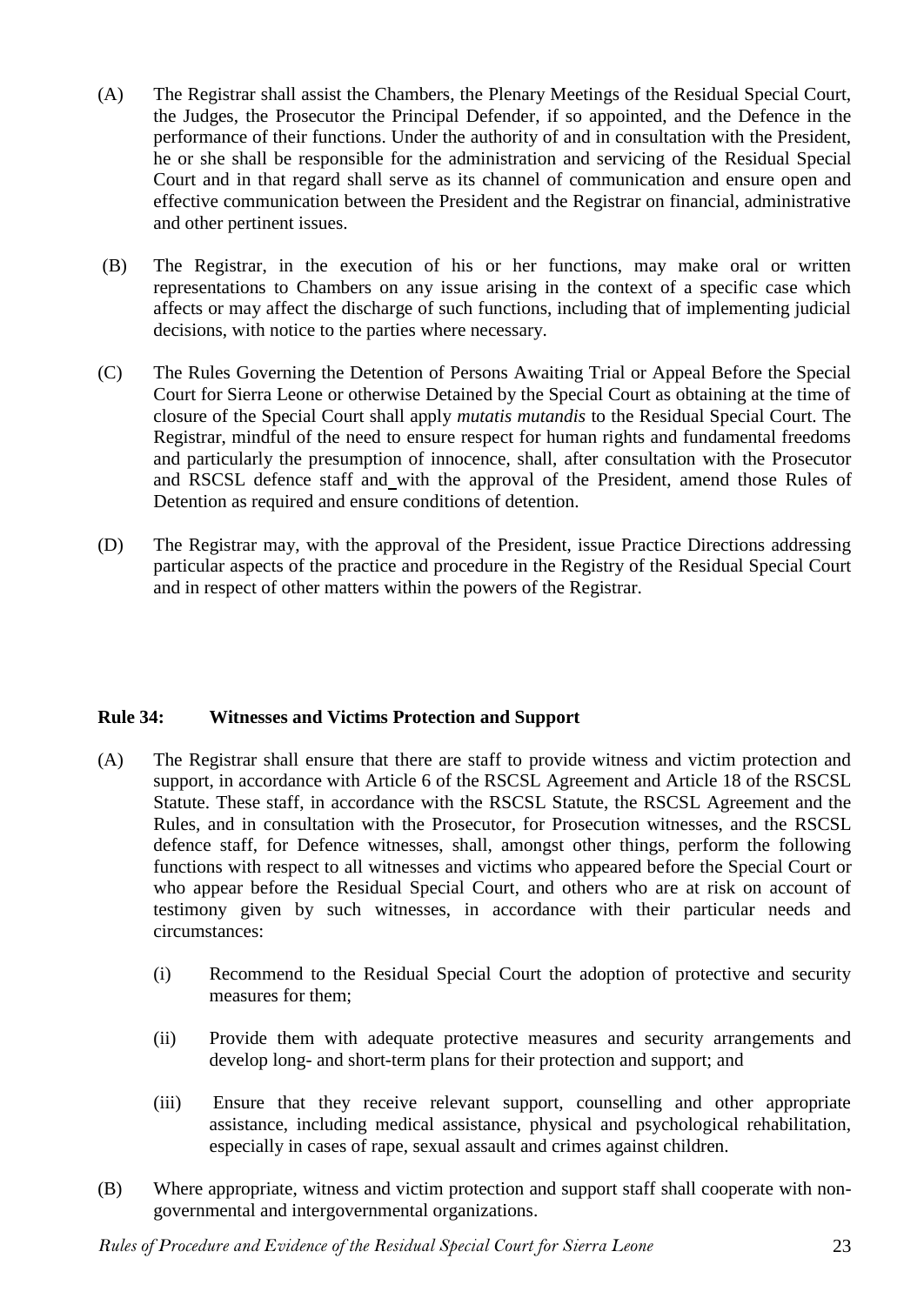- (C) The witness and victim protection and support personnel shall maintain contact information for all witnesses and shall inform witnesses of any impending pardon, commutation of sentence or early release of persons against whom they testified
- (D) The roster created and maintained by the Registrar pursuant to Article 15(4) of the RSCSL Statute shall include experts in trauma, including trauma related to crimes of sexual violence and violence against children, in respect of witness and victim protection and support.

### **Rule 35: Minutes**

Except where a full record is made under Rule 81, the Registrar, or staff designated by him or her, shall take minutes of the Plenary Meetings of the Residual Special Court and of the sittings of the Chambers or a Judge, other than private deliberations.

### **Rule 36: Cause Book**

The Registrar shall keep a Cause Book which shall list, subject to Rule 53, all the particulars of each case including the index of the contents of the case file. The Cause Book shall be open to the public.

### *Section 6: The Prosecutor*

### **Rule 37: Functions of the Prosecutor**

- (A) The Prosecutor shall perform all the functions provided by the RSCSL Statute in accordance with the Rules and with such Regulations, consistent with the RSCSL Agreement and the RSCSL Statute and the Rules, as may be framed by him or her.
- (B) The Prosecutor's powers under Parts IV to VIII of the Rules may be exercised by staff members authorized by him or her, or by any person acting under his or her direction.
- (C) The Prosecutor shall have final approval authority regarding which individuals are selected to carry out his or her functions and regarding which individuals are placed on any roster of suitably qualified potential staff who will be called upon as needed to perform functions as required for the Prosecutor.

### **Part IV - INVESTIGATIONS, RIGHTS OF SUSPECTS, ACCUSED AND CONVICTED PERSONS**

### *Section 1: Investigations*

### **Rule 39: Conduct of Investigations**

In the conduct of an investigation, the Prosecutor may:

(i) Summon and question suspects, interview victims and witnesses and record their statements, collect evidence and conduct on-site investigations;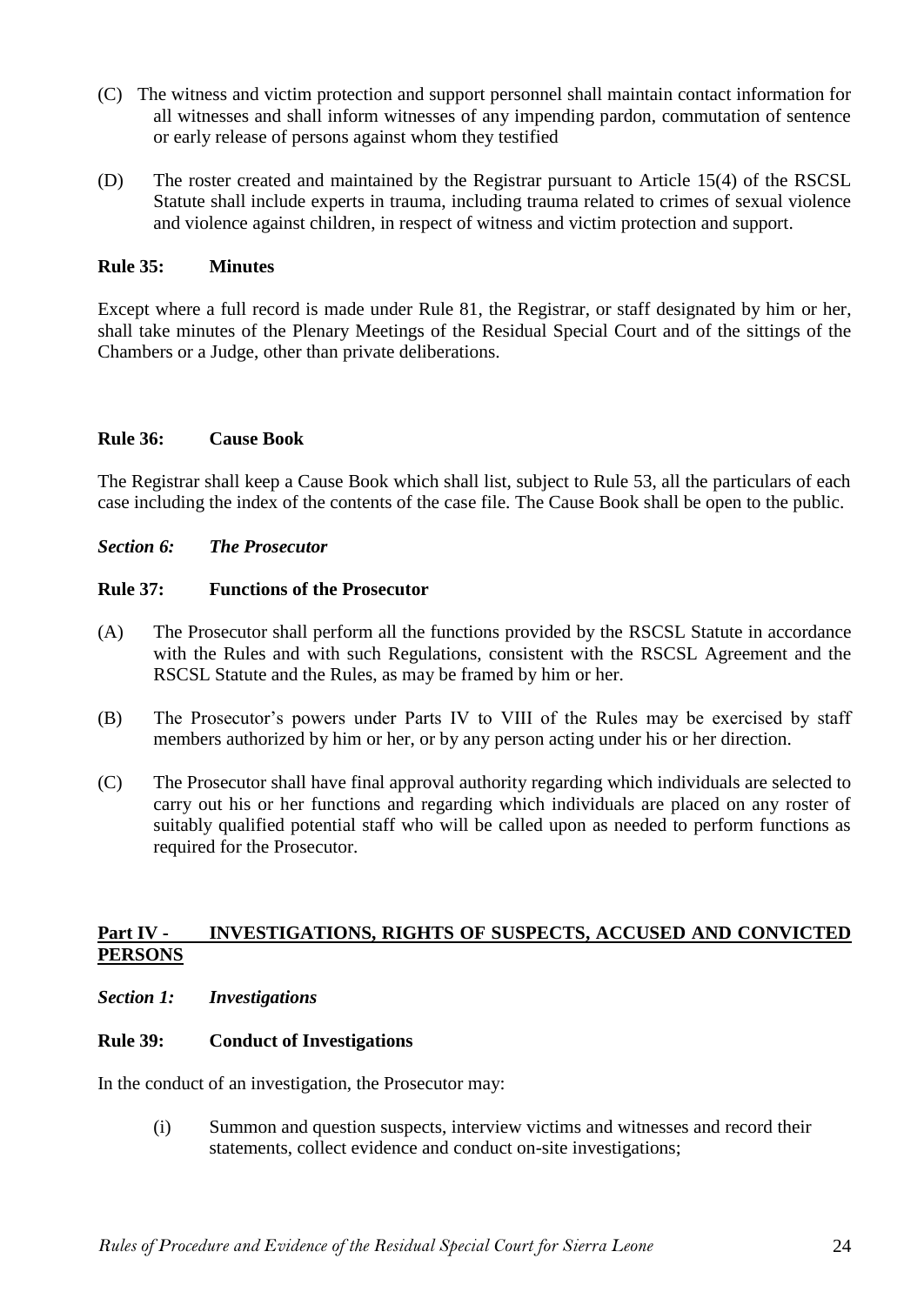- (ii) Take all measures deemed necessary for the purpose of the investigation, including the taking of any special measures to provide for the safety, the support and the assistance of potential witnesses and sources;
- (iii) Seek, to that end, the assistance of any State authority concerned, as well as of any relevant international body including the International Criminal Police Organization (INTERPOL); and
- (iv) Request such orders as may be necessary from a Trial Chamber or a Judge.

### **Rule 40: Provisional Measures**

- (A) In case of urgency, the Prosecutor may request any State:
	- (i) To arrest a suspect and place him or her in custody in accordance with the laws of that State;
	- (ii) To seize all physical evidence; and
	- (iii) To take all necessary measures to prevent the escape of a suspect or an accused, injury to or intimidation of a victim or witness, or the destruction of evidence.
- (B) Within 10 days from any arrest under Sub-Rule (A) above, the Prosecutor shall apply to the President or Designated Judge for an order pursuant to Rule 40*bis* to transfer the suspect to the Detention Facility or to such other place as the President may decide, with the advice of the Registrar, and to detain him or her provisionally. After consultation with the Prosecutor and the Registrar, the transfer shall be arranged between the authorities concerned, and the Registrar.
- (C) The suspect shall be released if:
	- (i) the Chamber so rules; or
	- (ii) the Prosecutor fails to apply for an order under rule 40*bis* within ten days of the arrest.

### **Rule 40***bis***: Transfer and Provisional Detention of Suspects**

- (A) In the conduct of an investigation, the Prosecutor may transmit to the Registrar, for an order by the President or Designated Judge, a request for the transfer and/or provisional detention of a suspect in the premises of the Detention Facility. This request shall indicate the grounds upon which the request is made and, unless the Prosecutor wishes only to question the suspect, shall include a provisional charge and a brief summary of the material upon which the Prosecutor relies.
- (B) The President or Designated Judge shall order the transfer and provisional detention of the suspect if the following conditions are met:
	- (i) The Prosecutor has requested a State to arrest the suspect and to place him or her in custody, in accordance with Rule 40, or the suspect is otherwise detained by a State;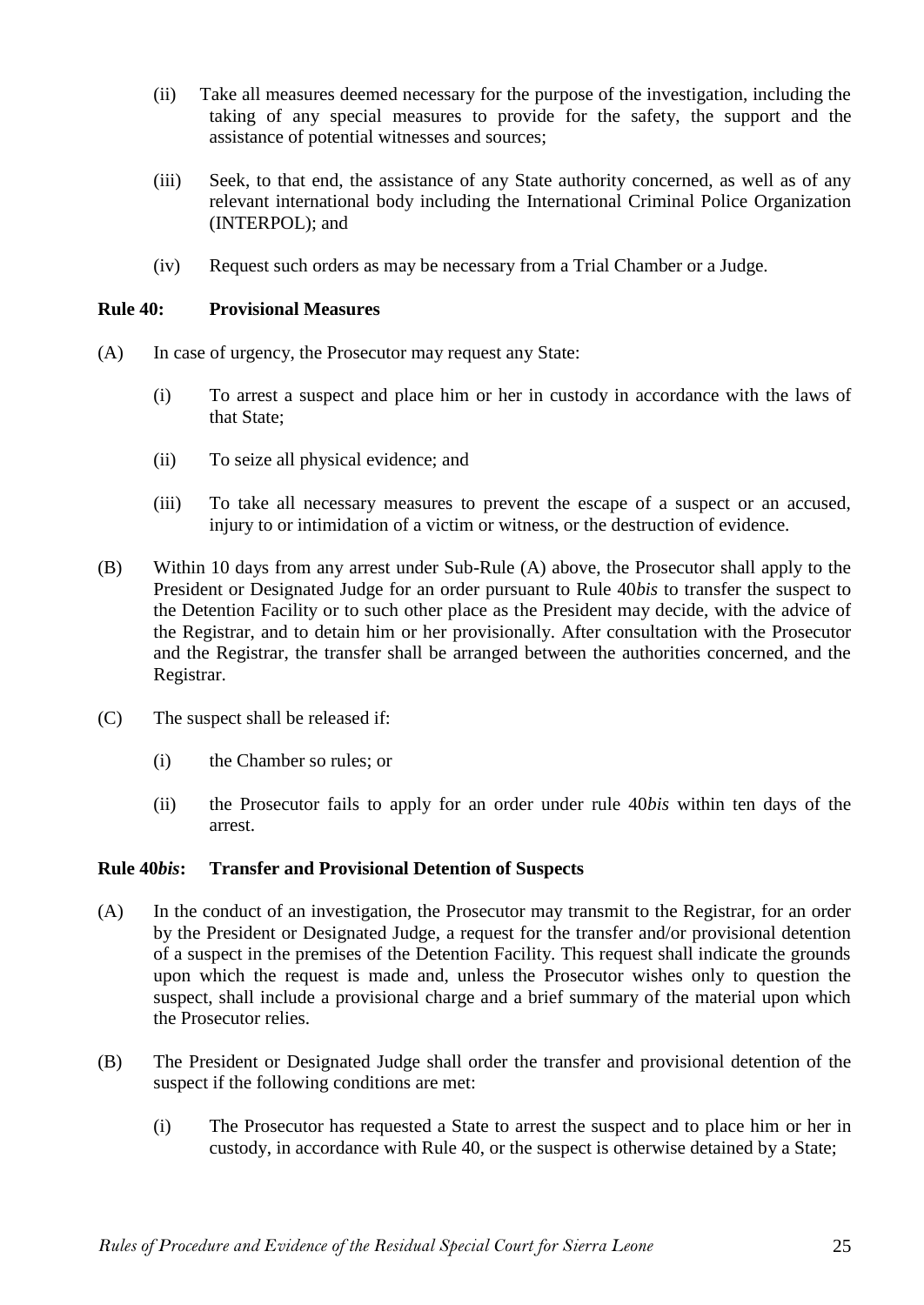- (ii) Where there are provisional charges, and where there is reason to believe that the suspect may have committed a crime or crimes specified in those provisional charges over which the Residual Special Court has jurisdiction; and
- (iii) The President or Designated Judge considers provisional detention to be a necessary measure to prevent the escape of the suspect, physical or mental injury to or intimidation of a victim or witness or the destruction of evidence, or to be otherwise necessary for the conduct of the investigation.
- (C) The provisional detention of the suspect may be ordered for a period not exceeding 30 days from the day after the transfer of the suspect to the Detention Facility.
- (D) The order for the transfer and provisional detention of the suspect shall be signed by the President or Designated Judge and bear the seal of the Residual Special Court. The order shall set forth the basis of the request made by the Prosecutor under Sub-Rule (A), including the provisional charge, and shall state the President or Designated Judge's grounds for making the order, having regard to Sub-Rule (B). The order shall also specify the initial time limit for the provisional detention of the suspect and when served on the suspect be accompanied by a statement of his or her rights, as specified in this Rule and in Rules 42 and 43.
- (E) As soon as possible, copies of the order and of the request by the Prosecutor shall be served upon the suspect and his or her counsel by the Registrar.
- (F) At the Prosecutor's request indicating the grounds upon which it is made and if warranted by the needs of the investigation, the President or Designated Judge who made the initial order, or another Designated Judge, may decide, subsequent to an *inter partes* hearing and before the end of the period of detention, to extend the provisional detention for a period not exceeding 30 days.
- (G) At the Prosecutor's request indicating the grounds upon which it is made and if warranted by special circumstances, the President or Designated Judge who made the initial order, or another Designated Judge, may decide, subsequent to an *inter partes* hearing and before the end of the period of detention, to extend the detention for a further period not exceeding 30 days.
- (H) The total period of provisional detention shall in no case exceed 90 days after the day of transfer of the suspect to the Residual Special Court, at the end of which, in the event the indictment has not been approved and an arrest warrant signed, the suspect shall be released or, if appropriate, be delivered to the authorities of the State to which the request was initially made.
- (I) The provisions in Rules 55(B) to 59 shall apply to the execution of the order for the transfer and provisional detention of the suspect.
- (J) After his or her transfer to the seat of the Residual Special Court, the suspect, assisted by his or her counsel, shall be brought, without delay, before the President or Designated Judge who made the initial order, or another Designated Judge, who shall ensure that his or her rights are respected.
- (K) During detention, the Prosecutor, the suspect or his or her counsel may submit to the President, Designated Judge or Trial Chamber all applications relative to the propriety of provisional detention or to the suspect's release.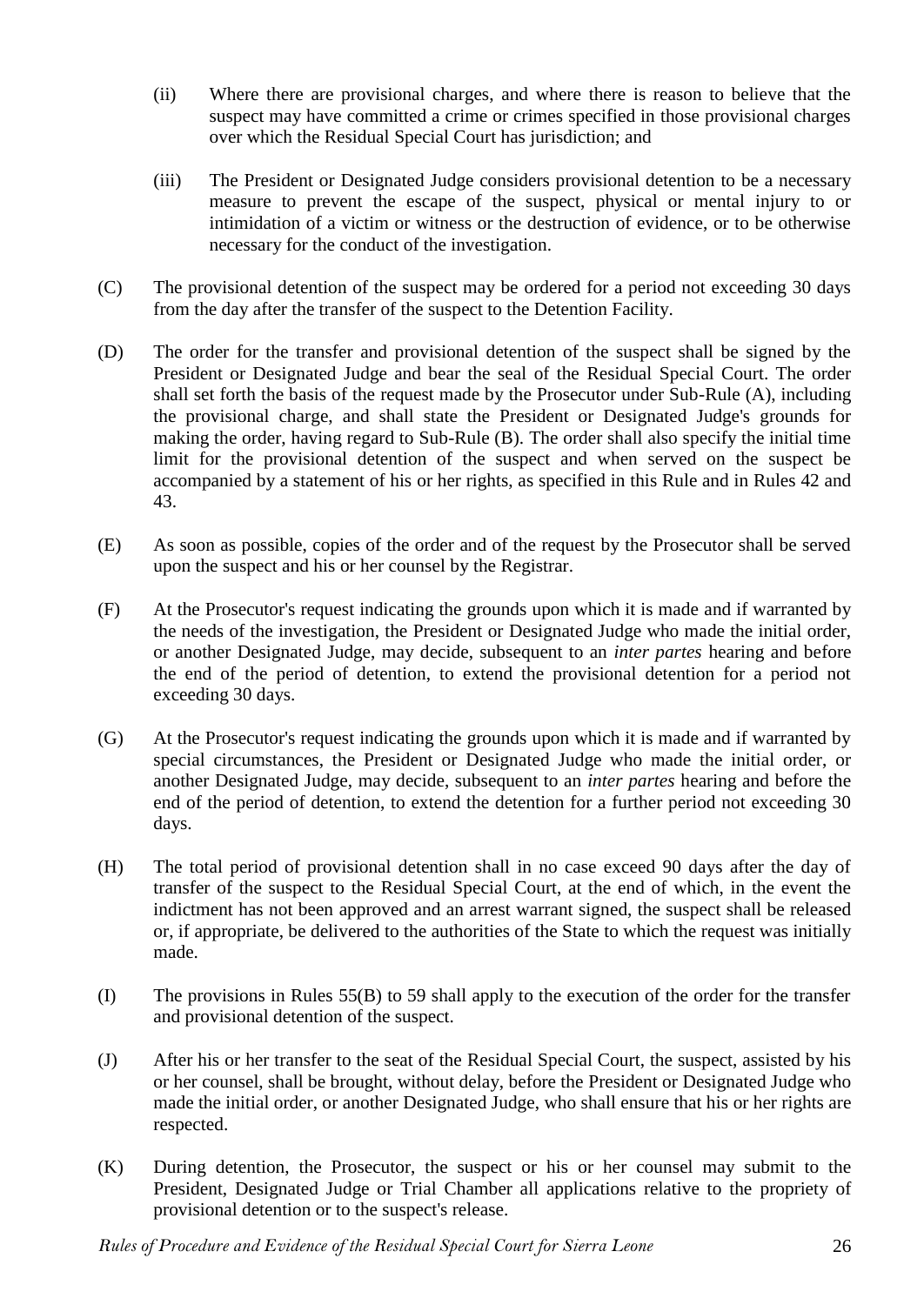(L) Without prejudice to Sub-Rules (C) to (H), the Rules of Detention shall apply to the provisional detention of persons under this Rule.

### **Rule 41: Preservation of Information**

- (A) Subject to Rule 81 regarding the preservation of physical evidence offered during the proceedings, the Prosecutor shall be responsible for the preservation, storage and security of information and physical evidence obtained in the course of his or her investigations.
- (B) The Prosecutor shall draw up an inventory of all materials seized from the accused, including documents, books, papers, and other objects, and shall serve a copy thereof on the accused. Materials that are of no evidentiary value shall be returned without delay to the accused.

### **Rule 42: Rights of Suspects during Investigation**

- (A) A suspect who is to be questioned by the Prosecutor shall have the following rights, of which he or she shall be informed by the Prosecutor prior to questioning, in a language he or she speaks and understands:
	- (i) The right to legal assistance of his own choosing, including the right to have legal assistance provided by the RSCSL where the interests of justice so require and where the suspect does not have sufficient means to pay for it;
	- (ii) The right to have the free assistance of an interpreter if he or she cannot understand or speak the language to be used for questioning; and
	- (iii) The right to remain silent, and to be cautioned that any statement he or she makes shall be recorded and may be used in evidence.
- (B) Questioning of a suspect shall not proceed without the presence of counsel unless the suspect has voluntarily waived his or her right to counsel. In case of waiver, if the suspect subsequently expresses a desire to have counsel, questioning shall thereupon cease, and shall only resume when the suspect has obtained or has been assigned counsel.

# **Rule 43: Recording Questioning of Suspects**

Whenever the Prosecutor questions a suspect, the questioning, including any waiver of the right to counsel, shall be audio-recorded or video-recorded, in accordance with the following procedure:

- (i) The suspect shall be informed in a language he or she speaks and understands that the questioning is being audio-recorded or video-recorded;
- (ii) In the event of a break in the course of the questioning, the fact and the time of the break shall be recorded before audio-recording or video-recording ends and the time of resumption of the questioning shall also be recorded;
- (iii) At the conclusion of the questioning the suspect shall be offered the opportunity to clarify anything he or she has said, and to add anything he or she may wish, and the time of conclusion shall be recorded;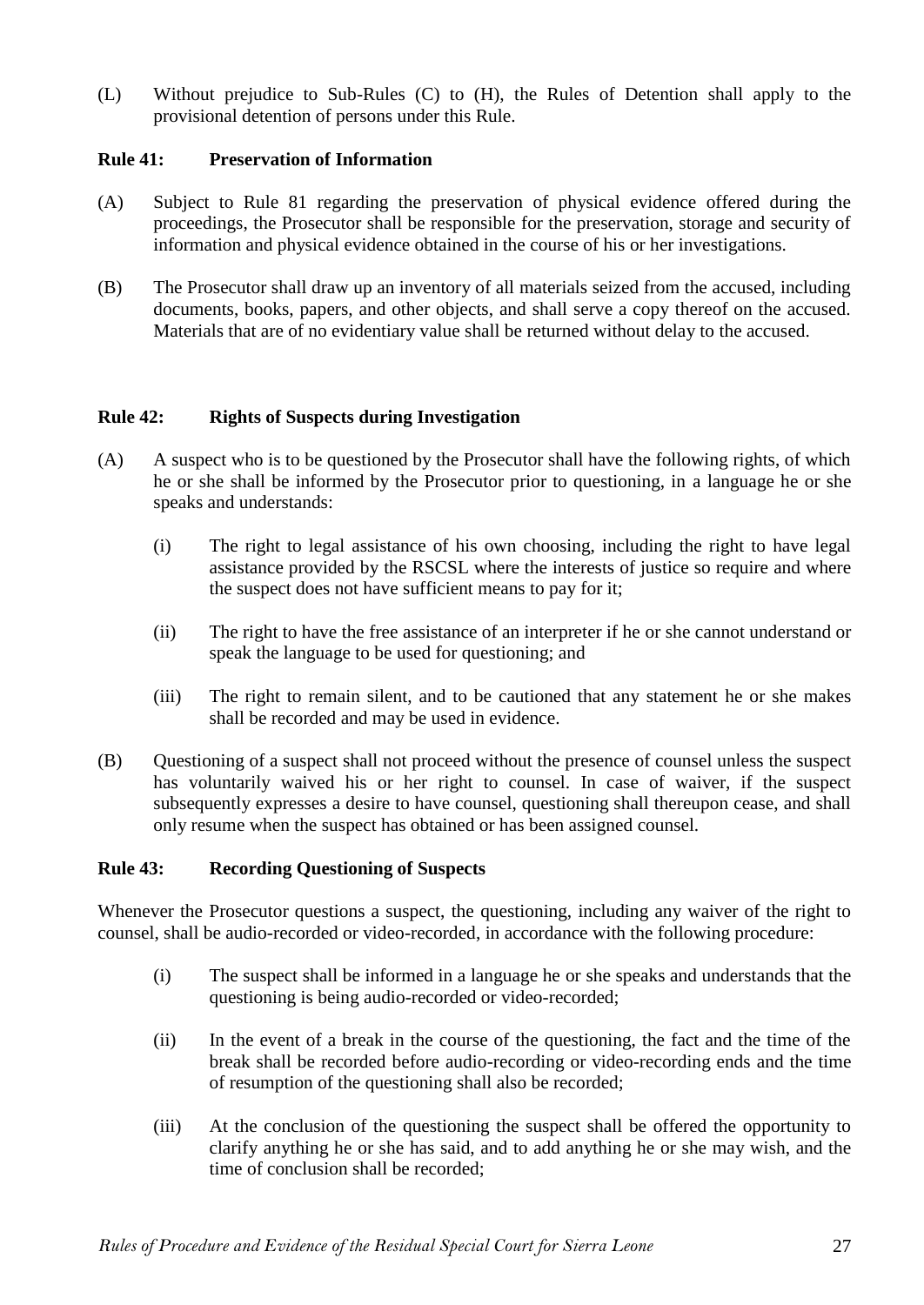- (iv) The content of the recording shall then be transcribed as soon as practicable after the conclusion of questioning and a copy of the transcript supplied to the suspect, together with a copy of the recording or, if multiple recording apparatus was used, one of the original recorded tapes; and
- (v) After a copy has been made, if necessary, of the recorded tape for purposes of transcription, the original recorded tape or one of the original tapes shall be sealed in the presence of the suspect under the signature of the Prosecutor and the suspect.

# *Section 2: Defence Counsel*

# **Rule 44: Appointment and Qualifications of Counsel**

- (A) Counsel engaged by a suspect, an accused or a convicted person shall file his or her power of attorney with the Registrar at the earliest opportunity. Subject to verification by the Registrar, a counsel shall be considered qualified to represent a suspect, accused or convicted person, provided that he or she has been admitted to the practice of law in a State and practiced criminal law for a minimum of five years.
- (B) In the performance of their duties counsel shall be subject to the relevant provisions of the RSCSL Agreement, the RSCSL Statute, the Rules, the Rules of Detention and any other rules or regulations adopted by the Residual Special Court, the Headquarters Agreements, the Code of Professional Conduct and the codes of practice and ethics governing their profession and, if applicable, the Directive on the Assignment of Defence Counsel.

# **Rule 45: Staff of the Defence Office** (amended on 02 December 2015)

- (A) The staff of the Defence Office shall, in accordance with the RSCSL Statute and Rules, provide advice, assistance and representation to:
	- (i) suspects being questioned by the Residual Special Court or its agents under Rule 42, including non-custodial questioning;
	- (ii) accused persons before the Residual Special Court; and
	- (ii) convicted persons conducting review proceedings before the Residual Special Court.
- (B) The staff of the Defence Office may provide advice, assistance, and representation to convicted persons for any other matters before the residual Special Court.
- (C) The staff of the Defence Office shall fulfil its functions by providing, *inter alia*:
	- (i) initial legal advice and assistance by duty counsel who shall be available as far as practicable to attend the Detention Facility in the event of being summoned;
	- (ii) legal assistance as ordered by the Residual Special Court in accordance with Rule 61, if the accused does not have sufficient means to pay for it, or legal assistance to a convicted person for the conduct of review proceedings before the Residual Special Court, if the convicted person does not have sufficient means to pay for it, as the interests of justice may so require; and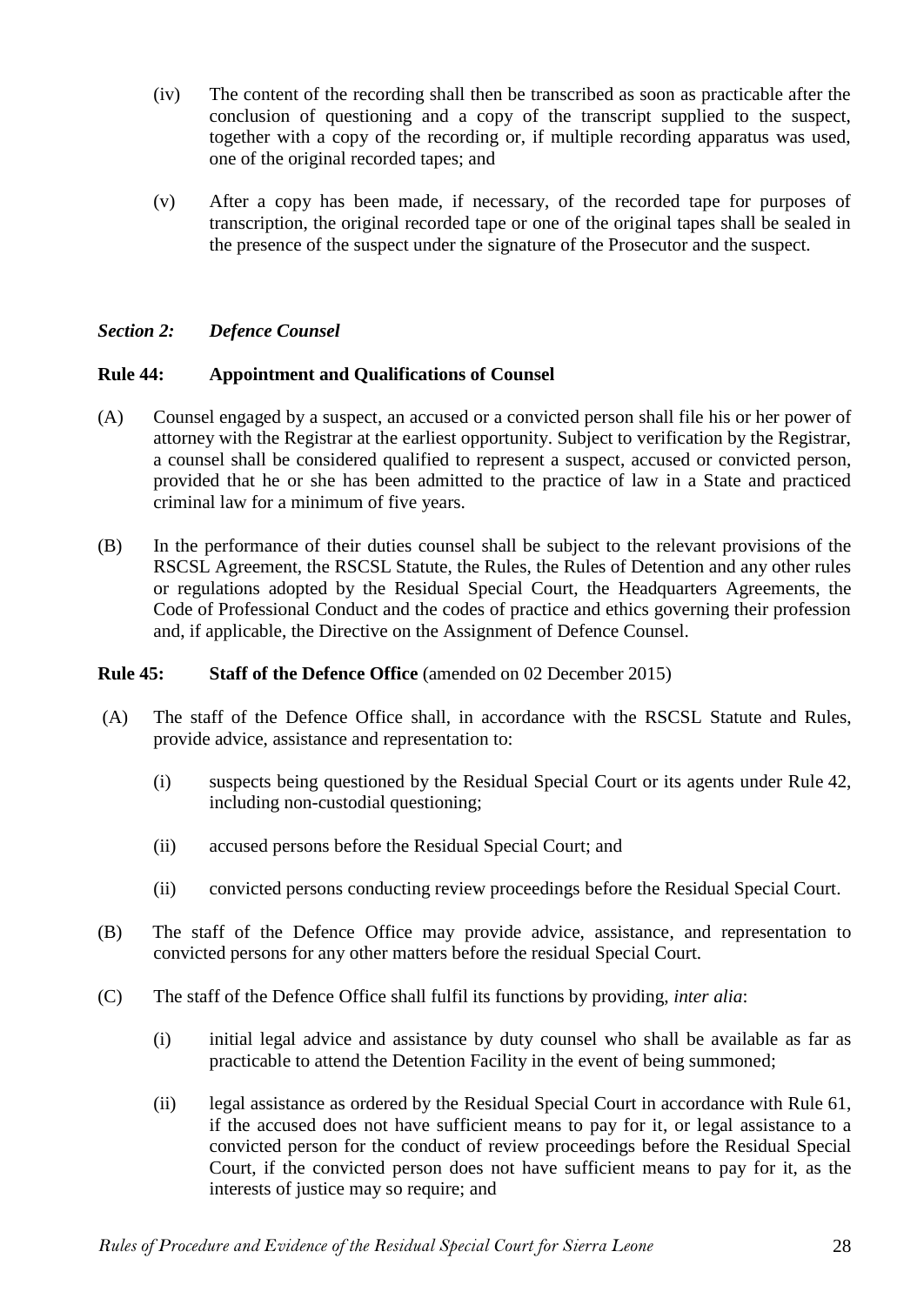- (iii) adequate facilities for counsel in the preparation of the defence.
- (D) The Registrar shall maintain a list of highly qualified criminal defence counsel whom he or she believes are appropriate to act as duty counsel, to lead the defence or appeal of an accused or to represent convicted persons in review proceedings before the Residual Special Court. Such counsel shall:
	- (i) speak fluent English;
	- (ii) be admitted to practice law in any State;
	- (iii) have at least 7 years' relevant experience; and
	- (iv) have indicated their willingness and full-time availability to be assigned by the Residual Special Court to suspects, accused or convicted persons.
- (E) Any request for replacement of an assigned counsel shall be made to the Registrar. Under exceptional circumstances, the request may be made to a Chamber upon good cause being shown and after having been satisfied that the request is not designed to delay the proceedings.
- (F) Subject to any order of a Chamber, Counsel will represent the accused and conduct the case to finality. Failure to do so, absent just cause approved by the Chamber, may result in forfeiture of fees in whole or in part. In such circumstances the Chamber may make an order accordingly. Counsel shall only be permitted to withdraw from the case to which he or she has been assigned in the most exceptional circumstances. In the event of such withdrawal the Registrar shall assign another Counsel to the indigent accused.
- (G) Notwithstanding Rules 44(A) and 45(D)(iii), the Registrar may, in exceptional circumstances, assign as co-counsel, individuals with less than five years admission to the bar of a State.
- (G) If the need arises for proceedings before the Residual Special Court, the Registrar may establish, maintain and develop a Defence Office, for the purpose of ensuring the rights of suspects, accused and convicted persons. If so established, the Defence Office shall be responsible for the functions in Sub-Rules  $(A)$ ,  $(B)$  and $(C)$ . The Defence Office may be headed by a Residual Special Court Principal Defender.

### **Rule 45***bis***: Declaration of Means by the Suspect, Accused or Convicted Person**

- (A) If, after his or her transfer to the Residual Special Court, the suspect or accused wishes to request legal assistance, he or she shall make a declaration of his or her means to the Registrar.
- (B) If a suspect or an accused elects to conduct his or her own defence, he or she shall so notify the Registrar in writing at the first opportunity.
- (C) If a convicted person wishes to request legal assistance for the conduct of review proceedings before the Residual Special Court, he or she shall make a declaration of his or her means to the Registrar.
- (D) The President, Trial Chamber or Appeals Chamber, as appropriate, shall determine if the Accused is fit to conduct his or her own defence, balancing his or her right to do so with his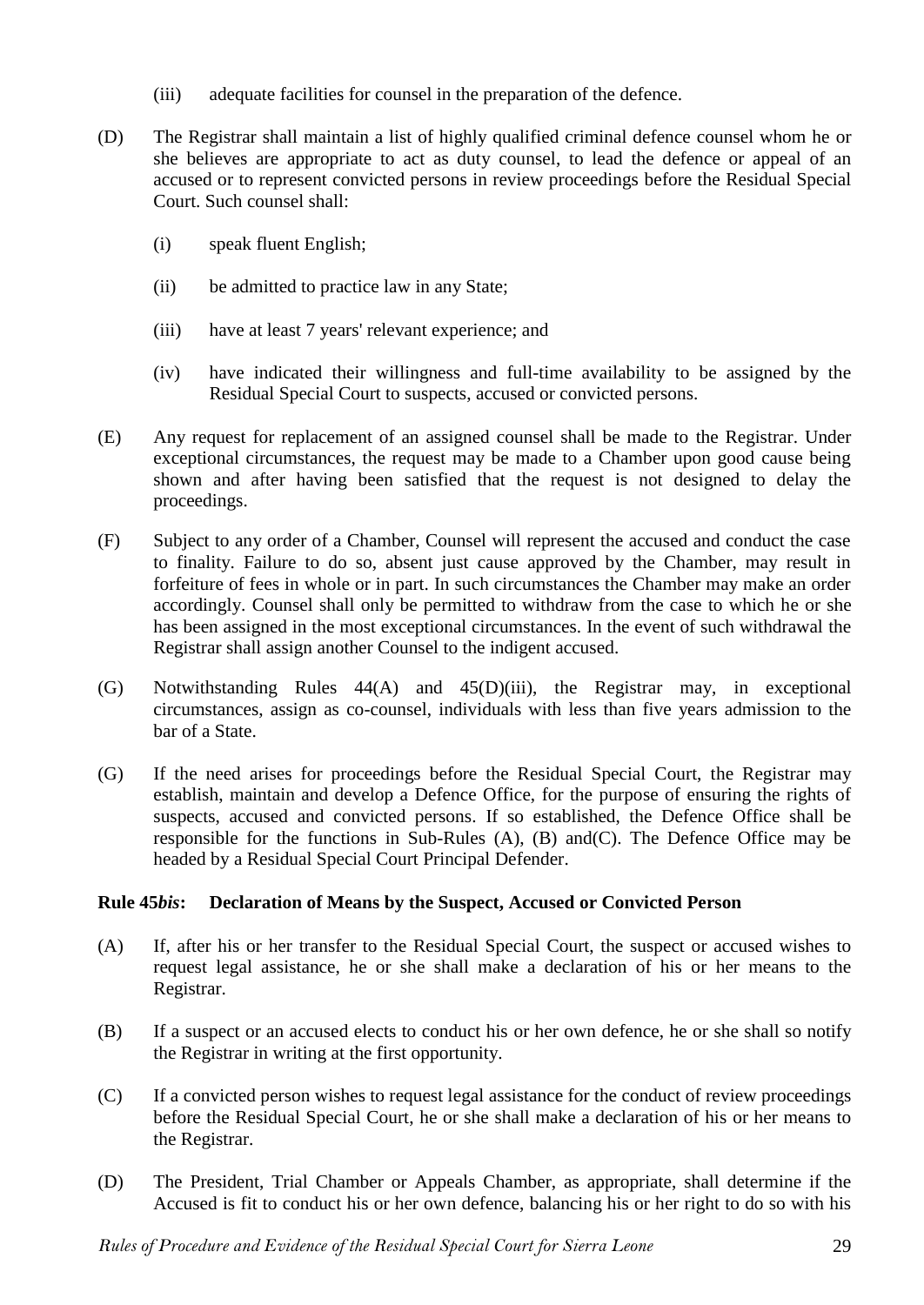or her capacity to do so and with safeguards against potential disruptions to the proceedings which might be occasioned by self representation.

### **Rule 46: Misconduct of Counsel**

- (A) This Rule is applicable to counsel for the Prosecution as well as counsel appearing for the Defence and to any counsel appearing as *amicus curiae*.
- (B) The President, Designated Judge or Chamber may, after a warning, impose sanctions against or refuse audience to a counsel if, in its opinion, his or her conduct remains offensive or abusive, obstructs the proceedings, or is otherwise contrary to the interests of justice.
- (C) The President, Designated Judge or Chamber may determine that counsel is no longer eligible to represent a suspect, accused or convicted person before the Residual Special Court, pursuant to Rule 45. If declared ineligible, removed counsel shall transmit to replacement counsel all materials relevant to the representation.
- (D) Counsel who bring motions, or conduct other activities, that in the opinion of the President, Designated Judge or Chamber are either frivolous or constitute abuse of process may be sanctioned for those actions as the President, Designated Judge or Chamber may direct. Sanctions may include fines upon counsel; non-payment, in whole or in part, of fees associated with the motion or its costs; or such other sanctions as the President, Designated Judge or Chamber may direct.
- (E) The President or a Judge or Chamber, with the approval of the President, may also communicate any misconduct of counsel to the professional body regulating the conduct of counsel in his or her State of admission.
- (F) If a counsel assigned pursuant to Rule 45 is sanctioned by being refused audience, the President, Designated Judge or Chamber shall instruct the Registrar to replace the counsel.
- (G) The Code of Professional Conduct enunciating the principles of professional ethics to be observed by counsel having right of audience before the Special Court obtaining at the time of closure of the Special Court shall apply *mutatis mutandis* to counsel having the right of audience before the Residual Special Court. Amendments to the Code shall be made in consultation with representatives of the Prosecutor and Defence counsel, and subject to adoption by the Plenary Meeting. If the Registrar has strong grounds for believing that counsel has committed a serious violation of the Code of Professional Conduct so adopted, he or she may report the matter to the President for appropriate action under this Rule.
- (H) Decisions made by a Trial Chamber under Sub-Rules (A) to (C) may be appealed with leave from that Chamber. Where such leave is refused, the Party may apply to a bench of at least three Appeals Chamber Judges for leave.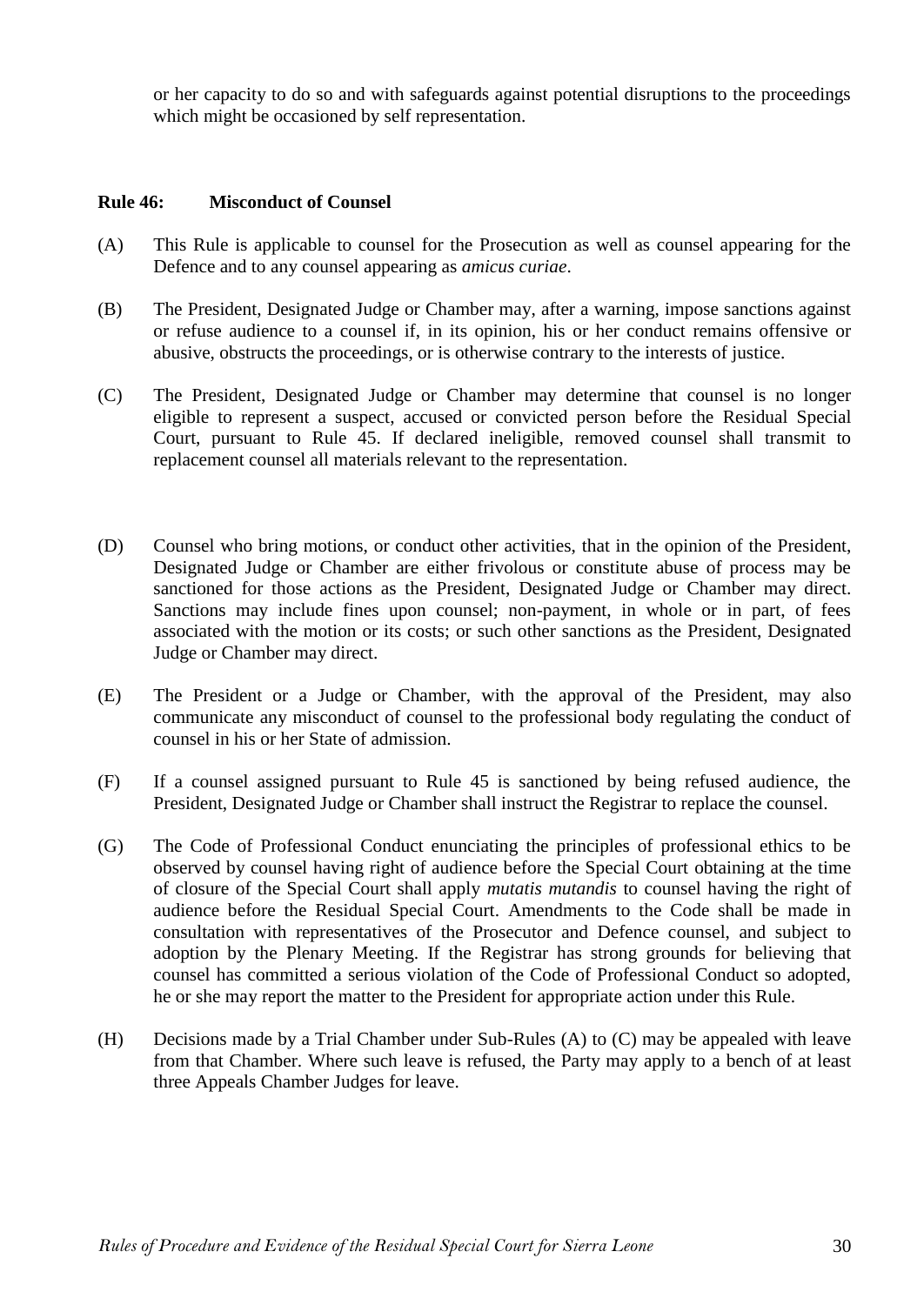# **Part V - PRE-TRIAL PROCEEDINGS**

#### *Section 1: Indictments*

#### **Rule 47: Review of Indictment**

- (A) An indictment shall be approved by the President or Designated Judge in accordance with the following procedure.
- (B) The Prosecutor, if satisfied in the course of an investigation that a suspect has committed a crime or crimes within the jurisdiction of the Residual Special Court, shall prepare and submit to the Registrar an indictment for approval by the President or Designated Judge.
- (C) The indictment shall contain, and be sufficient if it contains, the name and particulars of the suspect, a statement of each specific offence of which the named suspect is charged and a short description of the particulars of the offence. It shall be accompanied by a Prosecutor's case summary briefly setting out the allegations he or she proposes to prove in making his or her case.
- (D) The Registrar shall submit the indictment and accompanying material to the President or Designated Judge for review.
- (E) The President or Designated Judge shall review the indictment and the accompanying material to determine whether the indictment should be approved. The President or Judge shall approve the indictment if he or she is satisfied that:
	- (i) The indictment charges the suspect with a crime or crimes within the jurisdiction of the Residual Special Court; and
	- (ii) The allegations in the Prosecution's case summary would, if proven, amount to the crime or crimes as particularised in the indictment.
- (F) The President or Designated Judge may approve or dismiss each count.
- (G) If at least one count is approved, the indictment shall go forward. If no count is approved, the indictment shall be returned to the Prosecutor.
- (H) Upon approval of the indictment:
	- (i) The President or Designated Judge may, at the request of the Prosecutor, issue such orders and warrants for the arrest, detention, surrender or transfer of persons, and any other orders as may be required for the proceedings in accordance with these Rules; and
	- (ii) The suspect shall have the status of an accused.
- (I) The dismissal of a count in an indictment shall not preclude the Prosecutor from subsequently submitting an amended indictment including that count.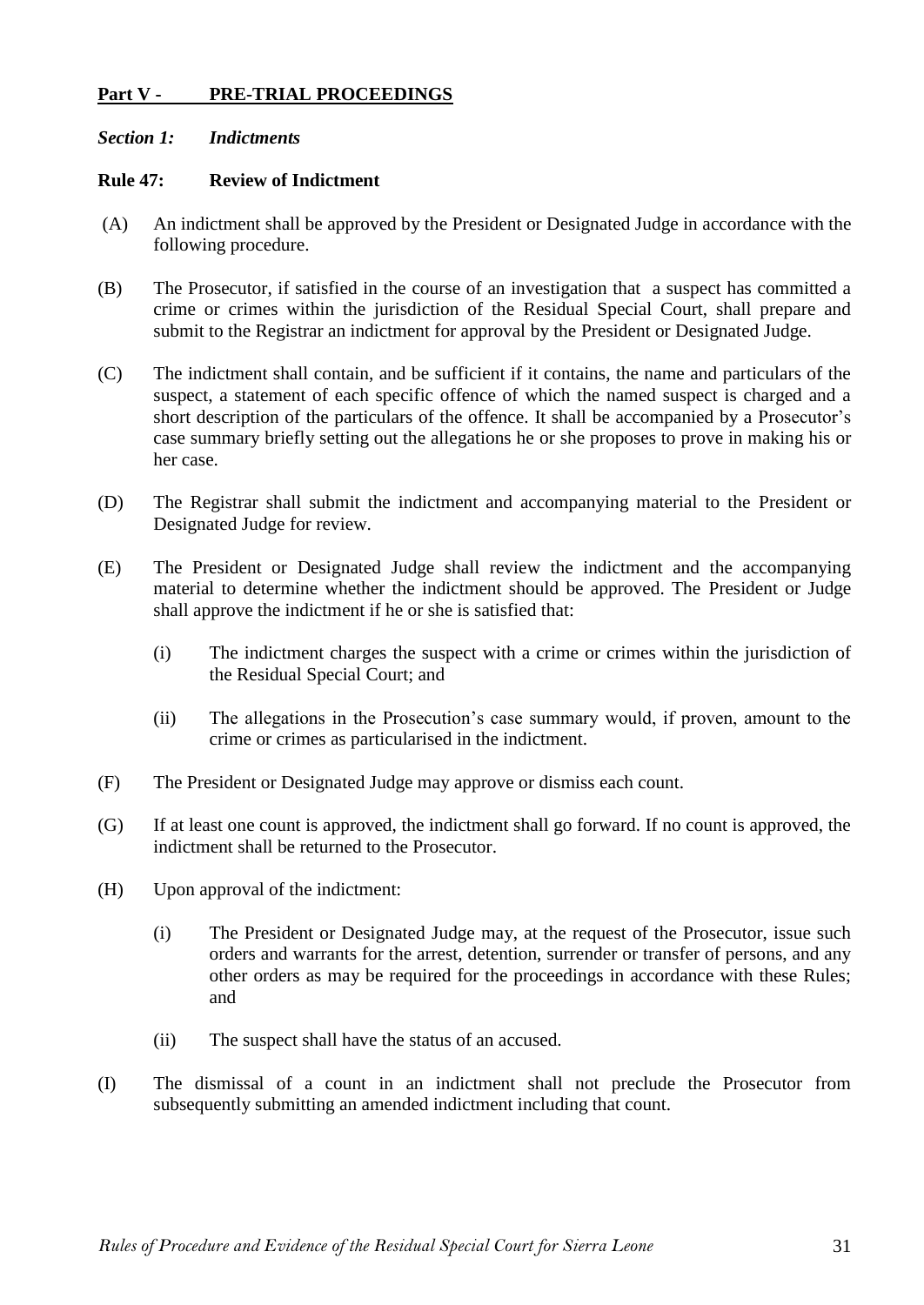### **Rule 48: Joinder of Accused or Trials**

- (A) Persons accused of the same or different crimes committed in the course of the same transaction may be jointly indicted and tried.
- (B) Persons who are separately indicted, accused of the same or different crimes committed in the course of the same transaction, may be tried together, with leave granted by the President or a Trial Chamber pursuant to Rule 73.
- (C) The President or a Trial Chamber may order the concurrent hearing of evidence common to the trials of persons separately indicted or joined in separate trials and who are accused of the same or different crimes committed in the course of the same transaction. Such a hearing may be granted with leave of the Presisdent or a Trial Chamber pursuant to Rule 73.

### **Rule 49: Joinder of Crimes**

Two or more crimes may be joined in one indictment if the series of acts committed together form the same transaction, and the said crimes were committed by the same accused.

### **Rule 50: Amendment of Indictment**

- (A) The Prosecutor may amend an indictment, without prior leave, at any time before its approval, but thereafter, until the initial appearance of the accused pursuant to Rule 61, only with leave of the Designated Judge who reviewed it but, in exceptional circumstances, by leave of the President or another Judge. At or after such initial appearance, an amendment of an indictment may only be made by leave granted by the President or a Trial Chamber pursuant to Rule 73. If leave to amend is granted, Rule 47(G) and Rule 52 apply to the amended indictment.
- (B) If the amended indictment includes new charges and the accused has already made his or her initial appearance in accordance with Rule 61:
	- (i) A further appearance shall be held as soon as practicable to enable the accused to enter a plea on the new charges;
	- (ii) Within seven days from such appearance, the Prosecutor shall disclose all materials envisaged in Rule  $66(A)(i)$  pertaining to the new charges; and
	- (iii) The accused shall have a further period of ten days from the date of such disclosure by the Prosecutor in which to file preliminary motions pursuant to Rule 72 and relating to the new charges.

### **Rule 51: Withdrawal of Indictment**

(A) The Prosecutor may withdraw an indictment at any time before its approval pursuant to Rule 47.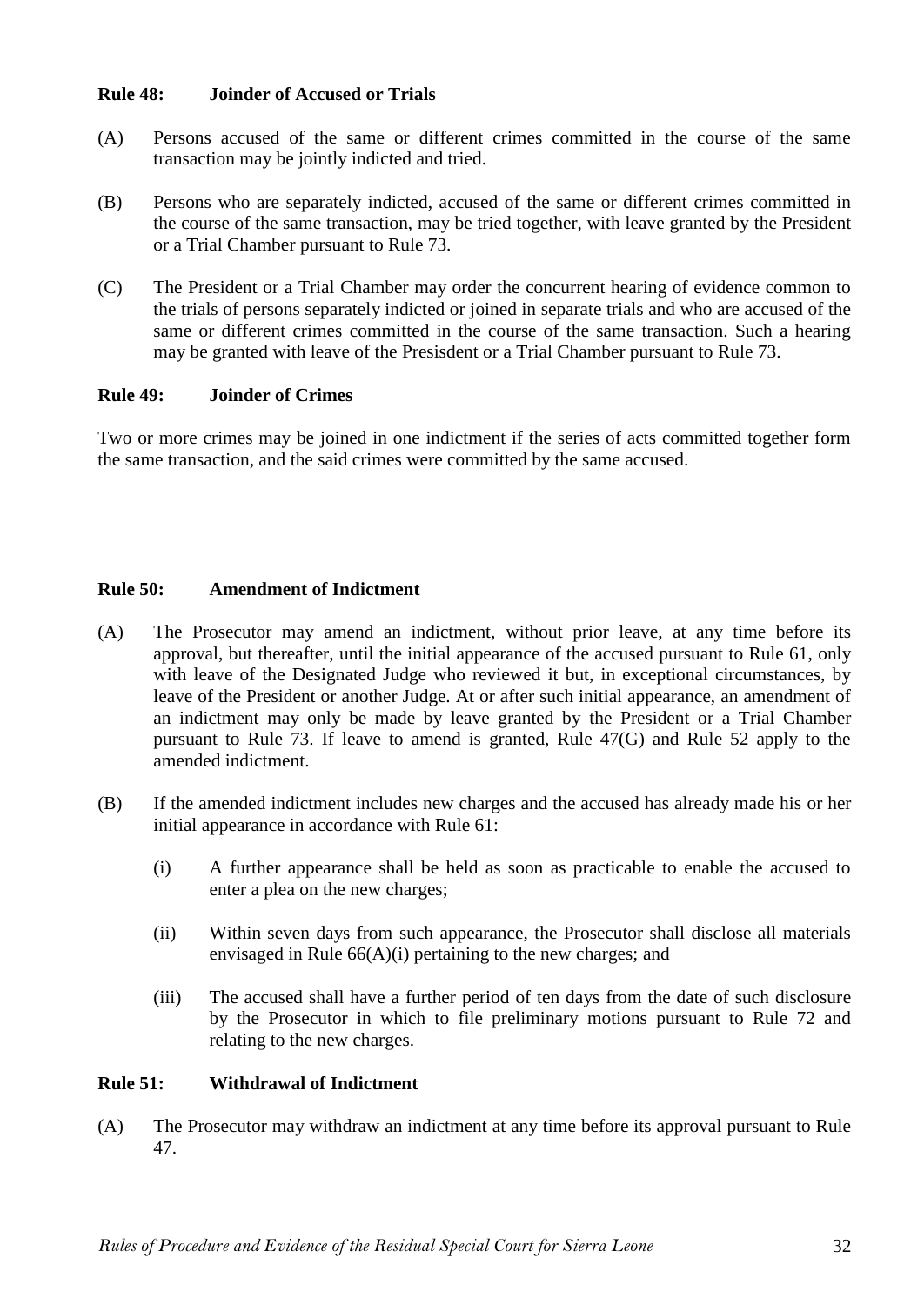- (B) After the approval of an indictment pursuant to Rule 47, but prior to the commencement of the trial, the Prosecutor may withdraw an indictment upon providing to the President, Designated Judge or Trial Chamber in open court a statement of the reasons for the withdrawal.
- (C) Once the trial of an accused has commenced, the Prosecutor may withdraw an indictment only by leave granted by the President, Designated Judge or Trial Chamber.
- (D) The withdrawal of the indictment shall be promptly notified to the accused and to counsel for the accused.

# **Rule 52: Service of Indictment**

- (A) Service of the indictment shall be effected personally on the accused at the time the accused is taken into the custody of the Residual Special Court or as soon as possible thereafter.
- (B) Personal service of an indictment on the accused is effected by giving the accused a copy of the indictment approved in accordance with Rule 47.
- (C) An indictment that has been permitted to proceed by the Designated Judge shall be retained by the Registrar, who shall prepare certified copies bearing the seal of the Residual Special Court. If the accused does not understand English and if the language understood is a written language known to the Registrar, a translation of the indictment in that language shall also be prepared. In the case that the accused is illiterate or his or her language is an oral language, the Registrar will ensure that the indictment is read to the accused by an interpreter, and that he or she is served with a recording of the interpretation.
- (D) Subject to Rule 53, upon approval by the Designated Judge the indictment shall be made public.

### **Rule 53: Non-disclosure**

- (A) In exceptional circumstances, the President or Designated Judge may, in the interests of justice, order the non-disclosure to the public of any documents or information until further order.
- (B) When approving an indictment the President or Designated Judge may, on the application of the Prosecutor, order that there be no public disclosure of the indictment until it is served on the accused, or, in the case of joint accused, on all the accused.
- (C) The President, Designated Judge or the Trial Chamber may, on the application of the Prosecutor, also order that there be no disclosure of an indictment, or part thereof, or of all or any part of any particular document or information, if satisfied that the making of such an order is required to give effect to a provision of the Rules, to protect confidential information obtained by the Prosecutor, or is otherwise in the interests of justice.

### *Section 2: Orders and Warrants*

### **Rule 54: General Provisions**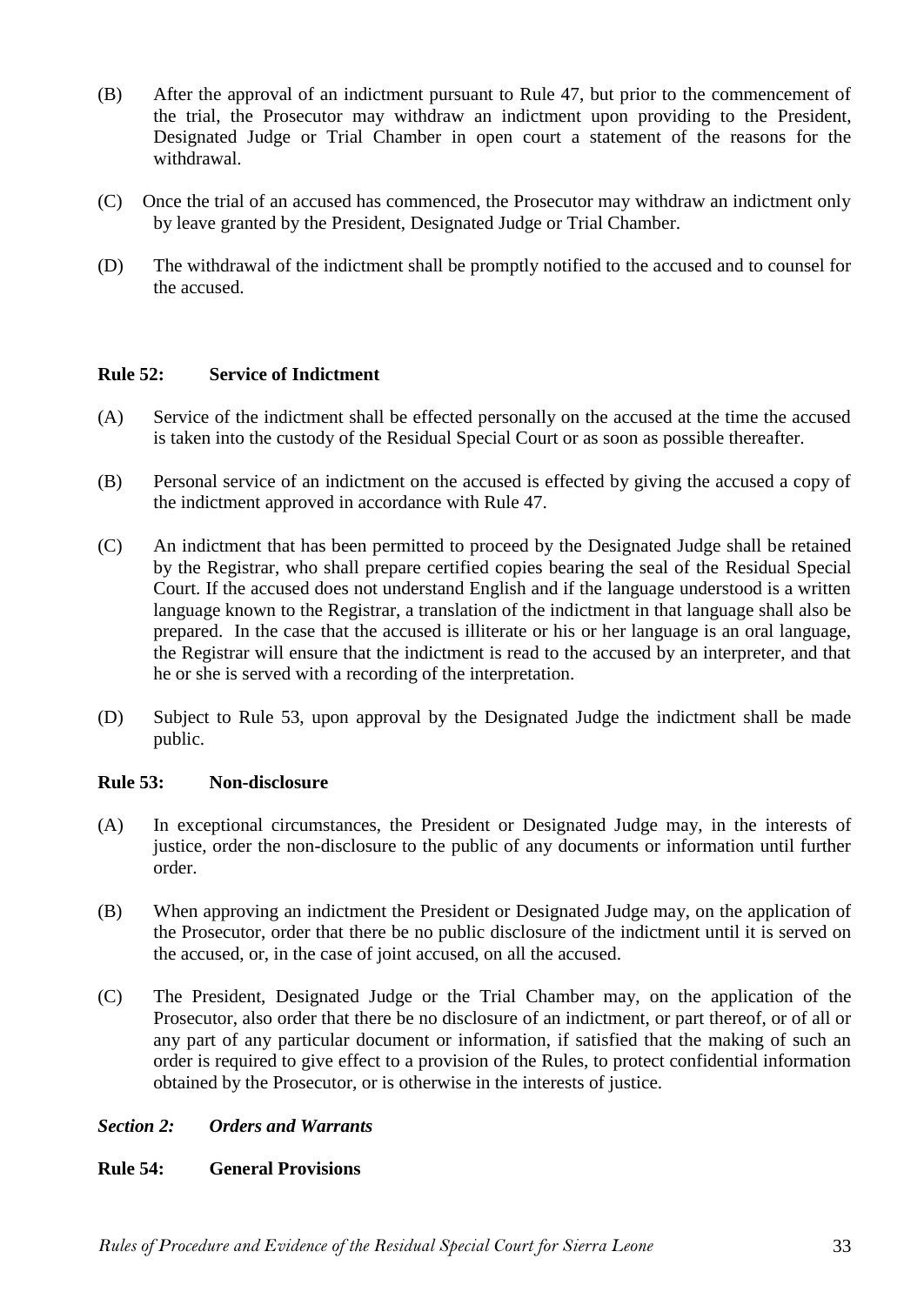- (A) At the request of either party or of its own motion, the President, a Judge or a Trial Chamber may issue such orders, summonses, subpoenas, warrants and transfer orders as may be necessary for the purposes of an investigation or for the preparation or conduct of the trial.
- (B) The President may issue such orders, summonses, subpoenas, warrants and transfer orders as may be necessary for the purposes of fulfilling his or her functions.

### **Rule 55: Execution of Arrest Warrants**

- (A) A warrant of arrest shall be signed by the President or Designated Judge and shall bear the seal of the Residual Special Court. It shall be accompanied by a copy of the indictment, and a statement of the rights of the accused.
- (B) The Registrar shall transmit to the relevant authorities in whose territory or under whose jurisdiction or control the accused resides, or was last known to be, three sets of certified copies of:
	- (i) The warrant for arrest of the accused and an order for his or her transfer to the Residual Special Court;
	- (ii) The approved indictment; and
	- (iii) A statement of the rights of the accused; and if necessary a translation thereof in a language understood by the accused.
- (C) The Registrar shall request the said authorities to:
	- (i) Cause the arrest of the accused and his or her transfer to the Residual Special Court;
	- (ii) Serve a set of the aforementioned documents upon the accused;
	- (iii) Cause the documents to be read to the accused in a language understood by him or her and to caution him or her as to his or her rights in that language; and
	- (iv) Return one set of the documents together with proof of service to the Residual Special Court.
- (D) When an arrest warrant issued by the Residual Special Court is executed, the Prosecutor or his or her representative may be present as from the time of arrest.

### **Rule 56: Warrant of Arrest to Third States**

- (A) Upon the request of the Prosecutor, and if satisfied that to do so would facilitate the arrest of an accused who may move from State to State, or whose whereabouts are unknown, the President or a Judge may address a warrant of arrest to any third State, as well as any relevant international body including the International Criminal Police Organisation (INTERPOL).
- (B) The Registrar shall transmit such a warrant to the national authorities of such States, or to the relevant international body, as may be indicated by the Prosecutor.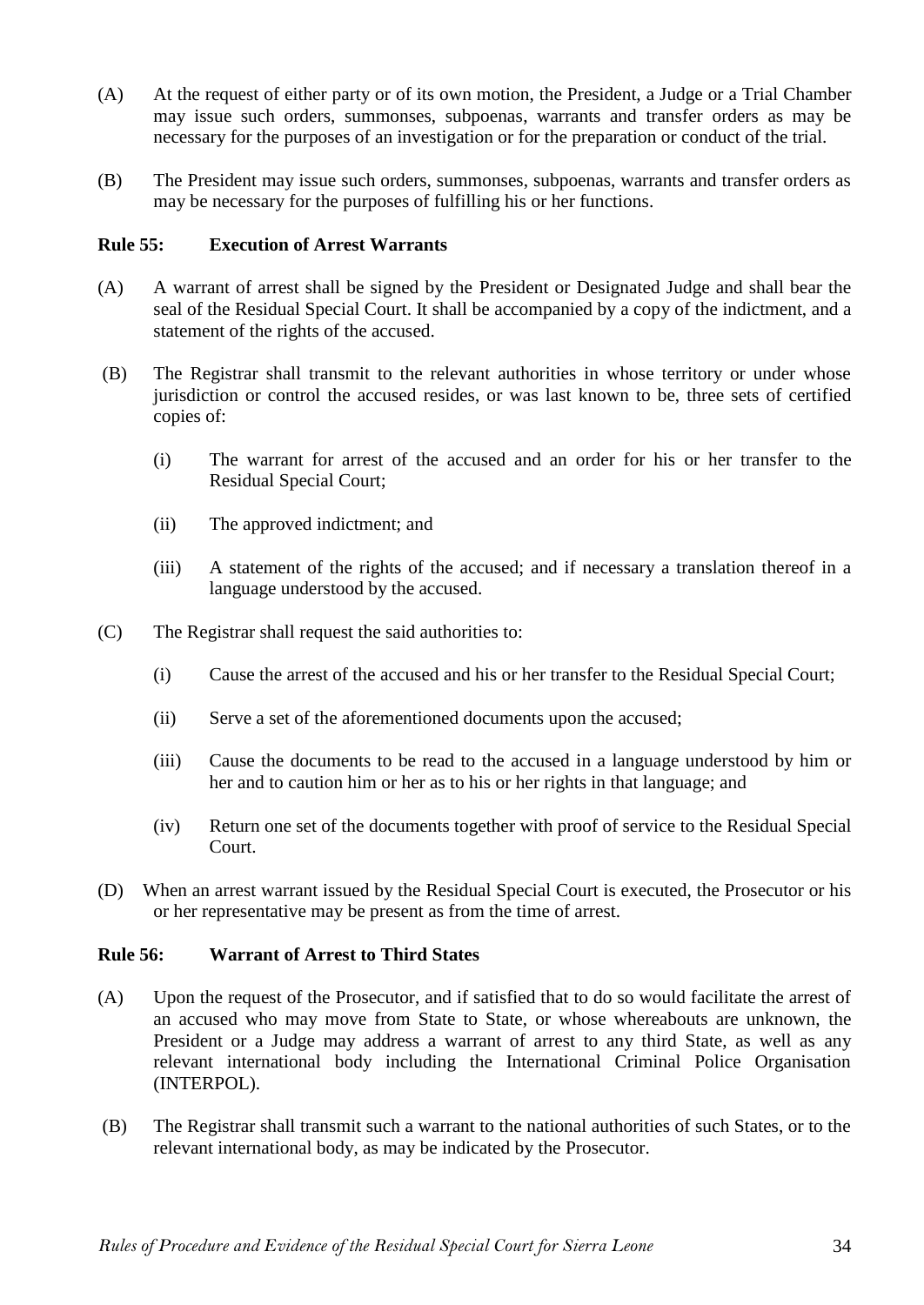# **Rule 57: Procedure after Arrest**

Upon the arrest of the accused and in accordance with the arrest warrant pursuant to which the accused is arrested, the State concerned shall detain him or her, and shall promptly notify the Registrar. The transfer of the accused in accordance with the arrest warrant to the seat of the Residual Special Court, or to such other place as the President may decide, after consultation with the Prosecutor and the Registrar, shall be arranged by the State authorities concerned, in liaison with the authorities of the host country and the Registrar.

# **Rule 58: Transfer to the Residual Special Court from Third States**

The Residual Special Court may request third States to arrest and transfer suspects and accused to the Residual Special Court on the basis of an *ad hoc* arrangement, an agreement with such State or any other appropriate basis.

# **Rule 59: Failure to Execute a Warrant of Arrest or Transfer Order**

- (A) Where the Sierra Leone authorities, to whom a warrant of arrest or transfer order has been transmitted, are unable to execute the warrant of arrest or transfer order, they shall report forthwith their inability to the Registrar, and the reasons therefor in accordance with section 21 of the Special Court Agreement, 2002 (Ratification) Act, 2002.
- (B) If, within a reasonable time after the warrant of arrest or transfer order has been transmitted to the Sierra Leone authorities, no report is made on action taken, this shall be deemed a failure to execute the warrant of arrest or transfer order and the Registrar may refer to the President to take appropriate action.

# **Rule 60: Trial in the Absence of the Accused**

- (A) An accused may not be tried in his or her absence, unless:
	- (i) the accused has made his or her initial appearance, has been afforded the right to appear at his or her own trial, but refuses so to do; or
	- (ii) the accused, having made his or her initial appearance, is at large and refuses to appear in court.
- (B) In either case the accused may be represented by counsel of his choice, or as directed by a Judge or Trial Chamber. The matter may be permitted to proceed if the Judge or Trial Chamber is satisfied that the accused has, expressly or impliedly, waived his or her right to be present.

### **Rule 61: Initial Appearance of Accused and Plea**

Upon his or her transfer to the Residual Special Court, the accused shall be brought before the President, Designated Judge or a Judge as soon as practicable, and shall be formally charged. The President, Designated Judge or Judge shall:

(i) Satisfy himself or herself that the rights of the accused are respected, including the right to counsel, the right to an interpreter and the right not to be compelled to testify against him or herself or to confess guilt, and in so doing, shall question the accused with regard to his or her means and instruct the Registrar to provide legal assistance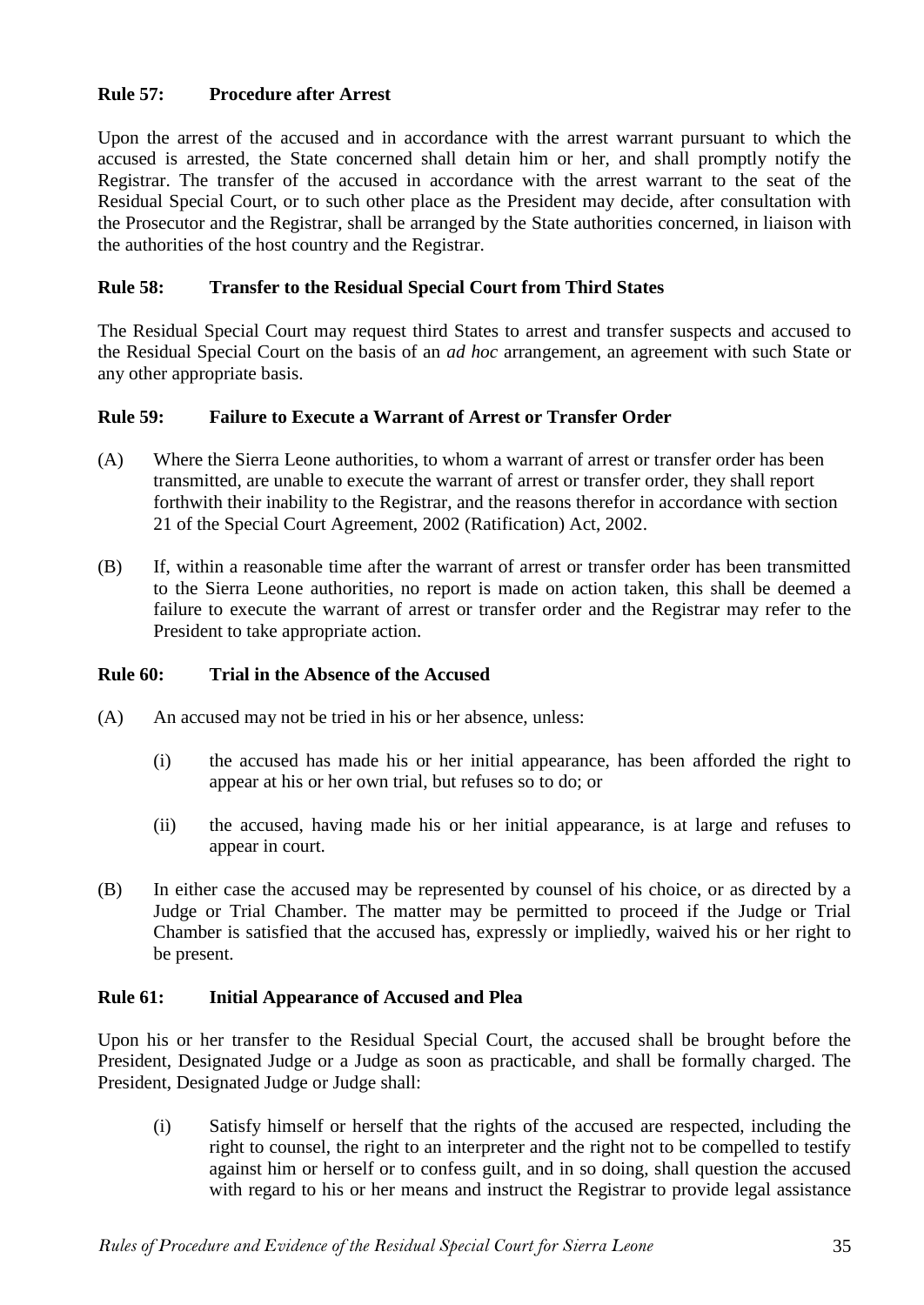to the accused as necessary, unless the accused elects to act as his or her own counsel or refuses representation;

- (ii) Read or have the indictment read to the accused in a language he or she speaks and understands, and satisfy himself or herself that the accused understands the indictment;
- (iii) Call upon the accused to enter a plea of guilty or not guilty on each count; should the accused fail to do so, enter a plea of not guilty on his or her behalf; and
- (iv) In case of a plea of not guilty, instruct the Registrar to set a date for trial; or
- (v) In case of a plea of guilty, act in accordance with Rule 62 or refer the plea to the Trial Chamber so that it may act in accordance with Rule 62.

# **Rule 62: Procedure upon Guilty Plea**

- (A) If an accused pleads guilty in accordance with Rule  $61(v)$ , or requests to change his or her plea to guilty, the President, Designated Judge or Trial Chamber shall satisfy itself that the guilty plea:
	- (i) is made freely and voluntarily;
	- (ii) is an informed plea;
	- (iii) is unequivocal; and
	- (iv) is based on sufficient facts for the crime and accused's participation in it, either on the basis of independent indicia or of lack of any material disagreement between the parties about the facts of the case.
- (B) Thereafter the President, Designated Judge or Trial Chamber may enter a finding of guilt and instruct the Registrar to set a date for the sentencing hearing.

### **Rule 63: Questioning of the Accused**

- (A) Questioning by the Prosecutor of an accused, including after the initial appearance, shall not proceed without the presence of counsel unless the accused has voluntarily and expressly agreed to proceed without counsel present. If the accused subsequently expresses a desire to have counsel, questioning shall thereupon cease, and shall only resume when the accused's counsel is present.
- (B) The questioning, including any waiver of the right to counsel, shall be audio-recorded and, if possible, video-recorded in accordance with the procedure provided for in Rule 43. The Prosecutor shall at the beginning of the questioning caution the accused in accordance with Rule  $42(A)(iii)$ .

# **Rule 64: Detention on Remand**

Upon his or her transfer to the Residual Special Court, the accused shall be detained in the Detention Facility, or facilities otherwise made available pursuant to Rule 8(C). The Registrar, in a case where he or she considers it necessary, may order special measures of detention of an accused outside the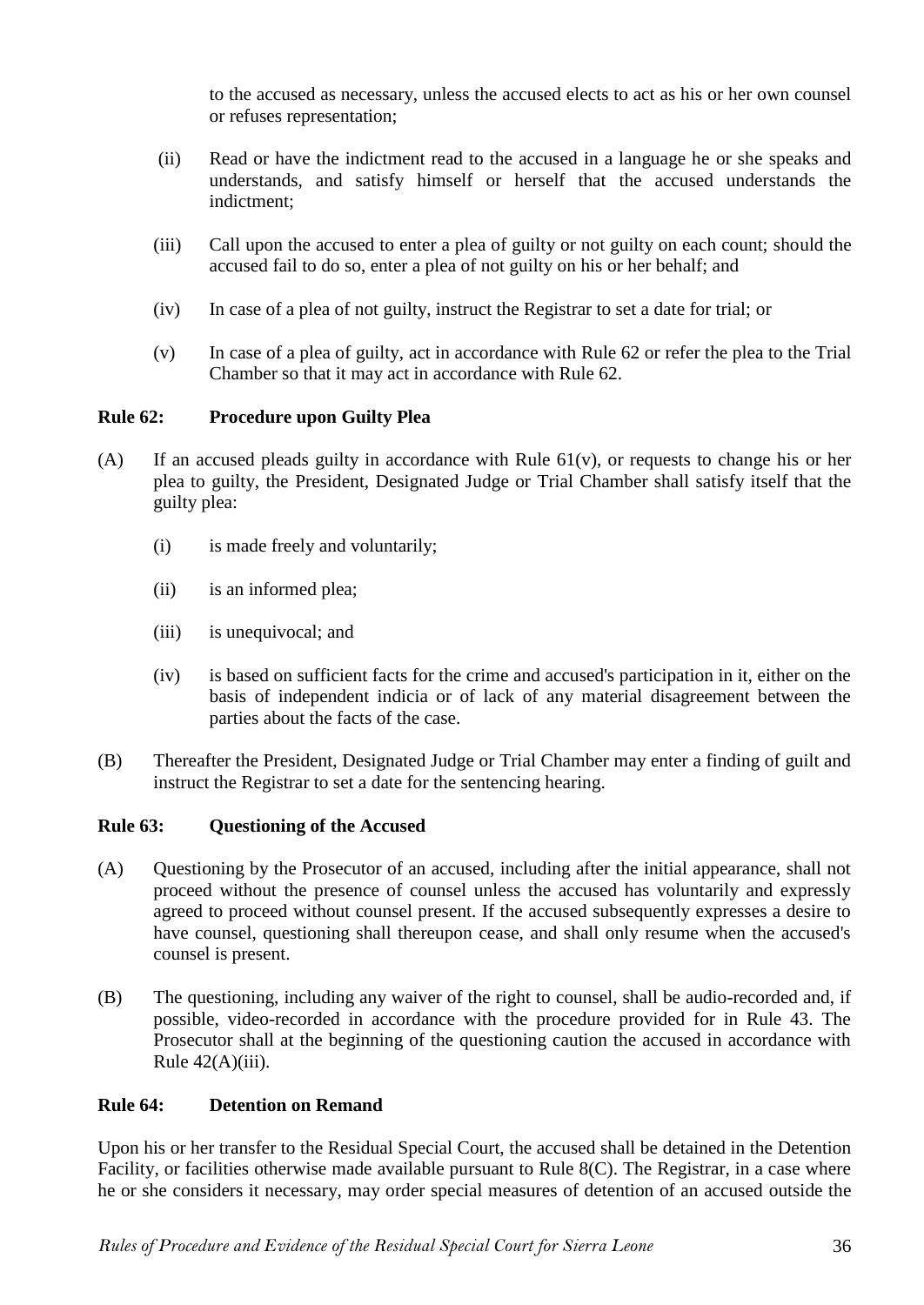Detention Facility. The order of the Registrar shall be put before the President for endorsement within 48 hours of the order being issued.

### **Rule 65: Bail**

- (A) Once detained, an accused shall not be granted bail except upon an order of the President, a Judge or Trial Chamber.
- (B) Bail may be ordered by the President, a Judge or a Trial Chamber after hearing the State to which the accused seeks to be released and only if it is satisfied that the accused will appear for trial and, if released, will not pose a danger to any victim, witness or other person.
- (C) An accused may only make one application for bail to the President, Judge or Trial Chamber unless there has been a material change in circumstances.
- (D) The President, Judge or Trial Chamber may impose such conditions upon the granting of bail to the accused as it may determine appropriate, including the execution of a bail bond and the observance of such conditions as are necessary to ensure the presence of the accused at trial and the protection of others.
- (E) Any decision rendered under this Rule shall be subject to appeal in cases where leave is granted by a Single Judge of the Appeals Chamber, upon good cause being shown. Applications for leave to appeal shall be filed within seven days of the impugned decision.
- (F) If necessary, the President, Designated Judge or Trial Chamber may issue a warrant of arrest to secure the presence of an accused who has been granted bail or is for any other reason at large. The provisions of Section 2 of Part V shall apply.
- (G) The Prosecutor may appeal a decision to grant bail. In the event of such an appeal, the accused shall remain in custody until the appeal is heard and determined.
- (H) Appeals from bail decisions shall be heard by a bench of at least three Appeals Chamber Judges.

### **Rule 65***bis***: Status Conferences**

A status conference may be convened by the Designated Judge, the Trial Chamber or a Judge designated from among its members. The status conference shall:

- (i) organize exchanges between the parties so as to ensure expeditious trial proceedings; and
- (ii) review the status of his or her case and to allow the accused the opportunity to raise issues in relation thereto.

# *Section 3: Production of Evidence*

# **Rule 66: Disclosure of materials by the Prosecutor**

(A) Subject to the provisions of Rules 50, 53, 69 and 75, the Prosecutor shall: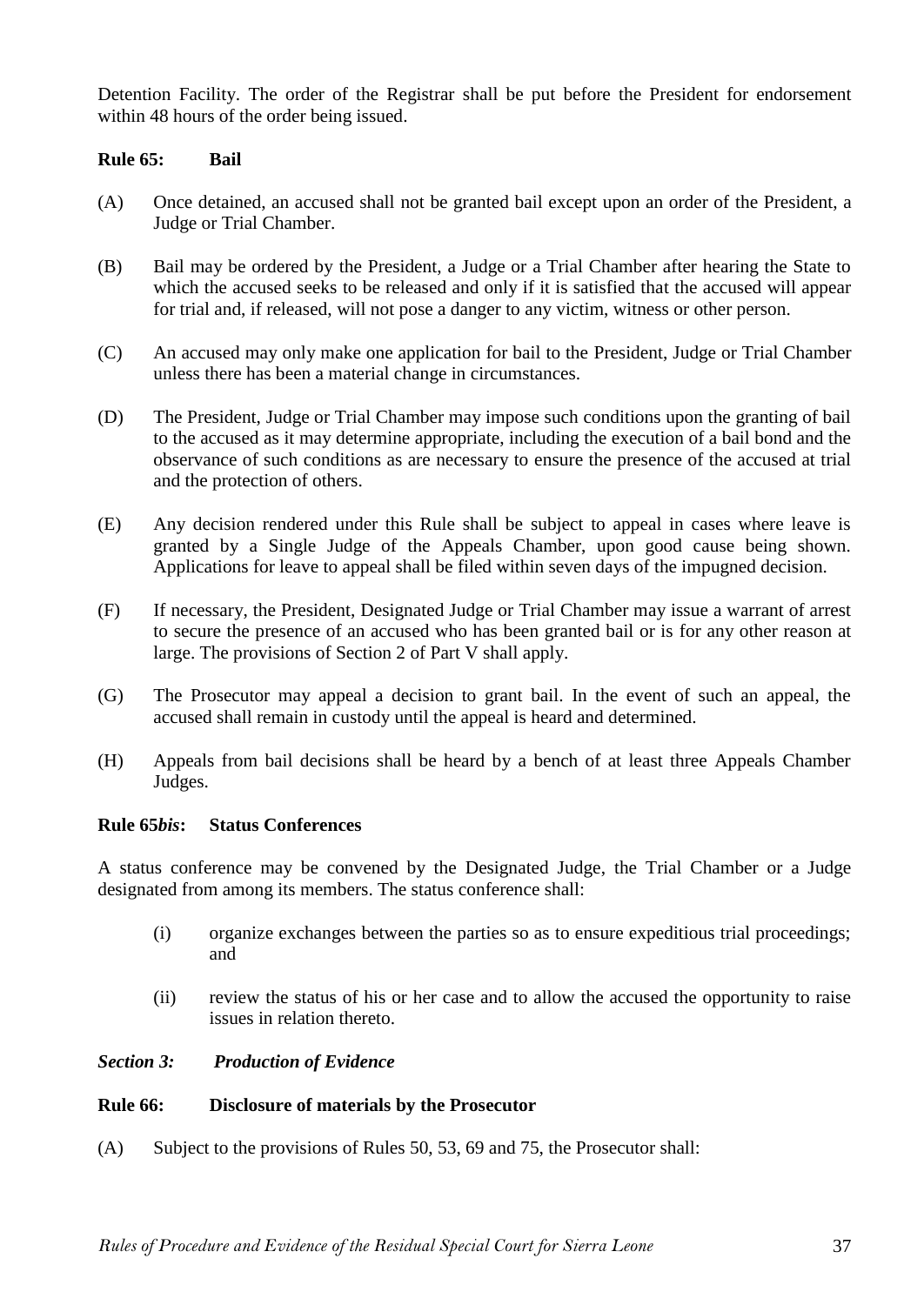- (i) Within 30 days of the initial appearance of an accused, disclose to the Defence copies of the statements of all witnesses whom the Prosecutor intends to call to testify and all evidence to be presented pursuant to Rule 92*bis* at trial.
- (ii) Continuously disclose to the Defence copies of the statements of all additional prosecution witnesses whom the Prosecutor intends to call to testify, but not later than 60 days before the date for trial, or as otherwise ordered by the President, a Judge of the Trial Chamber either before or after the commencement of the trial, upon good cause being shown by the Prosecution. Upon good cause being shown by the Defence, the President, a Judge of the Trial Chamber may order that copies of the statements of additional prosecution witnesses that the Prosecutor does not intend to call be made available to the defence within a prescribed time.
- (iii) At the request of the Defence, subject to Sub-Rule (B), permit the Defence to inspect any books, documents, photographs and tangible objects in his or her custody or control, which are material to the preparation of the defence, upon a showing by the defence of categories of, or specific, books, documents, photographs and tangible objects which the defence considers to be material to the preparation of a defence, or to inspect any books, documents, photographs and tangible objects in his or her custody or control which are intended for use by the Prosecutor as evidence at trial or were obtained from or belonged to the accused.
- (B) Where information or materials are in the possession of the Prosecutor, the disclosure of which may prejudice further or ongoing investigations, or for any other reasons may be contrary to the public interest or affect the security interests of any State, the Prosecutor may apply to the President or a Judge designated by the President sitting *ex parte* and *in camera*, but with notice to the Defence, to be relieved from the obligation to disclose pursuant to Sub-Rule (A). When making such an application the Prosecutor shall provide, only to the President or such Judge, the information or materials that are sought to be kept confidential.

# **Rule 67: Reciprocal Disclosure of Evidence**

Subject to the provisions of Rules 53 and 69:

- (A) As early as reasonably practicable and in any event prior to the commencement of the trial:
	- (i) The Prosecutor shall notify the Defence of the names of the witnesses that he or she intends to call to establish the guilt of the accused and in rebuttal of any defence plea of which the Prosecutor has received notice in accordance with Sub-Rule (ii) below, or any defence pleaded in the Defence Case Statement served under Sub-Rule (C);
	- (ii) The Defence shall notify the Prosecutor of its intent to enter:
		- (a) The defence of alibi; in which case the notification shall specify the place or places at which the accused claims to have been present at the time of the alleged crime and the names and addresses of witnesses and any other evidence upon which the accused intends to rely to establish the alibi; and
		- (b) Any special defence, including that of diminished or lack of mental responsibility; in which case the notification shall specify the names and addresses of witnesses and any other evidence upon which the accused intends to rely to establish the special defence.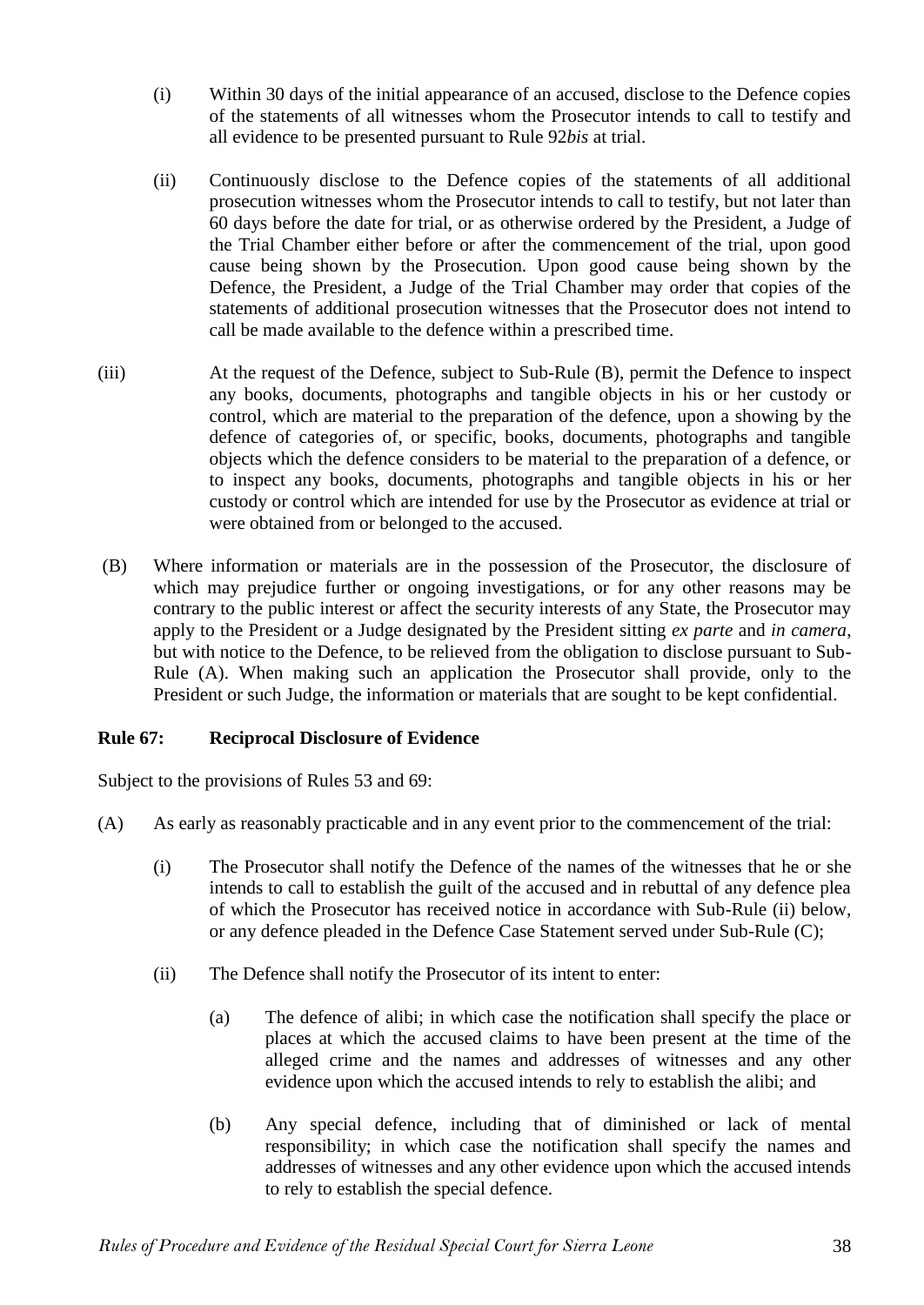- (B) Failure of the Defence to provide such notice under this Rule shall not limit the right of the accused to rely on the above defences.
- (C) To assist the Prosecutor with its disclosure obligations pursuant to Rule 68, the Defence may prior to trial provide the Prosecutor with a Defence Case Statement. The Defence Case Statement shall:
	- (i) set out in general terms the nature of the accused's defence;
	- (ii) indicate the matters on which he or she takes issue with the prosecution; and
	- (iii) set out, in the case of each such matter, the reason why he or she takes issue with the prosecution.
- (D) If either party discovers additional evidence or information or materials which should have been produced earlier pursuant to the Rules, that party shall promptly notify the other party and the President, Designated Judge or Trial Chamber of the existence of the additional evidence or information or materials.

### **Rule 68: Disclosure of Exculpatory Evidence**

- (A) The Prosecutor shall, within 14 days of receipt of the Defence Case Statement, make a statement under this Rule disclosing to the defence the existence of evidence known to the Prosecutor which may be relevant to issues raised in the Defence Case Statement.
- (B) The Prosecutor shall, within 30 days of the initial appearance of the accused, make a statement under this Rule disclosing to the Defence the existence of evidence known to the Prosecutor which in any way tends to suggest the innocence or mitigate the guilt of the accused or may affect the credibility of prosecution evidence. The Prosecutor shall be under a continuing obligation to disclose any such exculpatory material.

### **Rule 69: Protection of Victims and Witnesses**

- (A) In exceptional circumstances, either of the parties may apply to the President, Designated Judge, a Judge of the Trial Chamber or the Trial Chamber to order the non-disclosure of the identity of a victim or witness who may be in danger or at risk, until the President, Designated Judge, Judge or Chamber decides otherwise.
- (B) In the determination of protective measures for victims and witnesses, the President, Designated Judge, Judge or Trial Chamber may consult the witness and victim protection and support staff of the Residual Special Court.
- (C) Subject to Rule 75, the identity of the victim or witness shall be disclosed in sufficient time before a witness is to be called to allow adequate time for preparation of the prosecution and the defence.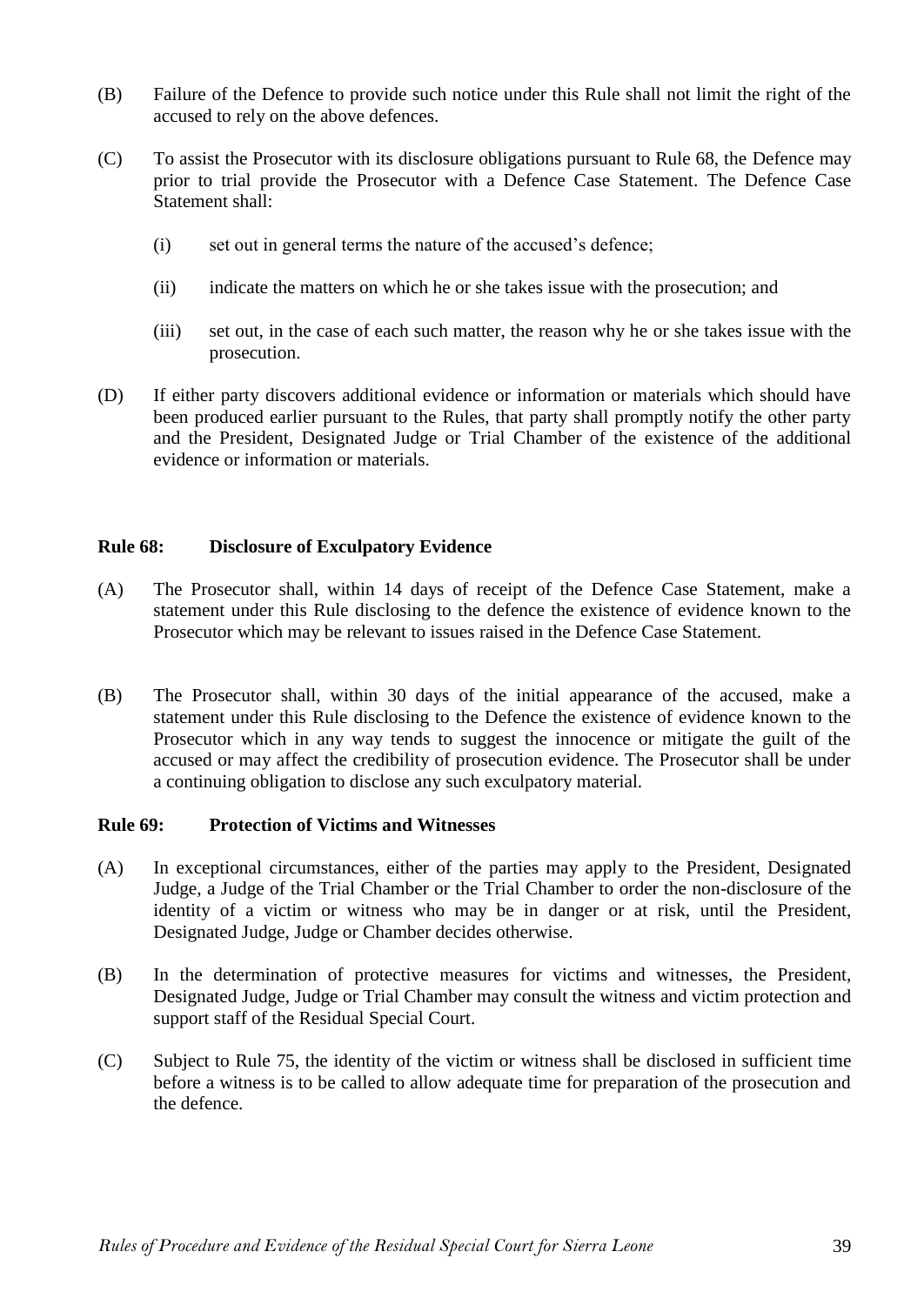# **Rule 70: Matters not Subject to Disclosure**

- (A) Notwithstanding the provisions of Rules 66 and 67, reports, memoranda, or other internal documents prepared by a party, its assistants or representatives in connection with the investigation or preparation of the case, are not subject to disclosure or notification under the aforementioned provisions.
- (B) If the Prosecutor is in possession of information which has been provided to him or her on a confidential basis and which has been used solely for the purpose of generating new evidence, that initial information and its origin shall not be disclosed by the Prosecutor without the consent of the person or entity providing the initial information and shall in any event not be given in evidence without prior disclosure to the accused. The consent shall be in writing.
- (C) If, after obtaining the consent of the person or entity providing information under this Rule, the Prosecutor elects to present as evidence any testimony, document or other material so provided, the President, Designated Judge or Trial Chamber may not order either party to produce additional evidence received from the person or entity providing the initial information, nor may the President, Designated Judge or Trial Chamber for the purpose of obtaining such additional evidence itself summon that person or a representative of that entity as a witness or order their attendance.
- (D) If the Prosecutor calls as a witness the person providing or a representative of the entity providing information under this Rule, the President, Designated Judge or Trial Chamber may not compel the witness to answer any question the witness declines to answer on grounds of confidentiality.
- (E) The right of the accused to challenge the evidence presented by the Prosecution shall remain unaffected subject only to limitations contained in Sub-Rules (C) and (D).
- (F) Nothing in Sub-Rule (C) or (D) above shall affect a Trial Chamber's power to exclude evidence under Rule 95.
- (G) In the event of a conflict with Rule 68 on Disclosure of Exculpatory Evidence, the Prosecutor shall bring the matter to the attention of a Judge designated by the President sitting *ex parte* and in camera for resolution of the conflict.

# *Section 4: Depositions*

# **Rule 71: Depositions**

- (A) At the request of either party, the President, Designated Judge or a Trial Chamber may, in exceptional circumstances and in the interests of justice, order that a deposition be taken for use at trial and appoint for that purpose a Legal Officer.
- (B) The motion for the taking of a deposition shall be in writing and shall indicate the name and whereabouts of the witness whose deposition is sought, the date and place at which the deposition is to be taken, a statement of the matters on which the person is to be examined, and of the interests of justice justifying the taking of the deposition.
- (C) If the motion is granted, the party at whose request the deposition is to be taken shall give reasonable notice to the other party, who shall have the right to attend the taking of the deposition and cross-examine the witness.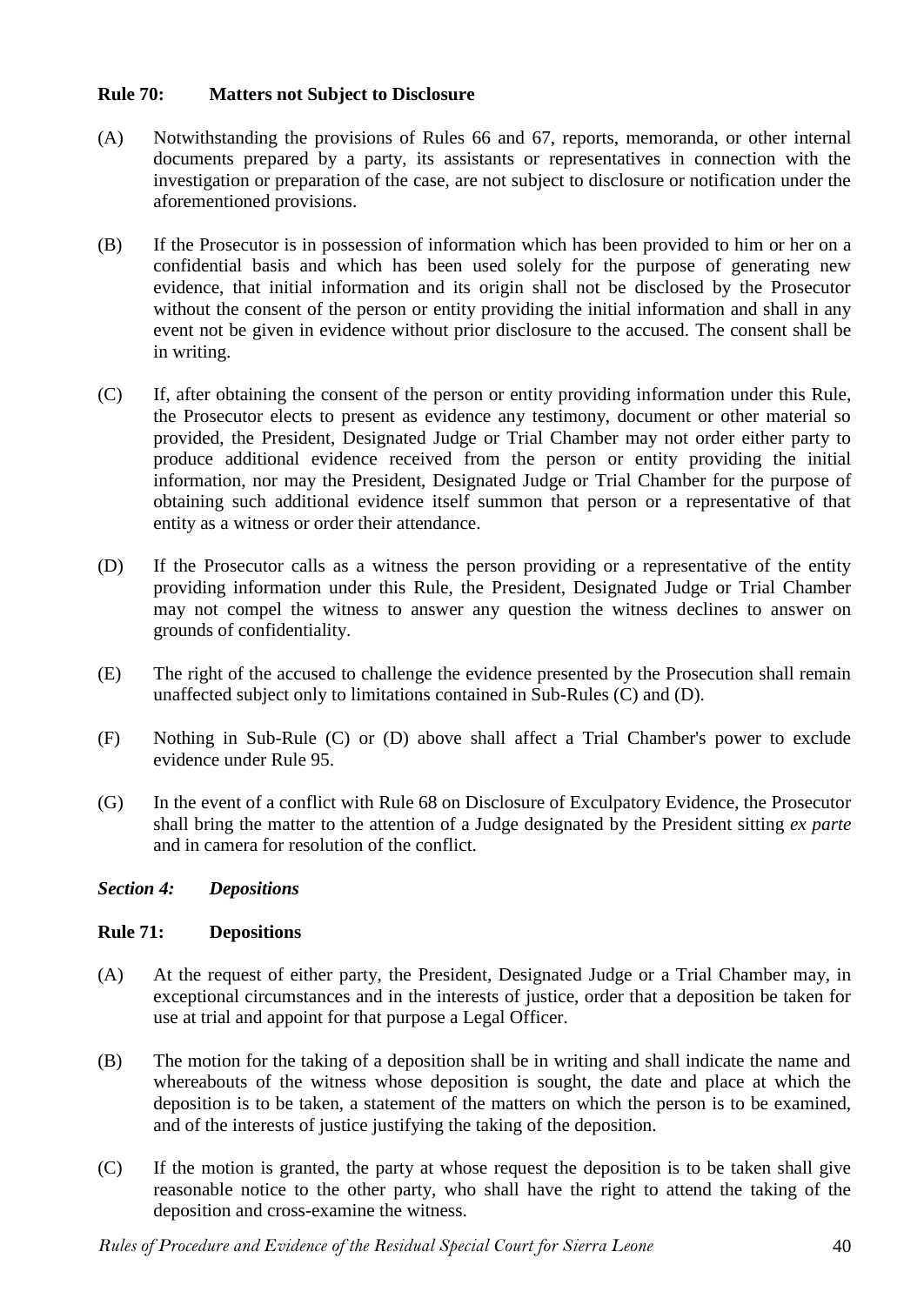- (D) The deposition may also be given by means of a video-conference.
- (E) The Legal Officer shall ensure that the deposition is taken in accordance with the Rules and that a record is made of the deposition, including cross-examination and objections raised by either party for decision by the Trial Chamber. He or she shall transmit the record to the Trial Chamber.

# *Section 5: Preliminary Motions*

### **Rule 72: Preliminary Motions**

- (A) Preliminary motions by either party shall be brought within 21 days following disclosure by the Prosecutor to the Defence of all the material envisaged by Rule  $66(A)(i)$ .
- (B) Preliminary motions by the accused are:
	- (i) Objections based on lack of jurisdiction;
	- (ii) Objections based on defects in the form of the indictment;
	- (iii) Applications for severance of crimes joined in one indictment under Rule 49, or for separate trials under Rule 82(B);
	- (iv) Objections based on the denial of request for assignment of counsel; or
	- (v) Objections based on abuse of process.
- (C) Objections based on lack of jurisdiction or to the form of the indictment, including an amended indictment, shall be raised by a party in one motion only, unless otherwise allowed by the President, Designated Judge or Trial Chamber.
- (D) The President, Designated Judge or Trial Chamber shall except as provided by Sub-Rules (E) and (F) below, dispose of preliminary motions before the trial, and its decisions thereon shall not be subject to interlocutory appeal.
- (E) If an Appeals Chamber has been convened pursuant to article 13(2) of the RSCSL Statute, preliminary motions made in the Trial Chamber prior to the Prosecutor's opening statement which raise a serious issue relating to jurisdiction may be referred to a bench of at least three Appeals Chamber Judges, where they will proceed to a determination as soon as practicable.
- (F) If an Appeals Chamber has been convened pursuant to article 13(2) of the RSCSL Statute, preliminary motions made to the President, Designated Judge or Trial Chamber prior to the Prosecutor's opening statement which, in the opinion of the President, Designated Judge or Trial Chamber, raise an issue that would significantly affect the fair and expeditious conduct of the proceedings or the outcome of a trial may be referred to a bench of at least three Appeals Chamber Judges, where they will proceed to a determination as soon as practicable.
- (G) Where the President, Designated Judge or Trial Chamber refers a motion to the Appeals Chamber pursuant to Sub-Rule (E) or (F) above, any party wishing to file additional written submissions must seek leave from the Appeals Chamber which will impose time limits for further submissions, responses and replies if leave is granted.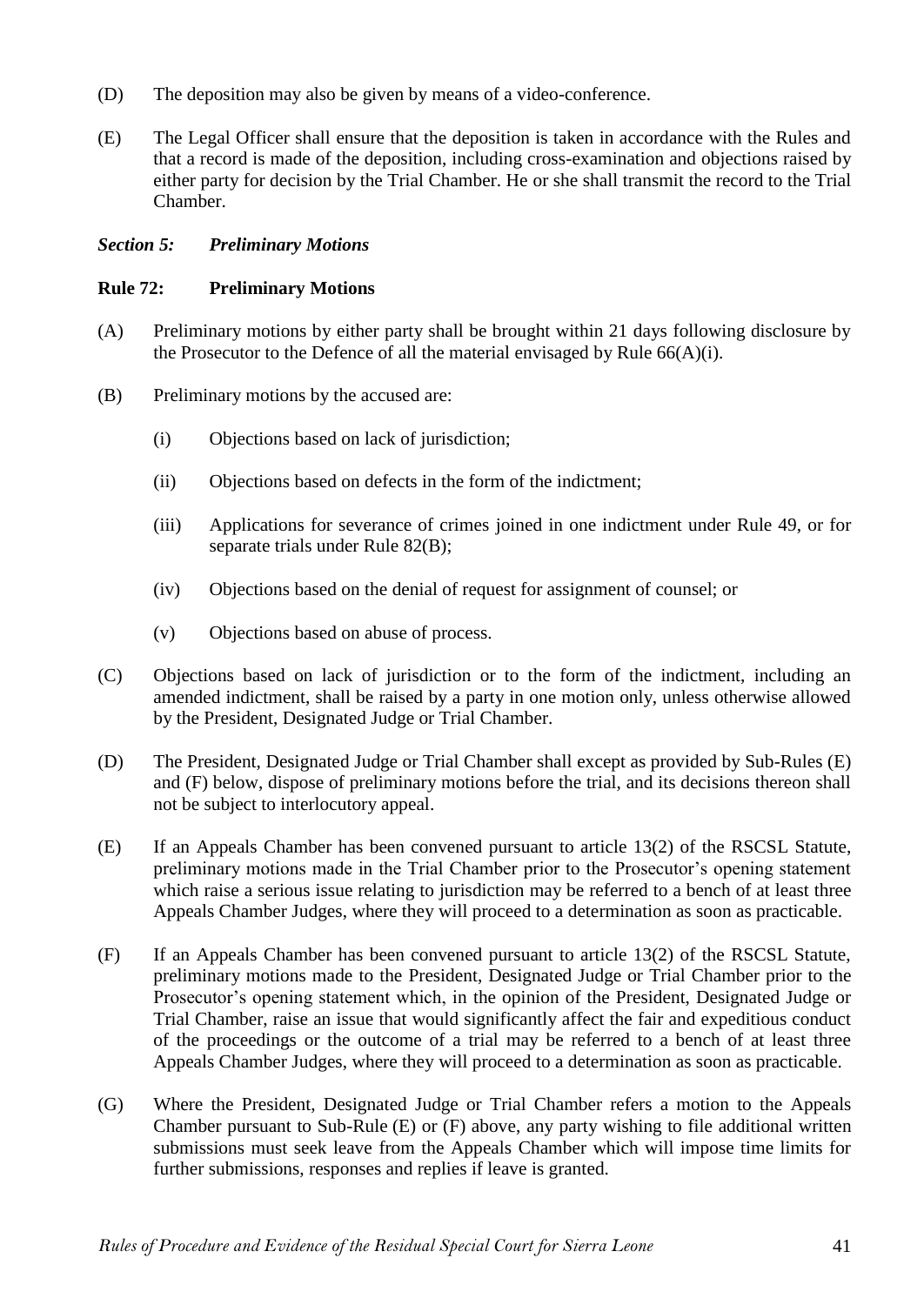(H) References by the President, Designated Judge or Trial Chamber pursuant to Sub-Rules (E) and (F) above shall not operate as a stay of proceedings. Such references shall not operate as a stay of the trial itself unless the President, Designated Judge or Trial or Appeal Chamber so orders.

# **Part VI - TRIAL PROCEEDINGS**

### *Section 1: General Provisions*

### **Rule 72***bis***: General Provisions on Applicable Law***)*

The applicable laws of the Residual Special Court include:

- (i) the RSCSL Statute, the RSCSL Agreement, and the Rules;
- (iii) where appropriate, other applicable treaties and the principles and rules of international customary law;
- (iii) general principles of law derived from national laws of legal systems of the world including, as appropriate, the national laws of the Republic of Sierra Leone, provided that those principles are not inconsistent with the RSCSL Statute, the RSCSL Agreement, and with international customary law and internationally recognized norms and standards.

# **Rule 73: Motions**

- (A) Subject to Rule 72, either party may move before the President, Designated Judge or a Trial Chamber for appropriate ruling or relief after the initial appearance of the accused. The President, Designated Judge or the Trial Chamber, or a Judge designated by the Trial Chamber from among its members, shall rule on such motions based solely on the written submissions of the parties, unless it is decided to hear the parties in open Court.
- (B) Decisions rendered on such motions are without interlocutory appeal. However, in exceptional circumstances and to avoid irreparable prejudice to a party, the President or an Appellate Judge designated by the President may give leave to appeal. Such leave should be sought within 7 days of the decision and shall not operate as a stay of proceedings unless the President, Designated Judge or Trial Chamber so orders.
- (C) Whenever the President, Designated Judge or Trial Chamber and the Appeals Chamber of the Court are seized of the same Motion raising the same or similar issue or issues, the President, Designated Judge or Trial Chamber shall stay proceedings on the said Motion before it until a final determination of the said Motion by the Appeals Chamber.
- (D) Irrespective of any sanctions which may be imposed under Rule 46(A), when the President, Designated Judge or a Chamber finds that a motion is frivolous or is an abuse of process, the Registrar shall withhold payment of all or part of the fees associated with the production of that motion and/ or costs thereof.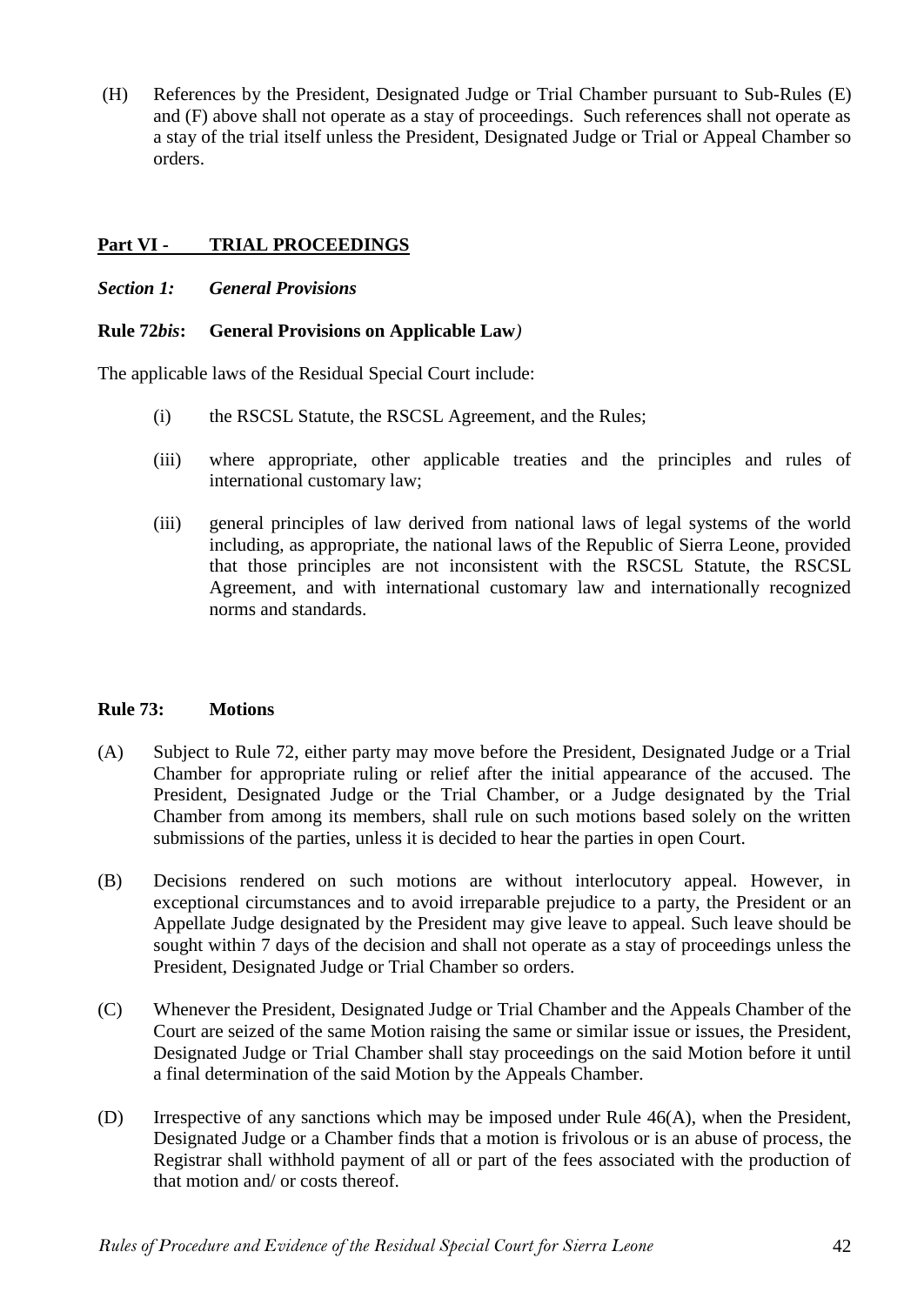### **Rule 73** *bis***: Pre-Trial Conference**

- (A) The President, Designated Judge or Trial Chamber or a Judge designated from among its members shall hold a Pre-Trial Conference prior to the commencement of the trial.
- (B) Prior to the Pre-Trial Conference the President, Designated Judge, Trial Chamber or a Judge designated from among its members may order the Prosecutor, within a time limit set by the President, Designated Judge, Trial Chamber or the said Judge, and before the date set for trial, to file the following:
	- (i) A pre-trial brief addressing the factual and legal issues;
	- (ii) Admissions by the parties and a statement of other matters not in dispute;
	- (iii) A statement of contested matters of fact and law;
	- (iv) A list of witnesses the Prosecutor intends to call with:
		- (a) The name or pseudonym of each witness;
		- (b) A summary of the facts on which each witness will testify;
		- (c) The points in the indictment on which each witness will testify; and
		- (d) The estimated length of time required for each witness; and
	- (v) A list of exhibits the Prosecutor intends to offer stating, where possible, whether or not the defence has any objection as to authenticity.

The President, Designated Judge, Trial Chamber or the said Judge may order the Prosecutor to provide the Trial Chamber with copies of written statements of each witness whom the Prosecutor intends to call to testify.

- (C) The President, Designated Judge, Trial Chamber or a Judge designated from among its members may order the Prosecutor to shorten the examination-in-chief of some witnesses.
- (D) The President, Designated Judge, Trial Chamber or a Judge designated from among its members may order the Prosecutor to reduce the number of witnesses, if it considers that an excessive number of witnesses are being called to prove the same facts.
- (E) After the commencement of the Trial, the Prosecutor may, if he or she considers it to be in the interests of justice, move the President, Designated Judge, Trial Chamber for leave to reinstate the list of witnesses or to vary his or her decision as to which witnesses are to be called.
- (F) Prior to the Pre-Trial Conference, the President, Designated Judge, Trial Chamber or a Judge designated from among its members may order the Defence to file a statement of admitted facts and law and a pre-trial brief addressing the factual and legal issues, within a time limit set by the President, Designated Judge, Trial Chamber or the said Judge, and before the date set for trial.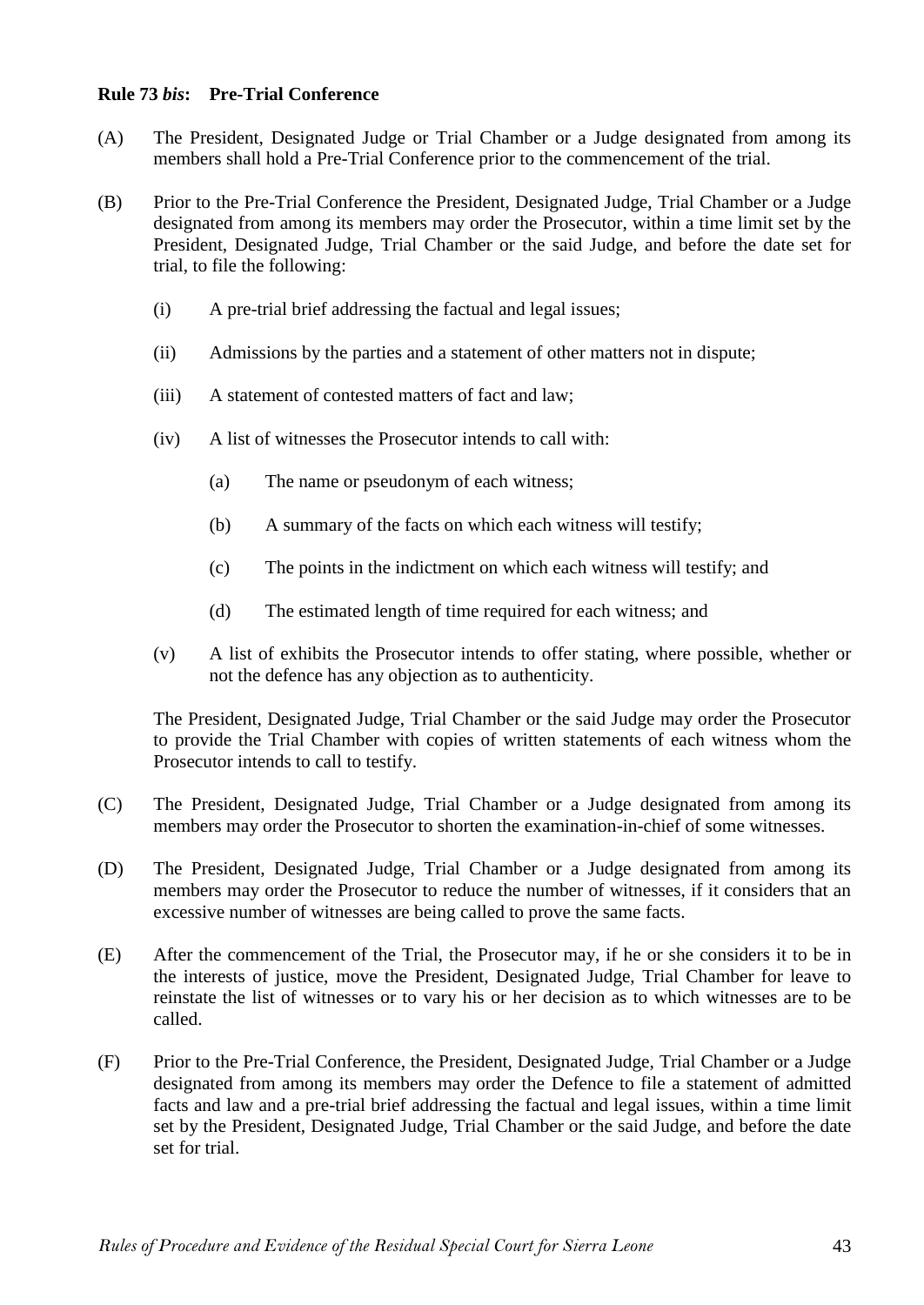(G) In the interest of a fair and expeditious trial, the President, Designated Judge or Trial Chamber, after hearing the parties, may at any time invite the Prosecutor to reduce the number of counts charged in the indictment. Furthermore, the President, Designated Judge, or Trial Chamber may determine a number of sites or incidents comprised in one or more of the charges made by the Prosecutor, which may reasonably be held to be representative of the crimes charged.

### **Rule 73** *ter***: Pre-Defence Conference**

- (A) The Trial Chamber or a Judge designated from among its members may hold a Conference prior to the commencement by the Defence of its case.
- (B) Prior to that Conference, the Trial Chamber or a Judge designated from among its members may order that the Defence, before the commencement of its case but after the close of the case for the prosecution, file the following:
	- (i) Admissions by the parties and a statement of other matters which are not in dispute;
	- (ii) A statement of contested matters of fact and law;
	- (iii) A list of witnesses the defence intends to call with:
		- (a) The name or pseudonym of each witness;
		- (b) A summary of the facts on which each witness will testify;
		- (c) The points in the indictment as to which each witness will testify; and
		- (d) The estimated length of time required for each witness;
	- (iv) A list of exhibits the Defence intends to offer in its case, stating where possible whether or not the Prosecutor has any objection as to authenticity.

The Trial Chamber or the said Judge may order the Defence to provide the Trial Chamber and the Prosecutor with copies of the written statements of each witness whom the Defence intends to call to testify.

- (C) The Trial Chamber or a Judge designated from among its members may order the Defence to shorten the estimated length of the examination-in-chief for some witnesses.
- (D) The Trial Chamber or a Judge designated from among its members may order the Defence to reduce the number of witnesses, if it considers that an excessive number of witnesses are being called to prove the same facts.
- (E) After the commencement of the defence case, the Defence may, if it considers it to be in the interests of justice, move the Trial Chamber for leave to reinstate the list of witnesses or to vary its decision as to which witnesses are to be called.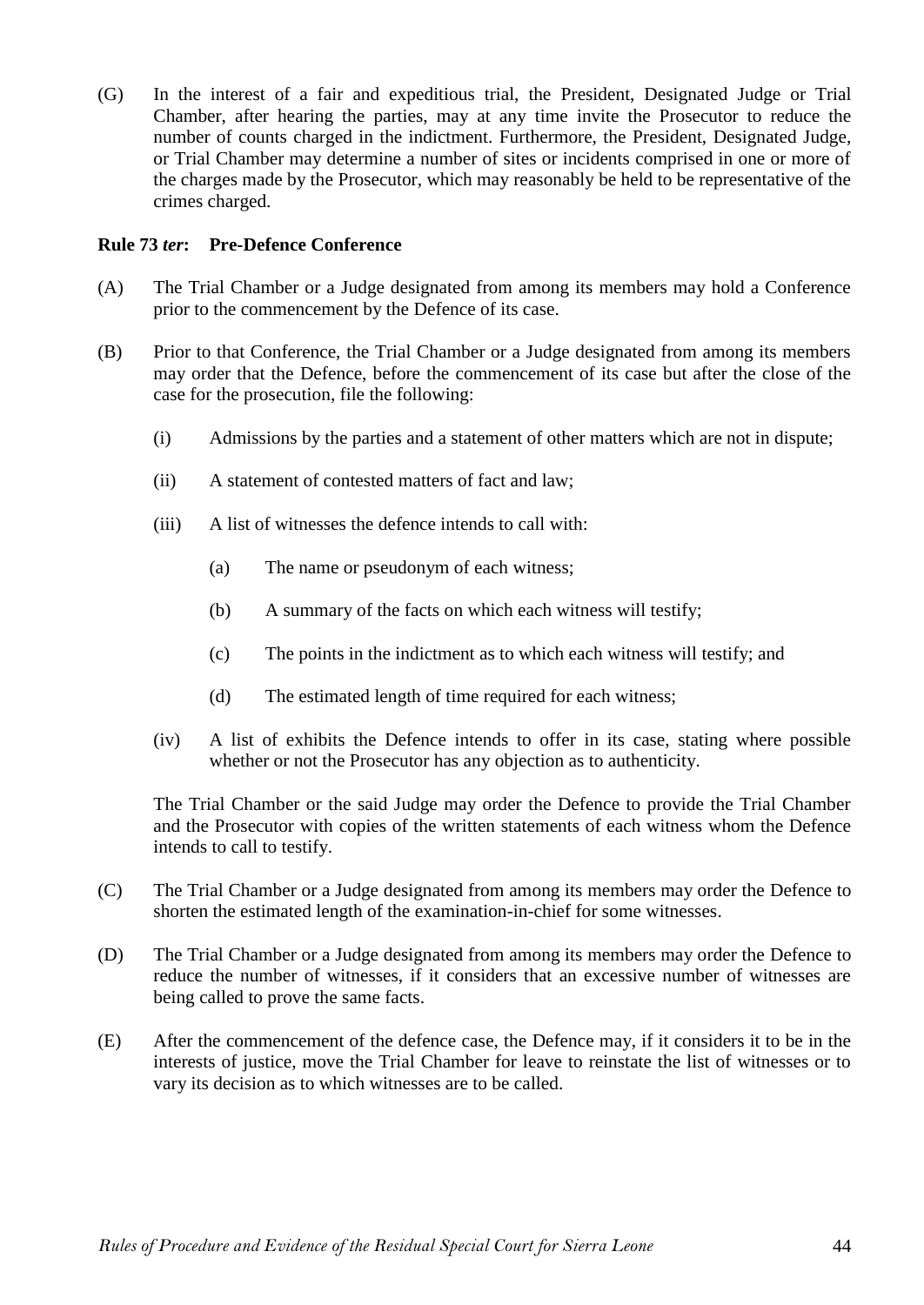### **Rule 74:** *Amicus Curiae*

The President, Designated Judge or a Chamber may, if it considers it desirable for the proper determination of the case, invite or grant leave to any State, organization or person to make submissions on any issue specified by the President, Designated Judge or Chamber.

### **Rule 74** *bis***: Medical examination of the accused**

- (A) The President, a Judge or Trial Chamber may, on its own motion, or at the request of a party, order a medical, psychiatric or psychological examination of the accused or convicted person, in which case the President, Judge or Trial Chamber shall appoint one or more experts from the list of experts kept by the Registrar.
- (B) The Registrar shall keep a list of approved experts for the purpose of examinations under Sub-Rule (A) above.
- (C) Where the President, Judge or Trial Chamber is satisfied that the accused is unfit to stand trial, it shall order that the trial be adjourned. The President, Judge or Trial Chamber may, on its own motion or at the request of the Prosecutor or the Defence, review the case of the accused. In any event, the case shall be reviewed every ninety days unless there are reasons to do otherwise. If necessary, the President, Judge or Trial Chamber may order further examinations of the accused. When the President, Judge or Trial Chamber is satisfied that the accused has become fit to stand trial, it shall proceed.

### **Rule 75: Measures for the Protection of Victims and Witnesses**

- (A) The President, a Judge or a Chamber may, on its own motion, or at the request of either party, or of the victim or witness concerned, or of the witness and victim protection and support staff of the Residual Special Court, order appropriate measures to safeguard the privacy and security of victims and witnesses, provided that the measures are consistent with the rights of the accused.
- (B) The President, a Judge or a Chamber may hold an *in camera* proceeding to determine whether to order:
	- (i) Measures to prevent disclosure to the public or the media of the identity or whereabouts of a victim or a witness, or of persons related to or associated with him or her by such means as:
		- (a) Expunging names and identifying information from the public records of the Special Court or Residual Special Court;
		- (b) Non-disclosure to the public of any records identifying the victim or witness;
		- (c) Giving of testimony through image- or voice- altering devices or closed circuit television, video link or other similar technologies; and
		- (d) Assignment of a pseudonym;
	- (ii) Closed sessions, in accordance with Rule 79; and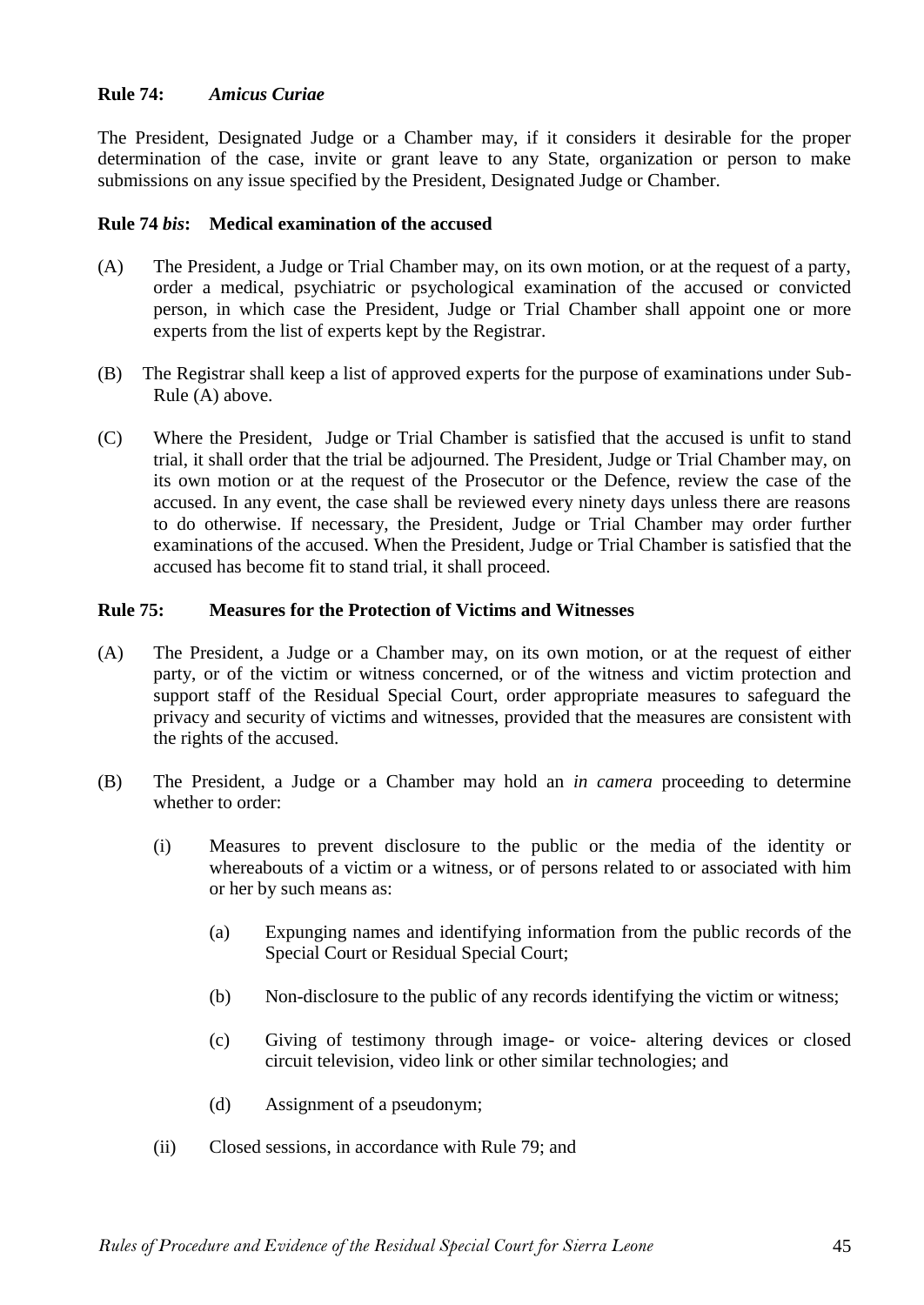- (iii) Appropriate measures to facilitate the testimony of vulnerable victims and witnesses, such as one-way closed circuit television.
- (C) The President, a Judge or a Chamber shall control the manner of questioning to avoid any harassment or intimidation.
- (D) The witness and victim protection and support staff shall ensure that the witness has been informed before giving evidence that his or her testimony and his or her identity may be disclosed at a later date in another case, pursuant to Sub-Rule (F).
- (E) When making an order under Sub-Rule (A) above, the President, a Judge or Chamber shall wherever appropriate state in the order whether the transcript of those proceedings relating to the evidence of the witness to whom the measures relate shall be made available for use in other proceedings before the Residual Special Court.
- (F) Once protective measures have been ordered in respect of a witness or victim in any proceedings before the Special Court or Residual Special Court (the "first proceedings"), such protective measures:
	- (i) Shall continue to have effect *mutatis mutandis* in any other proceedings before the Residual Special Court (the "second proceedings") unless and until they are rescinded, varied or augmented in accordance with the procedure set out in this Rule; but
	- (ii) Shall not prevent the Prosecutor from discharging any disclosure obligation under the Rules in the second proceedings, provided that the Prosecutor notifies the Defence to whom the disclosure is being made of the nature of the protective measures ordered in the first proceedings.
- (G) A party to the second proceedings seeking to rescind, vary or augment protective measures ordered in the first proceedings shall apply to the President, Designated Judge or Chamber seized of the second proceedings.
- (H) A Judge or Bench in another jurisdiction, parties in another jurisdiction authorised by an appropriate judicial authority, or a victim or witness for whom protective measures have been ordered by the Special Court or Residual Special Court may seek to rescind, vary or augment protective measures ordered in proceedings before the Special Court or Residual Special Court by applying to the President, who may:
	- (i) refer the application to a Designated Judge or any Chamber, however constituted, remaining seized of the first proceedings;
	- (ii) if no Chamber remains seized of the first proceedings, refer the application to a Designated Judge or Chamber seized of second proceedings; or
	- (iii) decide the matter.
- (I) Before determining an application under Sub-Rules (G) or (H) above, the President, Designated Judge or Chamber shall endeavour to obtain all relevant information from the first proceedings, including from the Prosecutor and Defence, and shall consult with the President or any Judge who ordered the protective measures in the first proceedings if that Judge remains a Judge of the Special Court or Residual Special Court, and with the Prosecution and Defence.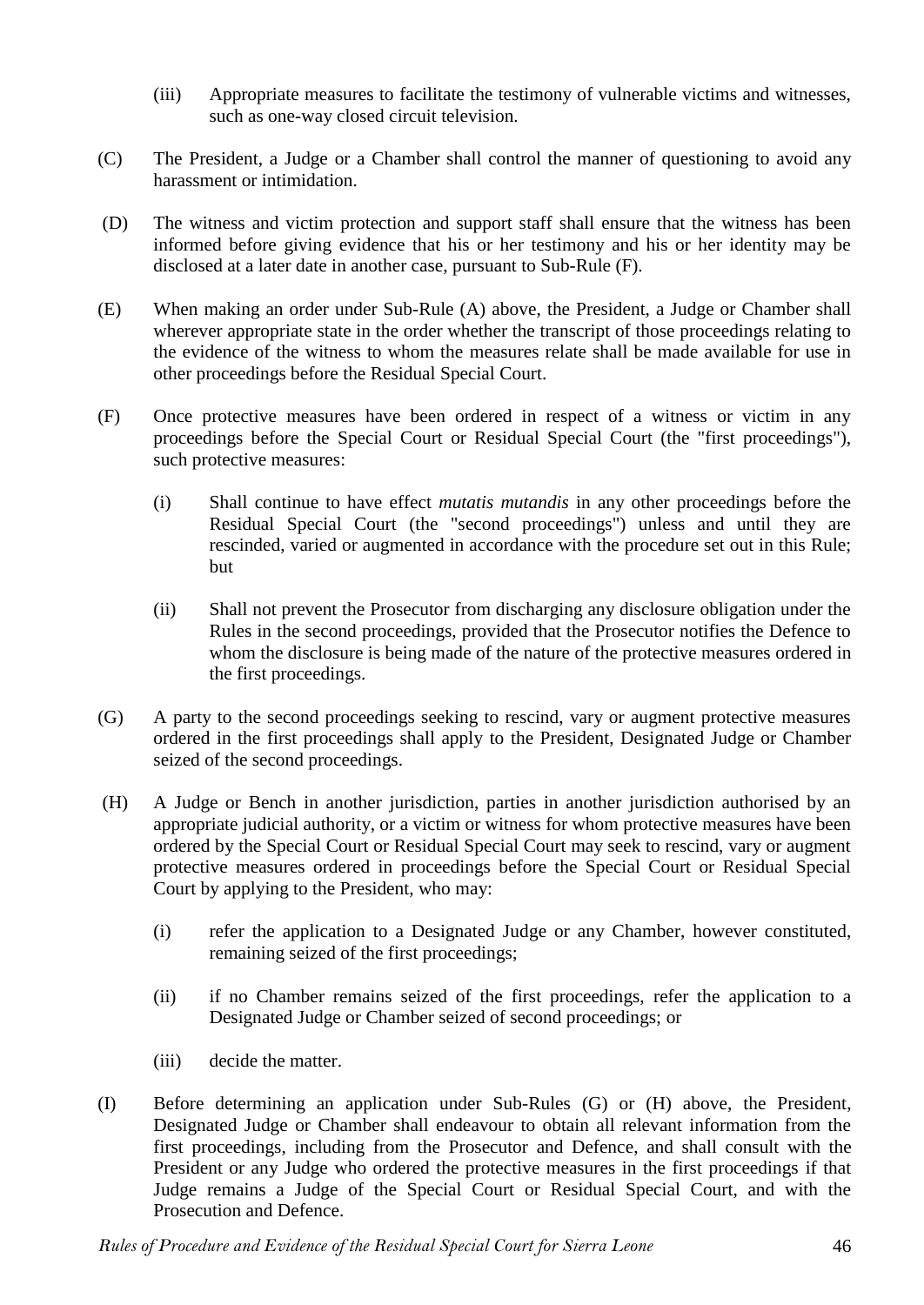- (J) When a party seeks to vary existing protective measures, the witness must consent to the variance or the applicant must show that existing protective measures are no longer necessary because of changed circumstances, such as that the potential threats to the security of the witness have diminished since the order for protective measures was made. The applicant should present supporting evidence capable of establishing on a preponderance of probabilities that the witness is no longer in need of protection. The President, Designated Judge or Chamber must first determine whether the applicant has satisfied this obligation, warranting a variation of the protective measures order, and, if so, then determine the nature and extent of the variations to be ordered.
- (K) An application to rescind, vary or augment protective measures in respect of a victim or witness may be dealt with either by the President, Designated Judge or a Chamber or by a Judge of that Chamber, and any reference to "a Chamber" shall include a reference to "a Judge of that Chamber".
- (L) If the Chamber seized of the second proceedings rescinds, varies or augments the protective measures ordered in the first proceedings, these changes shall apply only with regard to the second proceedings.

### **Rule 76: Solemn Declaration by Interpreters and Translators**

Before performing any duties, an interpreter or a translator shall solemnly declare to do so faithfully, independently, impartially and with full respect for the duty of confidentiality.

### **Rule 77: Contempt of the Special Court or Residual Special Court**

- (A) The Residual Special Court, in the exercise of its inherent power, may punish for contempt any person who knowingly and willfully interferes with the administration of justice by the Special Court or Residual Special Court, including any person who:
	- (i) being a witness before a Chamber, subject to Rule 90(E) refuses or fails to answer a question;
	- (ii) discloses information relating to proceedings in knowing violation of an order of a Chamber of the Special Court or Residual Special Court;
	- (iii) without just excuse fails to comply with an order to attend before or produce documents before a Chamber;
	- (iv) threatens, intimidates, causes any injury or offers a bribe to, or otherwise interferes with, a witness who is giving, has given, or is about to give evidence in proceedings before a Chamber, or a potential witness;
	- (v) threatens, intimidates, offers a bribe to, or otherwise seeks to coerce any other person, with the intention of preventing that other person from complying with an obligation under an order of a Judge or Chamber;
	- (vi) knowingly assists an accused person to evade the jurisdiction of the Special Court or Residual Special Court;
	- (vii) accepts, obtains or agrees to accept a bribe in respect of evidence in proceedings before Chambers; or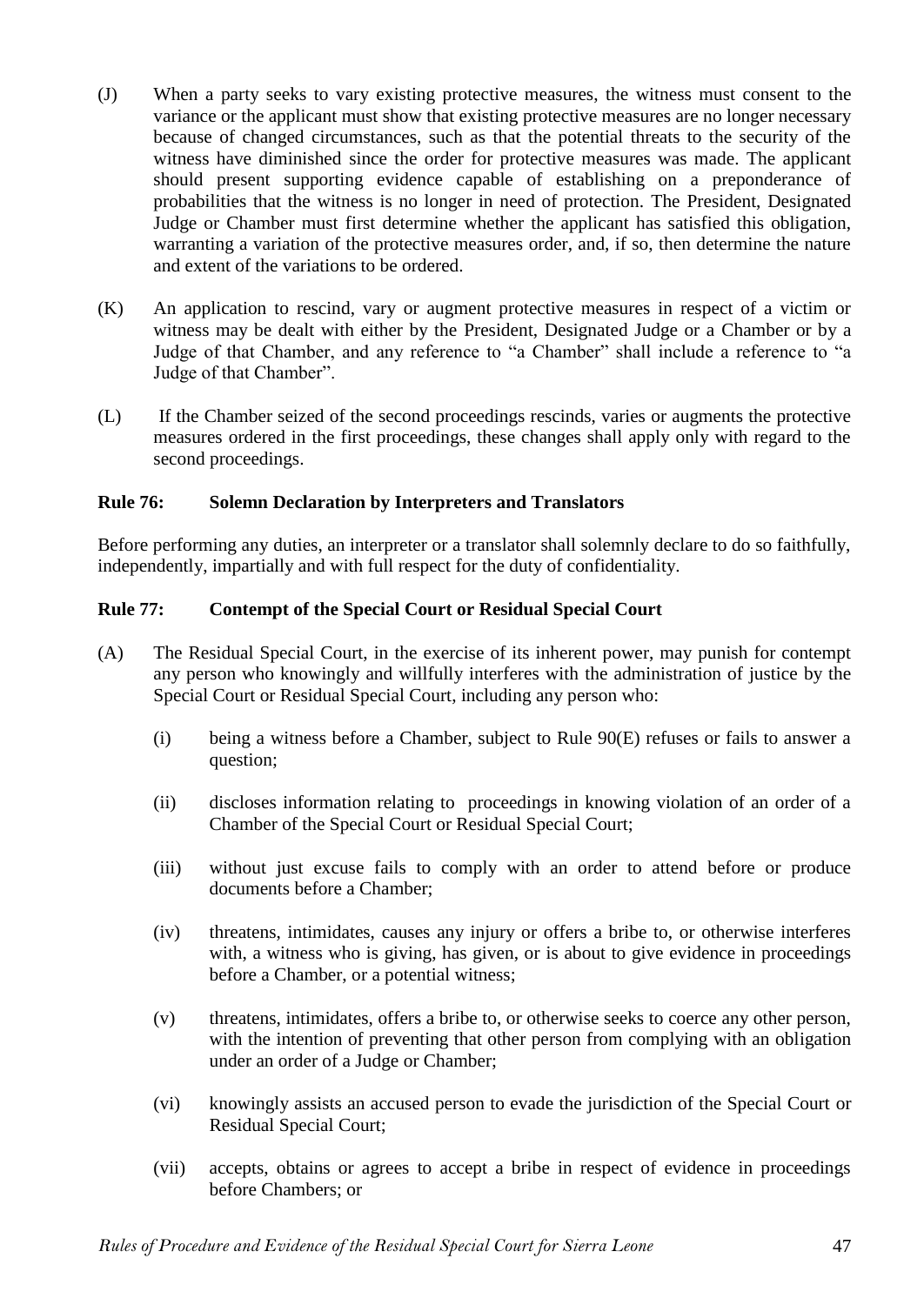- (viii) solicits, accepts or agrees to accept a bribe as an official of the Court in connection with his or her official duties.
- (B) Any incitement or attempt to commit any of the acts punishable under Sub-Rule (A) is punishable as contempt of the Special Court or Residual Special Court with the same penalties.
- (C) When the President, a Trial Chamber or Appeals Chamber has reason to believe that a person may be in contempt of the Special Court or Residual Special Court, the President or Chamber may, in accordance with Article 12 of the RSCSL Statute:
	- (i) deal with the matter summarily;
	- (ii) refer the matter to the appropriate authorities of Sierra Leone; or
	- (iii) direct the Prosecutor to investigate the matter and report back to the President, Judge or Chamber as to whether there are sufficient grounds for instigating contempt proceedings. If the President, Judge or Chamber considers that there are sufficient grounds to proceed against a person for contempt, the President, Judge or Chamber may issue an order in lieu of an indictment and direct the Prosecutor to prosecute the matter. However, in cases involving a potential conflict of interest on the part of the Prosecutor, the President, Judge or Chamber shall direct the Registrar to appoint an independent prosecutor to investigate and prosecute the matter.
- (D) Proceedings under Sub-Rule (C)(iii) above may be:
	- (i) Heard by the President serving as the Duty Judge of the Residual Special Court in accordance with Article 12 of the RSCSL Statute; or
	- (ii) Heard by a Trial Chamber or Appeals Chamber.
- (E) The Rules in Parts IV to VIII shall apply, as appropriate, to proceedings under this Rule.
- (F) Any person indicted for or charged with contempt shall, if that person satisfies the criteria for determination of indigence established by the Registrar, be entitled to legal assistance in accordance with Rule 45.
- (G) The maximum penalty that may be imposed on a person found to be in contempt of the Special Court or Residual Special Court pursuant to Sub-Rule (C)(i) shall be a term of imprisonment not exceeding six months, or a fine not exceeding 2 million Leones, or both; and the maximum penalty pursuant to Sub-Rule (C)(iii) shall be a term of imprisonment for seven years or a fine not exceeding 20 million leones, or both. However, should contemptuous conduct substantially contribute to and/or result in death or serious injury, the Trial Chamber may impose a sentence of a specified number of years beyond seven years. In imposing any determinate sentence for such conduct, the Trial Chamber shall be guided by the factors set out in the SCSL Statute and the Rules, and may have recourse to the sentencing practices within the Sierra Leonean judicial system for homicide, assault, battery and harassment or other relevant crimes.
- (H) Payment of a fine shall be made to the Registrar to be held in a separate account.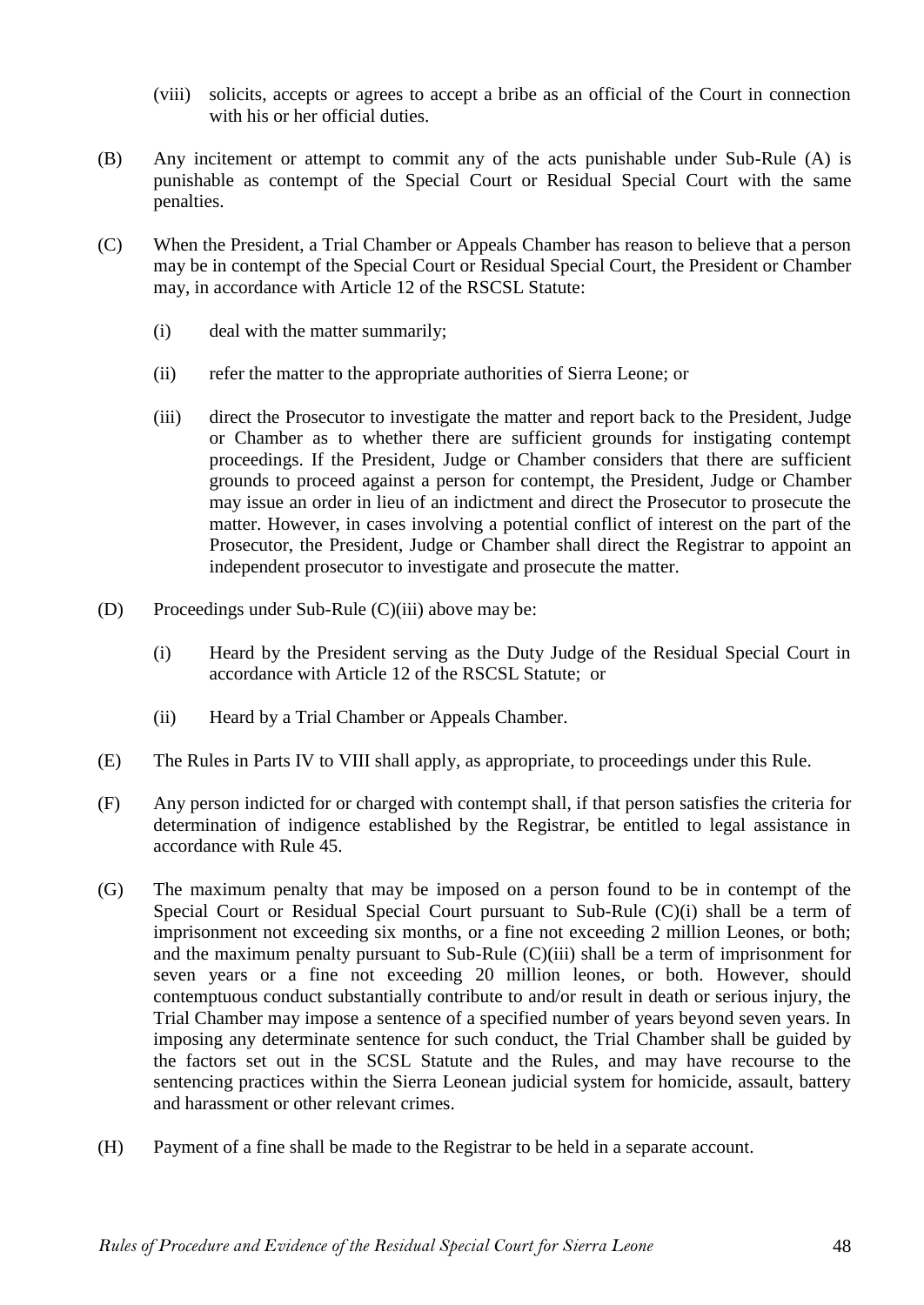- (I) If a counsel is found guilty of contempt of the Special Court or Residual Special Court pursuant to this Rule, the President or Chamber making such finding may also determine that counsel is no longer eligible to appear before the Residual Special Court or that such conduct amounts to misconduct of counsel pursuant to Rule 46, or both.
- (J) Any conviction rendered under this Rule shall be subject to appeal.
- (K) Subject to Sub-Rule (L), appeals pursuant to this Rule shall be heard by a bench of at least three Judges of the Appeals Chamber convened by the President in accordance with Article 13(2) of the RSCSL Statute. In accordance with Rule 117 such appeals may be determined entirely on the basis of written submissions.
- (L) In the case of contempt occurring during proceedings before the Appeals Chamber, the Chamber may deal with the matter summarily. An appeal against a decision rendered under this Sub-Rule may be submitted in writing to the President within fifteen days of the filing of the impugned decision. Such appeal shall be decided by three different Judges assigned by the President from the roster of Judges. Where the impugned decision is rendered orally, the appeal shall be filed within fifteen days of the oral decision, unless:
	- (i) the party challenging the decision was not present or represented when the decision was pronounced, in which case the time-limit shall run from the date on which the challenging party is notified of the oral decision; or
	- (ii) the Appeals Chamber has indicated that a written decision will follow, in which case the time-limit shall run from filing of the written decision.

### **Rule 78: Open Sessions**

All proceedings before the President, Designated Judge or a Trial Chamber, other than deliberations of the Chamber, shall be held in public, unless otherwise provided.

### **Rule 79: Closed Sessions**

- (A) The President, Designated Judge or Trial Chamber may order that the press and the public be excluded from all or part of the proceedings for reasons of:
	- (i) national security;
	- (ii) protecting the privacy, security or non-disclosure of the identity of a victim or witness as provided in Rule 75; or
	- (iii) protecting the interests of justice.
- (B) The President, Designated Judge or Trial Chamber shall make public the reasons for its order.
- (C) In the event that it is necessary to exclude the public, the President, Designated Judge or Trial Chamber should if appropriate permit representatives of monitoring agencies to remain. Such representatives should, if appropriate, have access to the transcripts of closed sessions.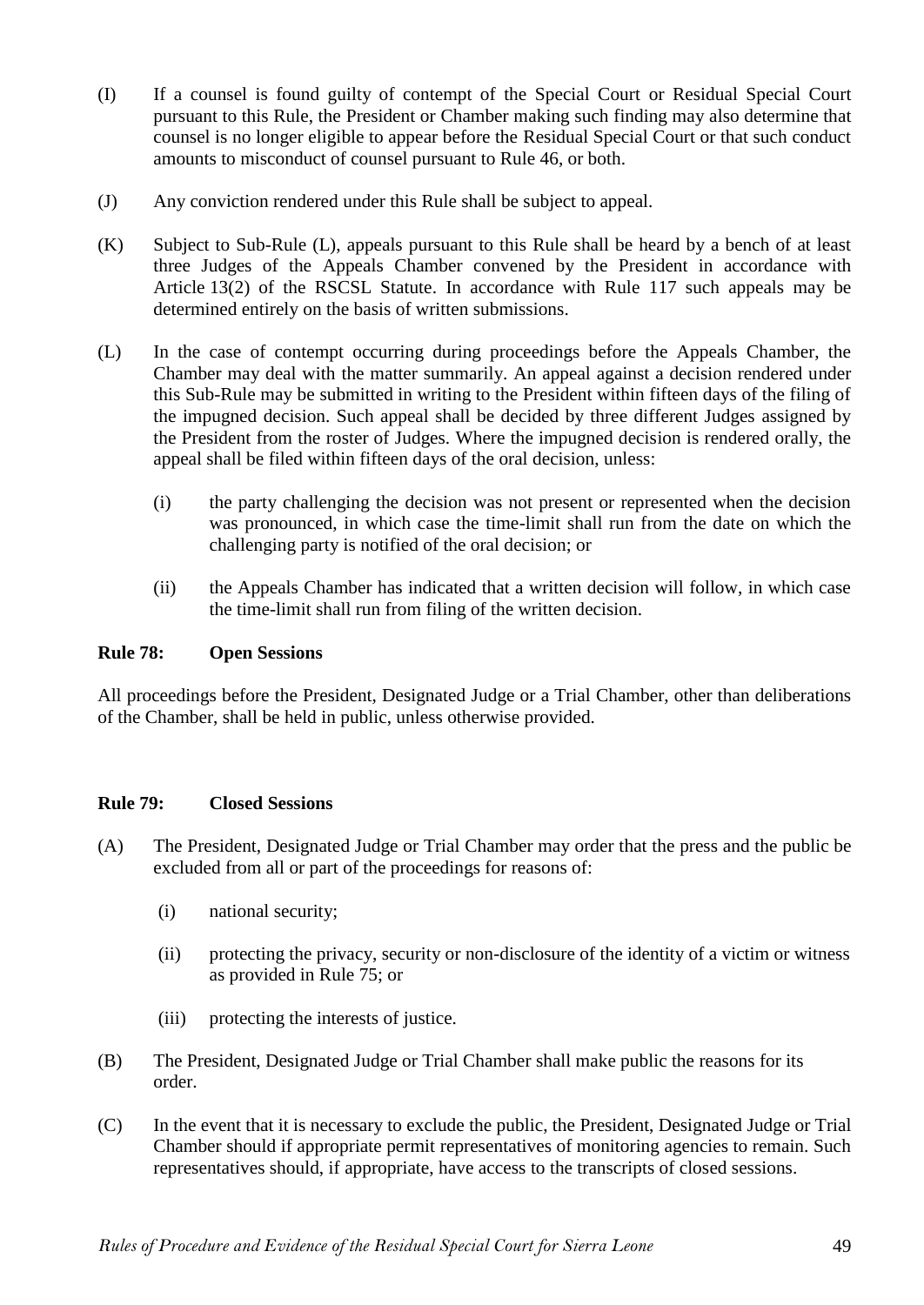### **Rule 80: Control of Proceedings**

- (A) The President, Designated Judge or Trial Chamber may exclude a person from the proceedings in order to protect the right of the accused to a fair and public trial, or to maintain the dignity and decorum of the proceedings.
- (B) The President, Designated Judge or Trial Chamber may order the removal of an accused from the proceedings and continue the proceedings in his or her absence if he or she has persisted in disruptive conduct following a warning that he or she may be removed. In the event of removal, where possible, provision should be made for the accused to follow the proceedings by video link.

### **Rule 81: Records of Proceedings and Preservation of Evidence**

- (A) The Registrar shall cause to be made and preserve a full and accurate record of all proceedings, including audio recordings, transcripts and, when deemed necessary by the President, Designated Judge or Trial Chamber, video recordings.
- (B) After the publication of the daily final public transcript, the record of proceedings shall not be amended except by order of the President, Designated Judge or Chamber on its own motion or on the application of a party to the President, Designated Judge or Chamber.
- (C) The President, Designated Judge or Trial Chamber may order the disclosure of all or part of the record of closed proceedings when the reasons for ordering the non disclosure no longer exist.
- (D) The Registrar shall retain and preserve all physical evidence offered during the proceedings.
- (D) Photography, video-recording or audio-recording of the trial, otherwise than by the Registry, may be authorised at the discretion of the President, Designated Judge or Trial Chamber.

# *Section 2: Case Presentation*

# **Rule 82: Joint and Separate Trials**

- (A) In joint trials, each accused shall be accorded the same rights as if he or she were being tried separately.
- (B) The President, Designated Judge or Trial Chamber may order that persons accused jointly under Rule 48 be tried separately if it considers it necessary in order to avoid a conflict of interests that might cause serious prejudice to an accused, or to protect the interests of justice.

### **Rule 83: Instruments of Restraint**

Instruments of restraint, such as handcuffs, shall not be used except as a precaution against escape during transfer or for security reasons, and shall be removed when the accused appears before the President, a Judge or a Chamber unless otherwise ordered by the President, Judge or Chamber.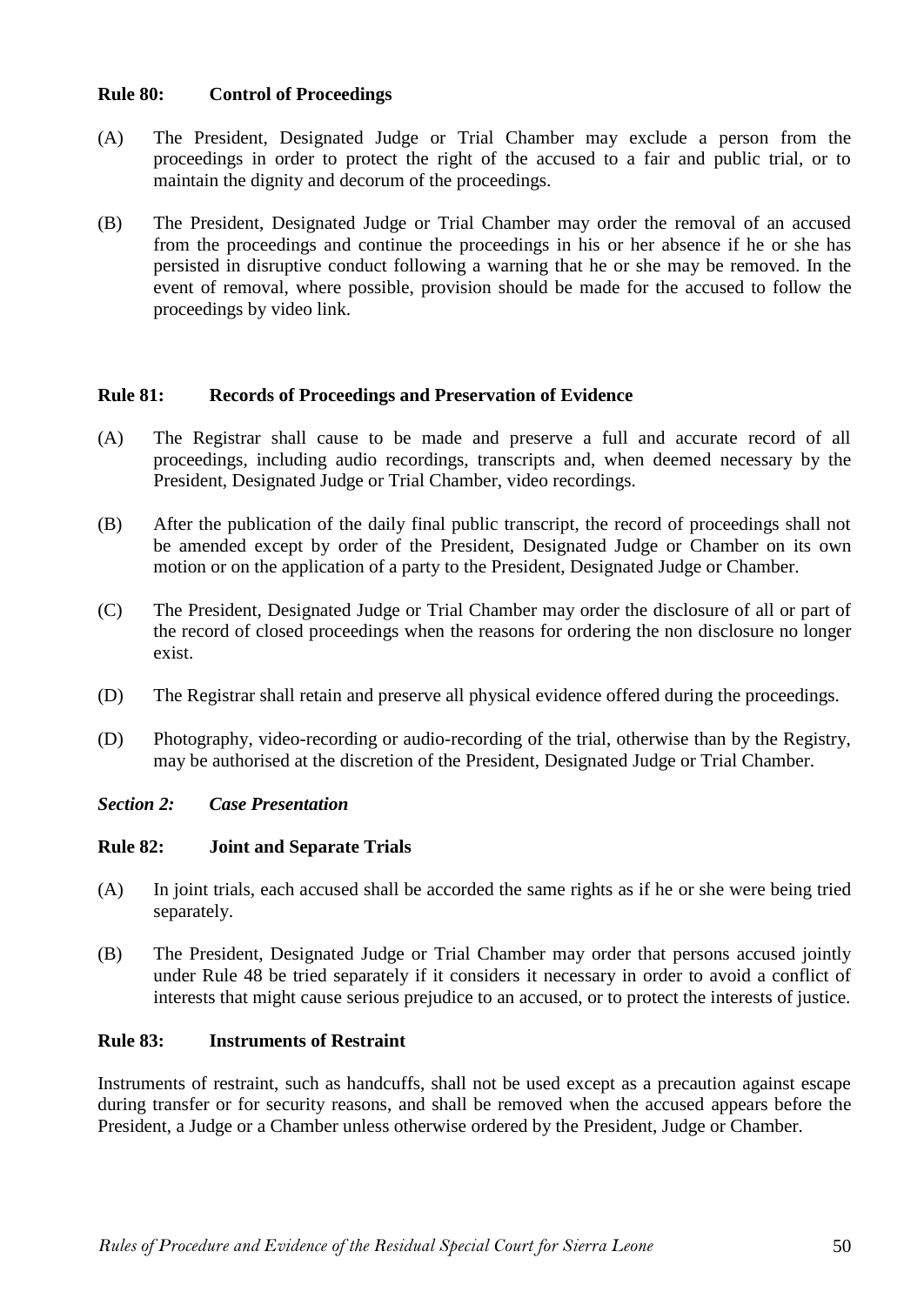# **Rule 84: Opening Statements**

At the opening of his or her case, each party may make an opening statement confined to the evidence he or she intends to present in support of his or her case. The President, Designated Judge or Trial Chamber may limit the length of those statements in the interests of justice.

### **Rule 85: Presentation of Evidence**

- (A) Each party is entitled to call witnesses and present evidence. Unless otherwise directed by the President, Designated Judge or Trial Chamber in the interests of justice, evidence at the trial shall be presented in the following sequence:
	- (i) Evidence for the prosecution;
	- (ii) Evidence for the defence;
	- (iii) Prosecution evidence in rebuttal, with leave of the President, Designated Judge or Trial Chamber; and
	- (iv) Evidence ordered by the President, Designated Judge or Trial Chamber.
- (B) Examination-in-chief, cross-examination and re-examination shall be allowed in each case. It shall be for the party calling a witness to examine him or her in chief, but a Judge may at any stage put any question to the witness.
- (C) The accused may, if he or she so desires, appear as a witness in his or her own defence. If he or she chooses to do so, he or she shall give his evidence under oath or affirmation.
- (D) Evidence may be given directly in court, or via such communications media, including video, closed-circuit television, as the President, Designated Judge or Trial Chamber may order.

### **Rule 86: Closing Arguments**

- (A) After the presentation of all the evidence, the Prosecutor shall and the Defence may present a closing argument.
- (B) A party shall file a final trial brief with the President, Designated Judge or Trial Chamber not later than five days prior to the day set for the presentation of that party's closing argument, or as ordered by the President, Designated Judge or Trial Chamber.
- (C) The parties shall inform the President, Designated Judge or Trial Chamber of the anticipated length of closing arguments; the President, Designated Judge or Trial Chamber may limit the length of those arguments in the interests of justice.

### **Rule 87: Deliberations**

(A) After presentation of closing arguments, the President, Designated Judge or Presiding Judge shall declare the hearing closed, and the President, Designated Judge or Trial Chamber shall deliberate in private. A finding of guilty may be reached only when the President, Designated Judge or a majority of the Trial Chamber is satisfied that guilt has been proved beyond reasonable doubt.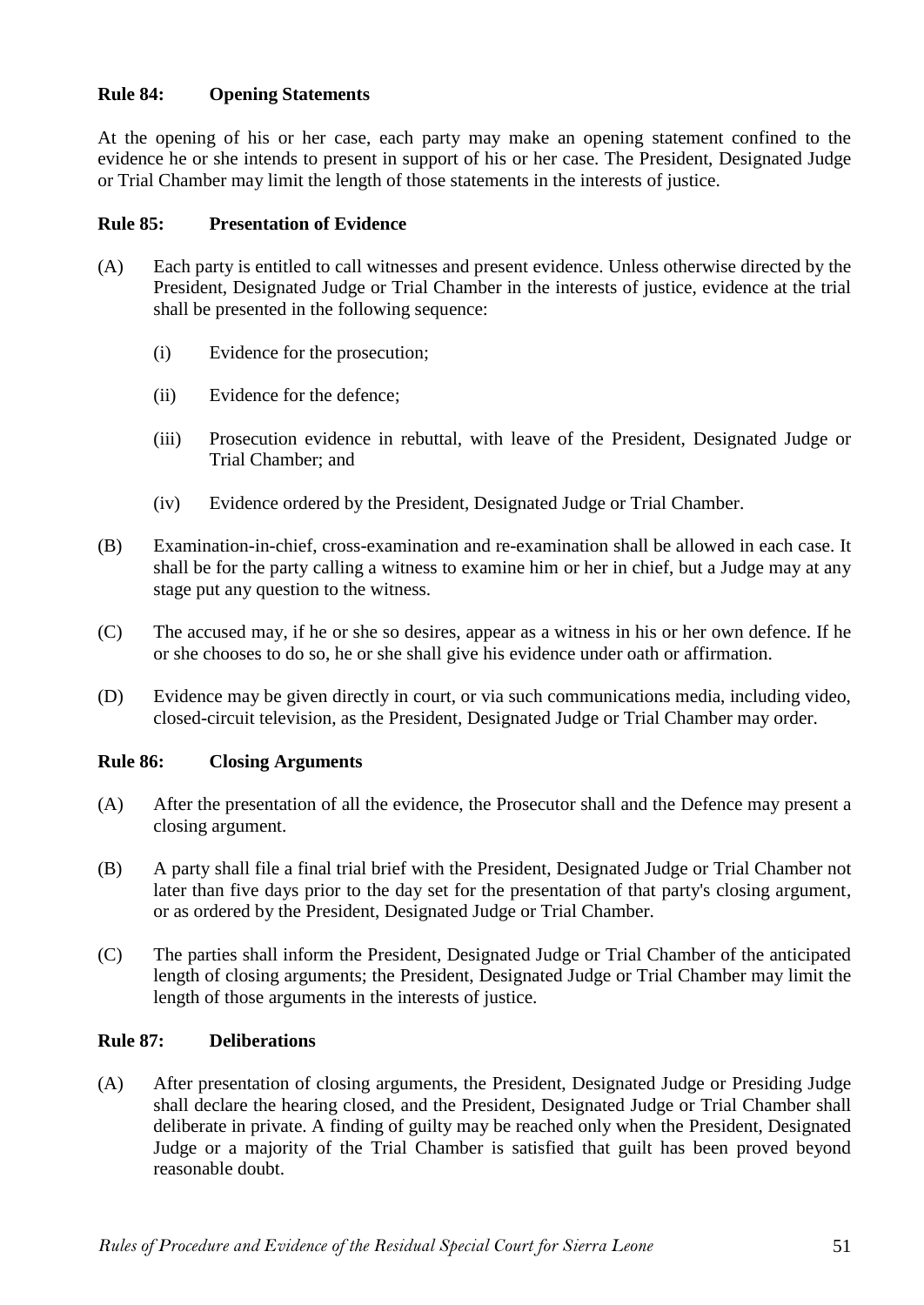- (B) The Trial Chamber shall vote separately on each count contained in the indictment. If two or more accused are tried together under Rule 48, separate findings shall be made as to each accused.
- (C) If the President, Designated Judge or Trial Chamber finds the accused guilty on one or more of the counts contained in the indictment, it shall also determine the penalty to be imposed in respect of each of the counts.

### **Rule 88: Judgment**

- (A) The judgment shall be pronounced in public.
- (B) If the President, Designated Judge or Trial Chamber finds the accused guilty of a crime, the President, Designated Judge or Trial Chamber may order the forfeiture of the property, proceeds and any assets acquired unlawfully or by criminal conduct as provided in Rule 104.
- (C) The judgment shall be accompanied by a reasoned opinion in writing. Where issued by a Trial Chamber, it shall be rendered by a majority of the Judges. Separate or dissenting opinions may be appended.

# *Section 3: Rules of Evidence*

### **Rule 89: General Provisions**

- (A) The rules of evidence set forth in this Section shall govern the proceedings before the President, Designated Judge or Chambers. The President, Designated Judge or Chambers shall not be bound by national rules of evidence.
- (B) In cases not otherwise provided for in this Section, the President, Designated Judge or a Chamber shall apply rules of evidence which will best favour a fair determination of the matter before it and are consonant with the spirit of the Statute and the general principles of law.
- (C) The President, Designated Judge or a Chamber may admit any relevant evidence.

### **Rule 90: Testimony of Witnesses**

- (A) Witnesses may give evidence directly, or as described in Rules 71 and 85 (D).
- (B) Every adult witness shall, before giving evidence, make one of the following solemn declarations:

"I solemnly declare that I will speak the truth, the whole truth and nothing but the truth."

Or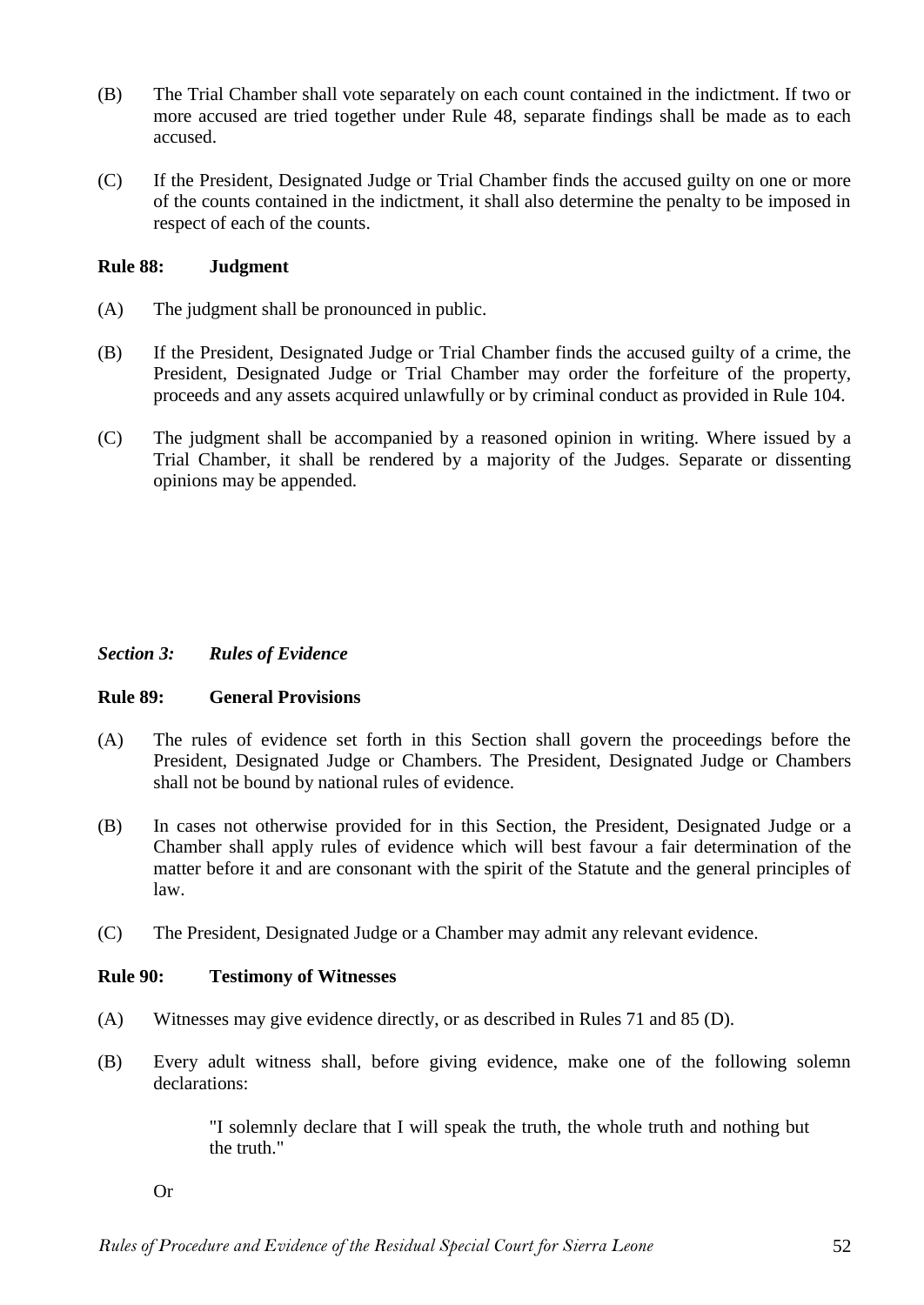"I solemnly swear on the [insert holy book] that I will speak the truth, the whole truth and nothing but the truth."

- (C) A child shall be permitted to testify if the President, Designated Judge or Chamber is of the opinion that he or she is sufficiently mature to be able to report the facts of which he or she had knowledge, that he or she understands the duty to tell the truth, and is not subject to undue influence. However, he or she shall not be compelled to testify by solemn declaration.
- (D) A witness, other than an expert, who has not yet testified, may not be present without leave of the President, Designated Judge or Trial Chamber when the testimony of another witness is given. However, a witness who has heard the testimony of another witness shall not for that reason alone be disqualified from testifying.
- (E) A witness may refuse to make any statement which might tend to incriminate him or her. The President, Designated Judge or Chamber may, however, compel the witness to answer the question. Testimony compelled in this way shall not be used as evidence in a subsequent prosecution against the witness for any offence other than false testimony under solemn declaration.
- (F) The President, Designated Judge or Trial Chamber shall exercise control over the mode and order of interrogating witnesses and presenting evidence so as to:
	- (i) Make the interrogation and presentation effective for the ascertainment of the truth; and
	- (ii) Avoid the wasting of time.

# **Rule 91: False Testimony under Solemn Declaration**

- (A) The President, Designated Judge or a Chamber, on its own initiative or at the request of a party, may warn a witness of the duty to tell the truth and the consequences that may result from a failure to do so.
- (B) If the President, Designated Judge or a Chamber has strong grounds for believing that a witness may have knowingly and wilfully given false testimony, the President, Designated Judge or Chamber may follow the procedure, as applicable, in Rule 77.
- (C) The maximum penalty for false testimony under solemn declaration shall be a fine of 2 million Leones or a term of imprisonment of 2 years, or both. The payment of any fine imposed shall be made to the Registrar to be held in the separate account referred to in Rule 77(H).
- (D) Sub-Rules (A) to (C) shall apply to a person who knowingly and wilfully makes a false statement in a written statement which the person knows, or has reason to know, may be used in evidence in proceedings before the Special Court or Residual Special Court.

### **Rule 92: Confessions**

Where a confession by the suspect or the accused given during questioning by the Prosecutor complies with the requirements of Rule 43 and Rule 63, there is a rebuttable presumption that the confession was given freely and voluntarily.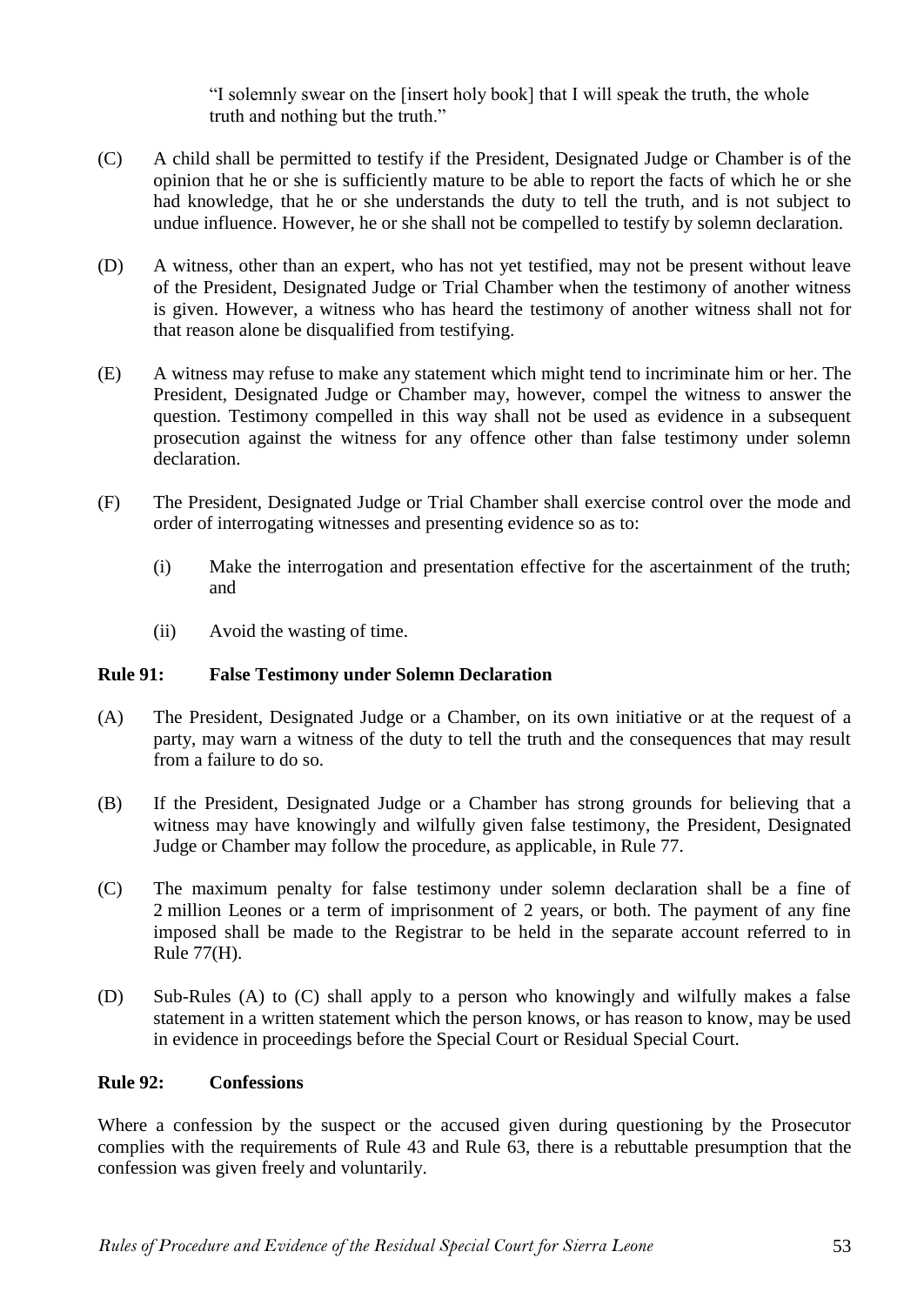# **Rule 92***bis***: Alternative Proof of Facts**

- (A) In addition to the provisions of Rule 92*ter*, a Chamber may, in lieu of oral testimony, admit as evidence in whole or in part, information including written statements and transcripts, that do not go to proof of the acts and conduct of the accused.
- (B) The information submitted may be received in evidence if, in the view of the Trial Chamber, it is relevant to the purpose for which it is submitted and if its reliability is susceptible of confirmation.
- (C) A party wishing to submit information as evidence shall give 10 days notice to the opposing party. Objections, if any, must be submitted within 5 days.

### **Rule 92***ter***: Other Admission of Written Statements and Transcripts**

The Designated Judge or a Trial Chamber may admit, in whole or in part, the evidence of a witness in the form of a written statement or transcript of evidence given by a witness in proceedings before the Special Court under the following conditions:

- (i) the witness is present in court;
- (ii) the witness is available for cross-examination and any questioning by the Judges; and
- (iii) the witness attests that the written statement or transcript accurately reflects that witness' declaration and what the witness would say if examined.

### **Rule 92***quater***: Unavailable Persons**

- (A) The evidence of a person in the form of a written statement or transcript who has subsequently died, or who can no longer with reasonable diligence be traced, or who is by reason of bodily or mental condition unable to testify orally may be admitted, whether or not the written statement is in the form prescribed by Rule 92*bis*, if the Trial Chamber:
	- (i) is satisfied of the person's unavailability as set out above; and
	- (ii) finds from the circumstances in which the statement was made and recorded that it is reliable.
- (B) If the evidence goes to proof of acts and conduct of an accused as charged in the indictment, this may be a factor against the admission of such evidence, or that part of it.

### **Rule 93: Evidence of Consistent Pattern of Conduct**

- (A) Evidence of a consistent pattern of conduct relevant to serious violations of international humanitarian law under the RSCSL Statute may be admissible in the interests of justice.
- (B) Acts tending to show such a pattern of conduct shall be disclosed by the Prosecutor to the Defence pursuant to Rule 66.

### **Rule 94: Judicial Notice**

(A) A Chamber shall not require proof of facts of common knowledge but shall take judicial notice thereof.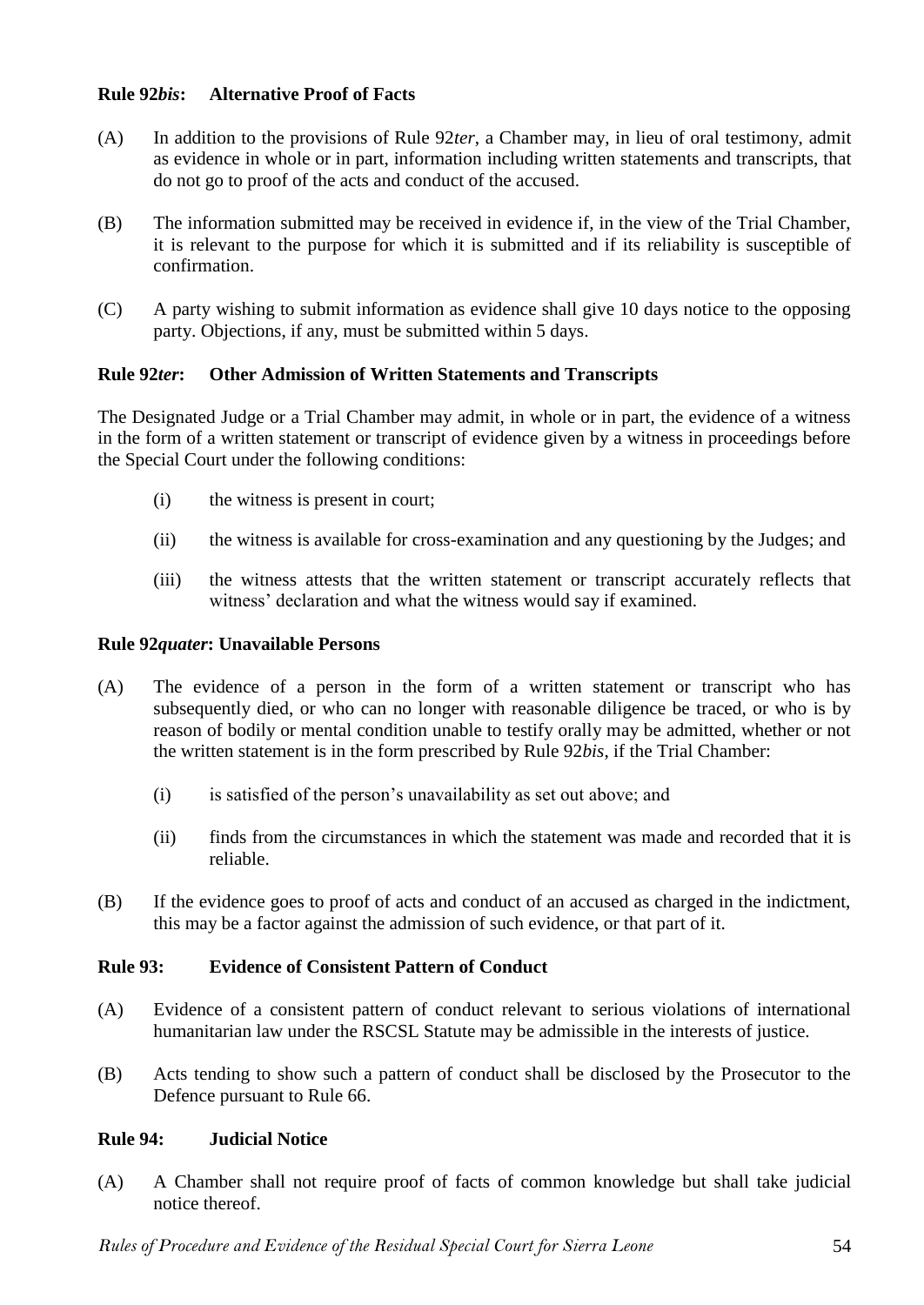(B) At the request of a party or of its own motion, a Chamber, after hearing the parties, may decide to take judicial notice of adjudicated facts or documentary evidence from proceedings of the Special Court or other proceedings of the Residual Special Court relating to the matter at issue in the current proceedings.

# **Rule 94***bis***: Testimony of Expert Witnesses**

- (A) Notwithstanding the provisions of Rule 66(A), Rule 73*bis* (B)(iv)(b) and Rule 73*ter* (B)(iii)(b), the full statement of any expert witness called by a party shall be disclosed to the opposing party as early as possible and shall be filed with the Trial Chamber not less than twenty-one days prior to the date on which the expert is expected to testify.
- (B) Within fourteen days of filing of the statement of the expert witness, the opposing party shall file a notice to the Trial Chamber indicating whether:
	- (i) It accepts the expert witness statement; or
	- (ii) It wishes to cross-examine the expert witness.
- (C) If the opposing party accepts the statement of the expert witness, the statement may be admitted into evidence by the Trial Chamber without calling the witness to testify in person.

### **Rule 95: Exclusion of Evidence**

No evidence shall be admitted if its admission would bring the administration of justice into serious disrepute.

### **Rule 96: Rules of Evidence in Cases of Sexual Assault**

In cases of sexual violence, the Residual Special Court shall be guided by and, where appropriate, apply the following principles:

- (i) Consent cannot be inferred by reason of any words or conduct of a victim where force, threat of force, coercion or taking advantage of a coercive environment undermined the victim's ability to give voluntary and genuine consent;
- (ii) Consent cannot be inferred by reason of any words or conduct of a victim where the victim is incapable of giving genuine consent;
- (iii) Consent cannot be inferred by reason of the silence of, or lack of resistance by, a victim to the alleged sexual violence;
- (iv) Evidence relating to the sexual nature of the prior or subsequent conduct of a victim or witness will only be admissible in exceptional circumstances and after notice has been given to the Court and the Parties. If such evidence is admitted, it may not be the basis for an inference about the credibility, character or predisposition to sexual availability of that victim or witness.

### **Rule 97: Lawyer-Client Privilege**

All communications between lawyer and client shall be regarded as privileged, and consequently disclosure cannot be ordered, unless: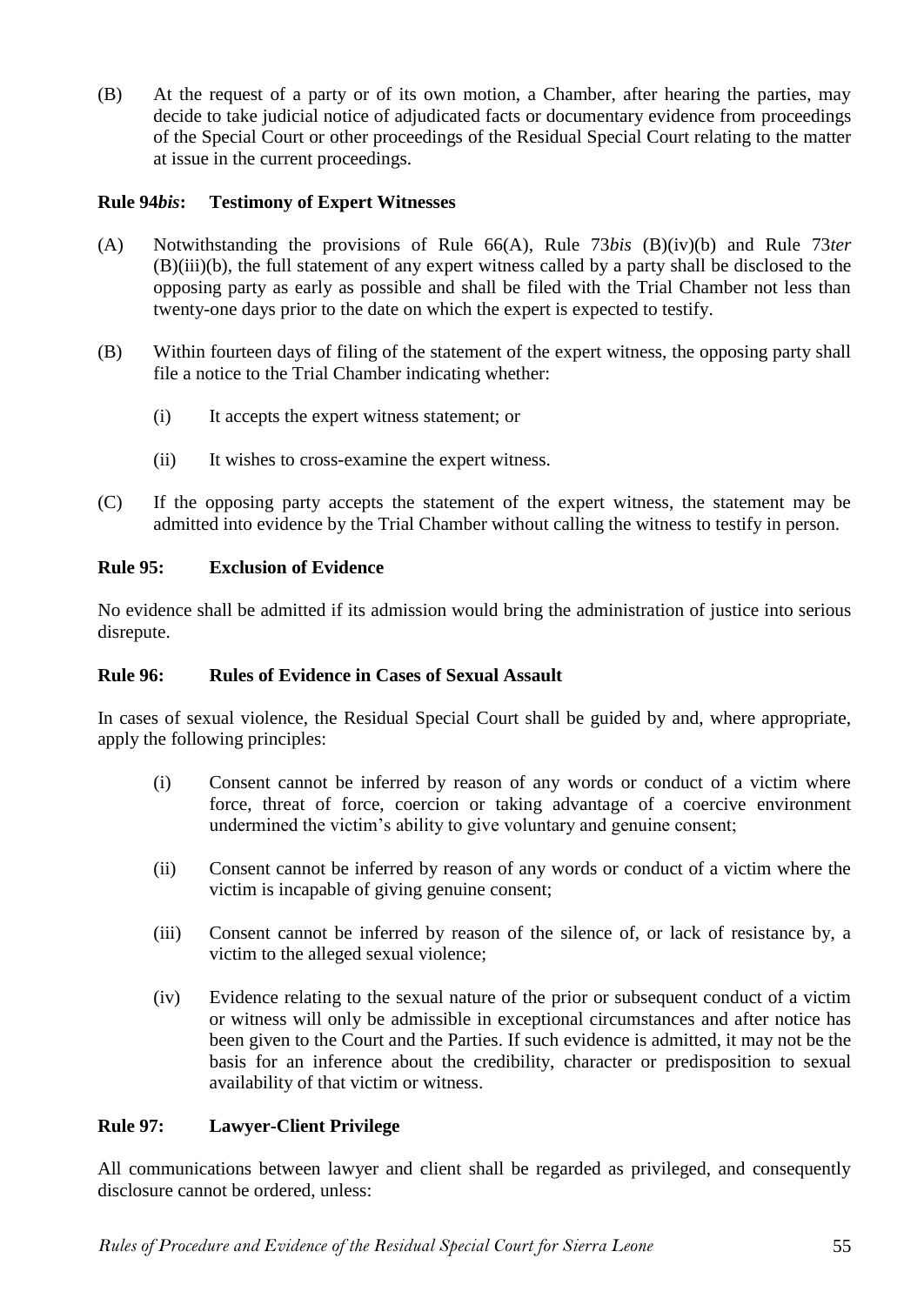- (i) The client consents to such disclosure;
- (ii) The client has voluntarily disclosed the content of the communication to a third party, and that third party then gives evidence of that disclosure; or
- (iii) The client has alleged ineffective assistance of counsel, in which case the privilege is waived as to all communications relevant to the claim of ineffective assistance.

### **Rule 98: Motion for Judgment of Acquittal**

If, after the close of the case for the prosecution, there is no evidence capable of supporting a conviction on one or more counts of the indictment, the Trial Chamber shall, by oral decision and after hearing the oral submissions of the parties, enter a judgment of acquittal on those counts.

### *Section 4: Sentencing Procedure*

### **Rule 99: Status of the Acquitted Person**

- (A) In case of acquittal, the Residual Special Court shall, subject to Sub-Rule (B) below, order the release of the accused.
- (B) If, at the time the acquittal is pronounced, the Prosecutor advises the Trial Chamber in open court of his or her intention to file notice of appeal pursuant to Rule 108, the Trial Chamber may, on application of the Prosecutor, issue an order for the continued detention of the accused, pending the determination of the appeal. In such a situation, the accused may apply for bail, with the provisions of Rule 65 applying *mutatis mutandis* to such an application.

### **Rule 100: Sentencing Procedure**

- (A) If the Trial Chamber convicts the accused or the accused enters a guilty plea, the Prosecutor shall submit any relevant information that may assist the Trial Chamber in determining an appropriate sentence no more than 7 days after such conviction or guilty plea. The accused shall thereafter, but no more that 7 days after the Prosecutor's filing submit any relevant information that may assist the Trial Chamber in determining an appropriate sentence.
- (B) Where the accused has entered a guilty plea, the Trial Chamber shall hear submissions of the parties at a sentencing hearing. Where the accused has been convicted by a Trial Chamber, the Trial Chamber may hear submissions of the parties at a sentencing hearing.
- (C) The sentence shall be pronounced in a judgment in public and in the presence of the convicted person, subject to Rule 102(B).

### **Rule 101: Penalties**

- (A) A person convicted by the Residual Special Court, other than a juvenile offender, may be sentenced to imprisonment for a specific number of years.
- (B) In determining the sentence, the President, Designated Judge or Trial Chamber shall take into account the factors mentioned in Article 20(2) of the RSCSL Statute, as well as such factors as: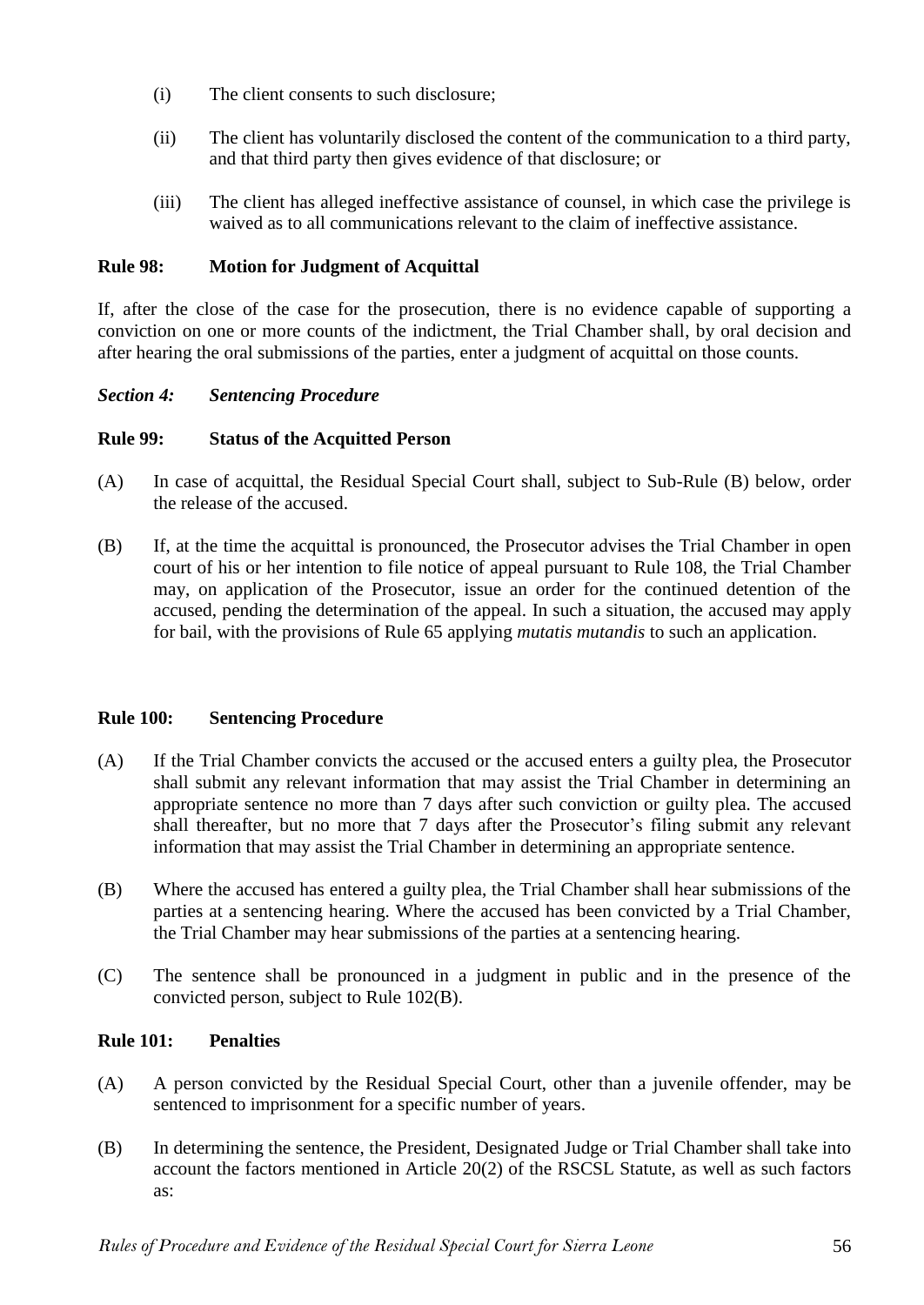- (i) Any aggravating circumstances;
- (ii) Any mitigating circumstances including the substantial cooperation with the Prosecutor by the convicted person before or after conviction; and
- (iii) The extent to which any penalty imposed by a court of any State on the convicted person for the same act has already been served, as referred to in Article 9(3) of the RSCSL Statute.
- (C) The Trial Chamber shall indicate whether multiple sentences shall be served consecutively or concurrently.
- (D) Any period during which the convicted person was detained in custody pending his transfer to the Residual Special Court or pending trial or appeal, shall be taken into consideration on sentencing.

### **Rule 102: Status of the Convicted Person**

- (A) Subject to the Trial Chamber's directions in terms of Rule 101, the sentence shall begin to run from the day it is pronounced. However, as soon as notice of appeal is given, the enforcement of the judgment shall thereupon be stayed until the decision on the appeal has been delivered, the convicted person meanwhile remaining in detention, as provided in Rule 64.
- (B) If, by a previous decision of the Trial Chamber, the convicted person has been provisionally released, or is for any other reason at liberty, and he or she is not present when the judgment is pronounced, the Trial Chamber shall issue a warrant for his or her arrest. On arrest, he or she shall be notified of the conviction and sentence, and the procedure provided in Rule 103 shall be followed.

### **Rule 103: Place of Imprisonment**

- (A) Pursuant to Article 23 of the RSCSL Statute, imprisonment may be served in Sierra Leone or another State that has concluded an agreement to that effect with the Special Court or the Residual Special Court. The Residual Special Court may conclude agreements with other countries willing to accept and imprison convicted persons.
- (B) The place of imprisonment for each convicted person shall be designated by the President.
- (C) Transfer of the convicted person to the place of imprisonment shall be effected as soon as possible after the time limit for appeal has lapsed.

### **Rule 104: Forfeiture of Property**

(A) After a judgment of conviction containing a specific finding as provided in Rule 88(B) the Trial Chamber, at the request of the Prosecutor or at its own initiative, may hold a special hearing to determine the matter of property forfeiture, including the proceeds thereof, and may in the meantime order such provisional measures for the preservation and protection of the property or proceeds as it considers appropriate.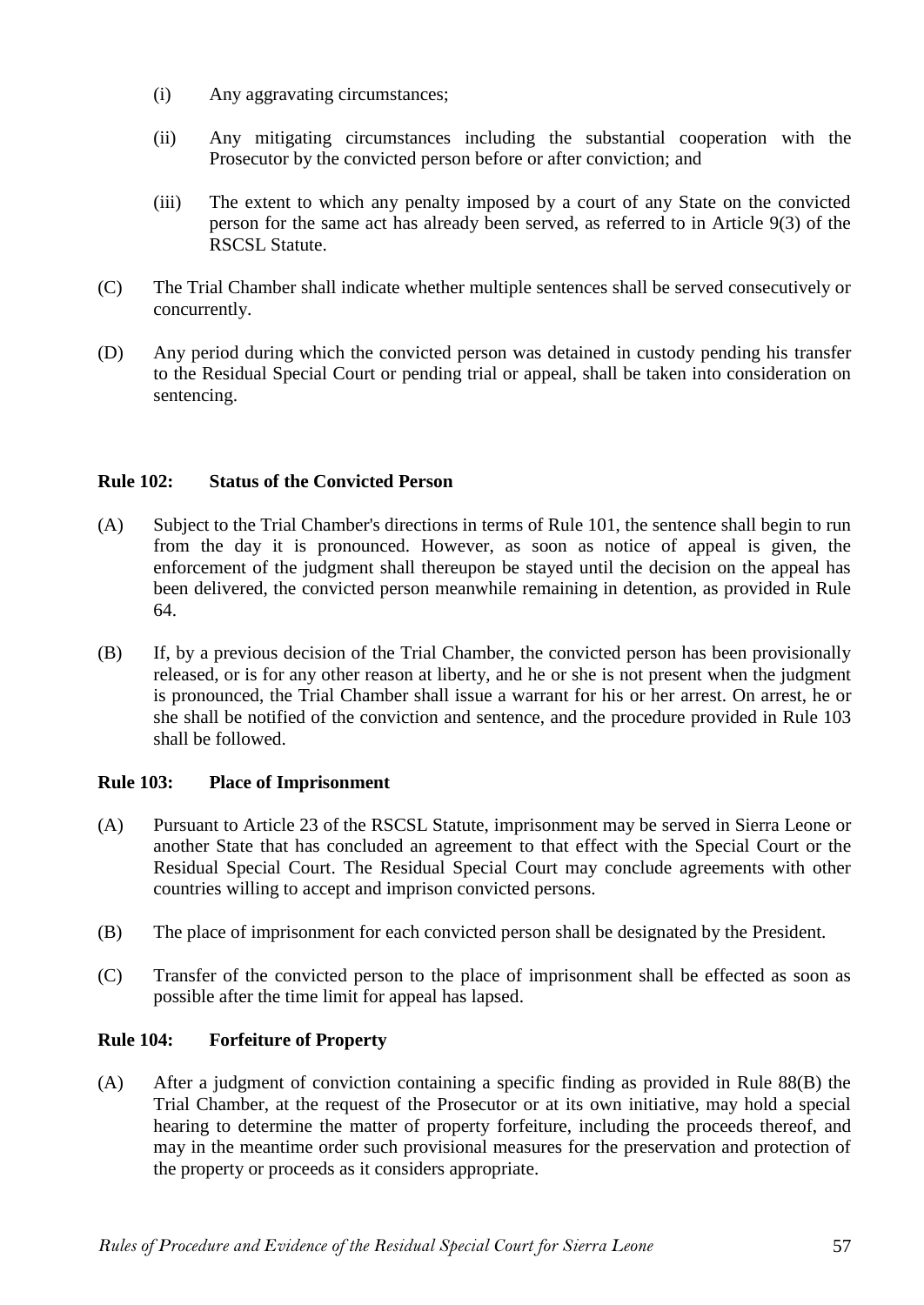- (B) The determination may extend to such property or proceeds, even in the hands of third parties not otherwise connected with the crime for which the convicted person has been found guilty. Such third parties shall be entitled to appear at the hearing.
- (C) The Trial Chamber may order the forfeiture of any property, proceeds and any assets it finds has been acquired unlawfully or by criminal conduct, and order its return to the rightful owner, or its transfer to the State of Sierra Leone, as circumstances may require. If the identified property is located in a State other than Sierra Leone, the Trial Chamber shall direct the Registry to notify any relevant intergovernmental organisation or State.

### **Rule 105: Compensation to Victims**

- (A) The Registrar shall transmit to the competent authorities of the States concerned the judgment finding the accused guilty of a crime which has caused injury to a victim.
- (B) Pursuant to the relevant national legislation, a victim or persons claiming through him or her may bring an action in a national court or other competent body to obtain compensation.
- (C) For the purposes of a claim made under Sub-Rule (B) the judgment of the Special Court shall be final and binding as to the criminal responsibility of the convicted person for such injury, pursuant to section 45 of the Special Court Agreement, 2002 (Ratification) Act, 2002.
- (D) If the Residual Special Court receives information about the location of tangible property that provides a reasonable basis to believe the proceeds are connected to any crimes within the jurisdiction of the Special Court or Residual Special Court, the Registrar shall make the appropriate notifications, including to the Government of Sierra Leone and the appropriate authority within any relevant inter-governmental organisation or State.

### **Part VII - APPELLATE PROCEEDINGS**

### **Rule 106: General Provisions**

- (A) Pursuant to Article 21 of the RSCSL Statute, the Appeals Chamber shall hear appeals from persons convicted by the Trial Chamber or from the Prosecutor on the following grounds:
	- (a) A procedural error;
	- (b) An error on a question on law invalidating the decision; or
	- (c) An error of fact which has occasioned a miscarriage of justice.
- (B) The Appeals Chamber may affirm, reverse or revise the decisions taken by the Trial Chamber.
- (C) The Rules that govern proceedings in the Trial Chambers shall apply as appropriate to proceedings in the Appeals Chamber.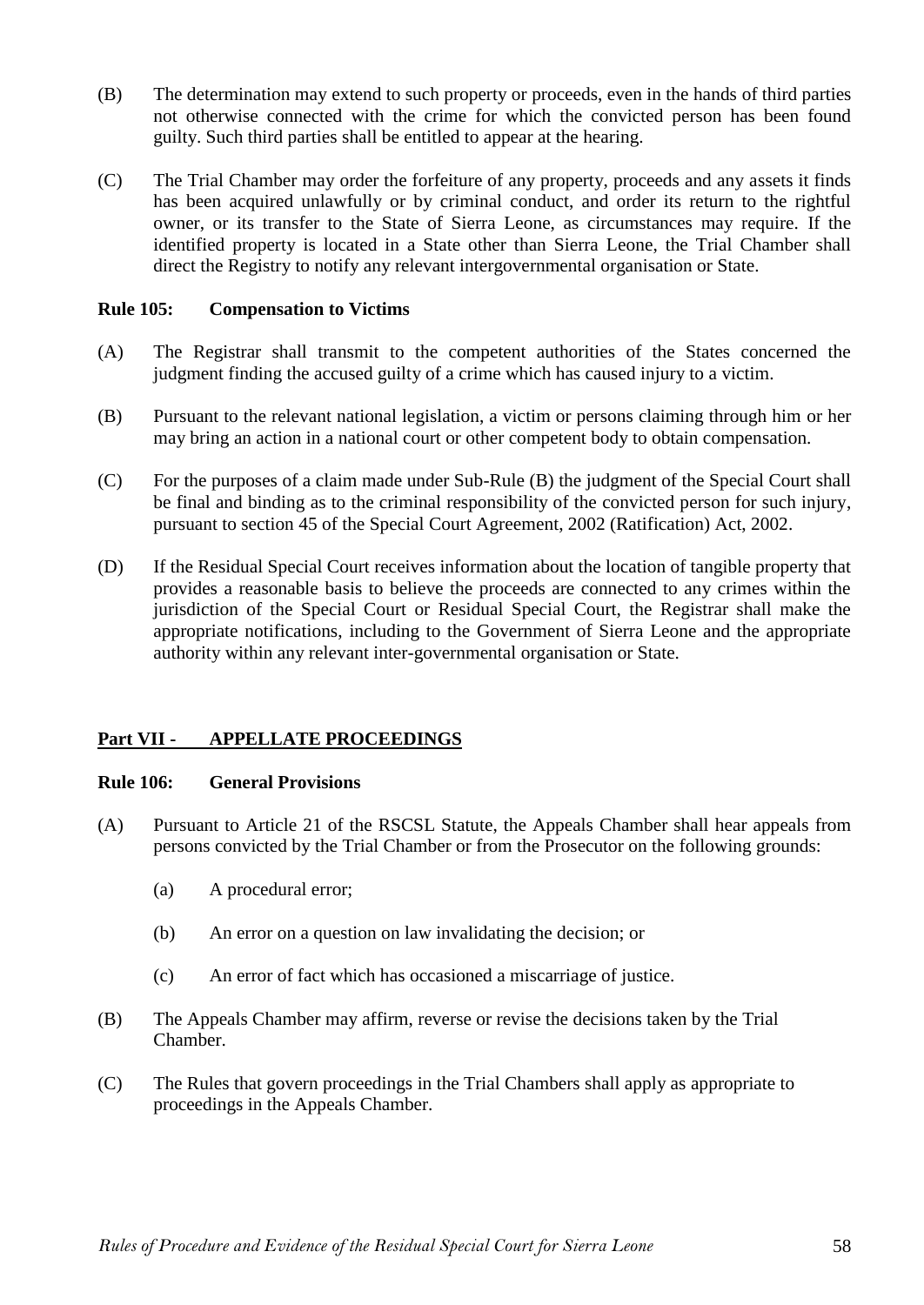# **Rule 107**: **Practice Directions**

The President in consultation with the Presiding Judge of the Appeals Chamber may issue Practice Directions addressing detailed aspects of the conduct of proceedings before the Appeals Chamber. Practice Directions obtaining at the time of the closure of the Special Court shall apply *mutatis mutandis* to proceedings before any Appeals Chamber of the Residual Special Court.

### **Rule 108: Notice of Appeal**

- (A) Subject to Sub-Rule (B), a party seeking to appeal a judgment or sentence shall, not more than 14 days from the receipt of the full judgment and sentence, file with the Registrar and serve upon the other parties a written notice of appeal, setting forth the grounds.
- (B) In appeals pursuant to Rules 77 and 91, the notice and grounds of appeal shall be filed within seven days of the receipt of the decision.
- (C) In appeals pursuant to Rules 46, 65 and 73(B), the notice and grounds of appeal shall be filed within 7 days of the receipt of the decision to grant leave.

### **Rule 109***:* **Pre-Hearing Judge**

- (A) The Presiding Judge of the Appeals Chamber may, after the filing of the notice of appeal, designate a Pre-Hearing Judge from among the members of the Appeals Chamber to supervise all appeals arising from a particular trial.
- (B) The Pre-Hearing Judge shall ensure that the proceedings are not unduly delayed and shall take any measures related to procedural matters, including the issuing of decisions, orders and directions with a view to preparing the case for a fair and expeditious hearing.
- (C) The Pre-Hearing Judge may, as soon as possible after the filing of submissions pursuant to Rules 111, 112, and 113 below, convene a hearing or an exchange between the parties to the appeal. The Pre-Hearing Judge may:
	- (i) Strike out any ground of appeal that does not come within the appellate jurisdiction conferred by Article 21 of the RSCSL Statute, provided that any party aggrieved by such an order may within 14 days apply for its review by the Appeals Chamber; and
	- (ii) Set a date, in due course, for the substantive appeal hearing after consultation with the President and Registrar, unless he or she decides to recommend to the Appeals Chamber that no oral hearing is necessary and the Appeals Chamber accepts his or her recommendation and decides to rule on the appeal solely on the written submissions of the parties.
- (D) The Pre-Hearing Judge shall record the points of agreement and disagreement between the parties on matters of law and fact. In this connection, he or she may order the parties to file further written submissions with the Pre-Hearing Judge or the Appeals Chamber.
- (E) The Appeals Chamber may of its own initiative exercise any of the functions of the Pre-Hearing Judge.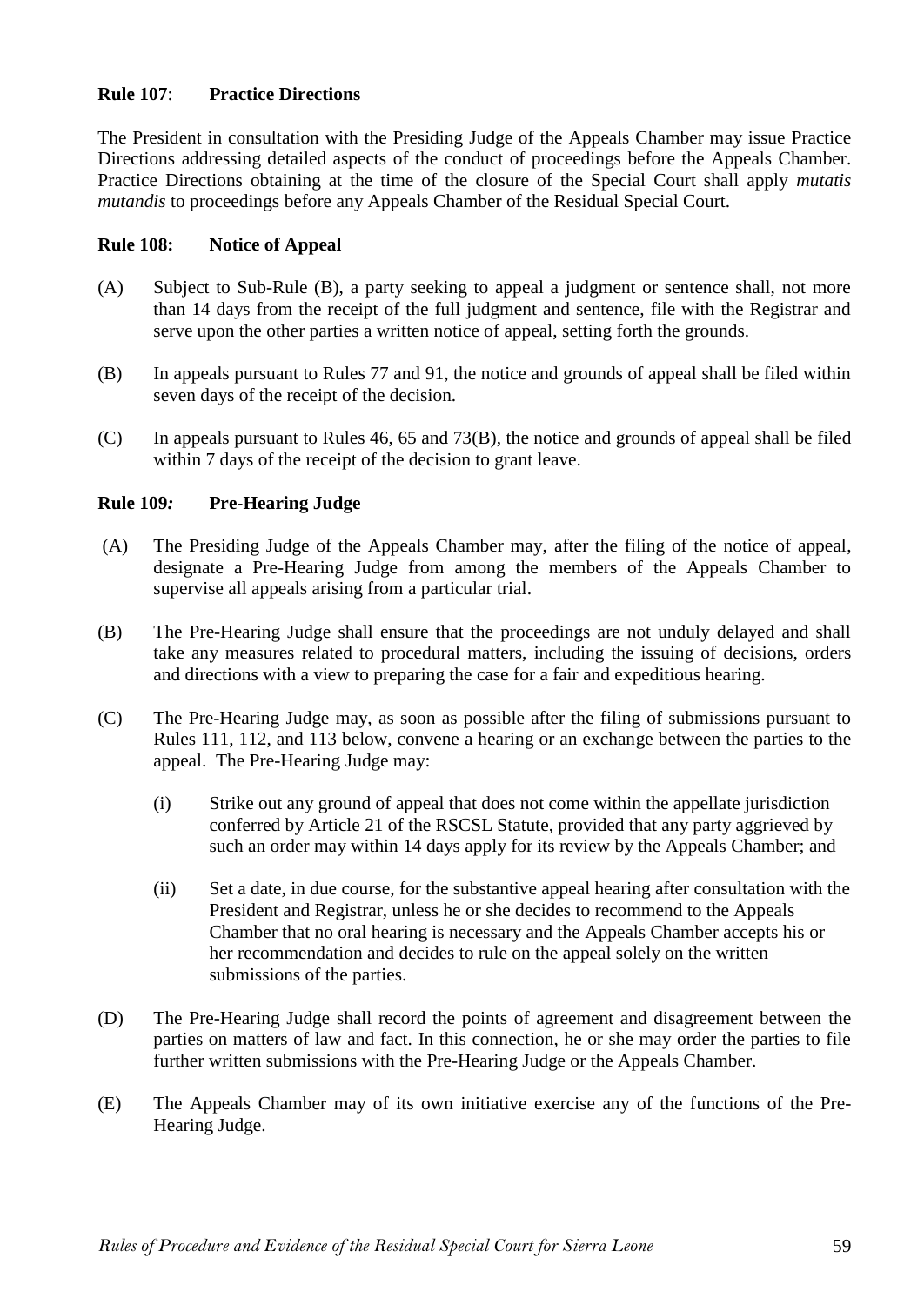# **Rule 110: Record on Appeal**

The record on appeal shall consist of the parts of the trial record as designated by the Pre-Hearing Judge, as certified by the Registrar.

# **Rule 111: Appellant's Submissions**

An Appellant's submissions shall be served on the other party or parties and filed with the Registrar within twenty-one days of the notice of appeal pursuant to Rule 108.

### **Rule 112: Respondent's Submissions**

A Respondent's submissions shall be served on the other party or parties and filed with the Registrar within fourteen days of the filing of the Appellant's submissions.

### **Rule 113: Submissions in Reply**

- (A) An Appellant may file submissions in reply within five days after the filing of the Respondent's submissions.
- (B) No further submissions may be filed except with leave of the Appeals Chamber.

### **Rule 114: Date of Hearing**

- (A) The date of any hearing shall be set as provided for by Rule  $109(B)(ii)(b)$ .
- (B) Where the Appeals Chamber decides that there will be a hearing, the Appeals Chamber or the Pre-Hearing Judge may request the parties to limit their oral submissions to an issue or issues indicated to them in writing.
- (C) The Registrar shall notify the parties accordingly.

### **Rule 115: Additional Evidence**

- (A) A party may apply by motion to the Pre-Hearing Judge to present before the Appeals Chamber additional evidence which was not available to it at the trial. Such motion shall clearly identify with precision the specific finding of fact made by the Trial Chamber to which the additional evidence is directed. The motion shall also set out in full the reasons and supporting evidence on which the party relies to establish that the proposed additional evidence was not available to it at trial. The motion shall be served on the other party and filed with the Registrar not later than the deadline for filing the submissions in reply or on a date ordered by the Pre-Hearing Judge. Rebuttal material may be presented by any party affected by the motion.
- (B) Where the Pre-Hearing Judge finds that such additional evidence was not available at trial and is relevant and credible, he or she will determine if it could have been a decisive factor in reaching the decision at trial. Where it could have been such a factor, the Pre-Hearing Judge may authorise the presentation of such additional evidence and any rebuttal material.
- (C) The Appeals Chamber may review the Pre-Hearing Judge's decision with or without an oral hearing.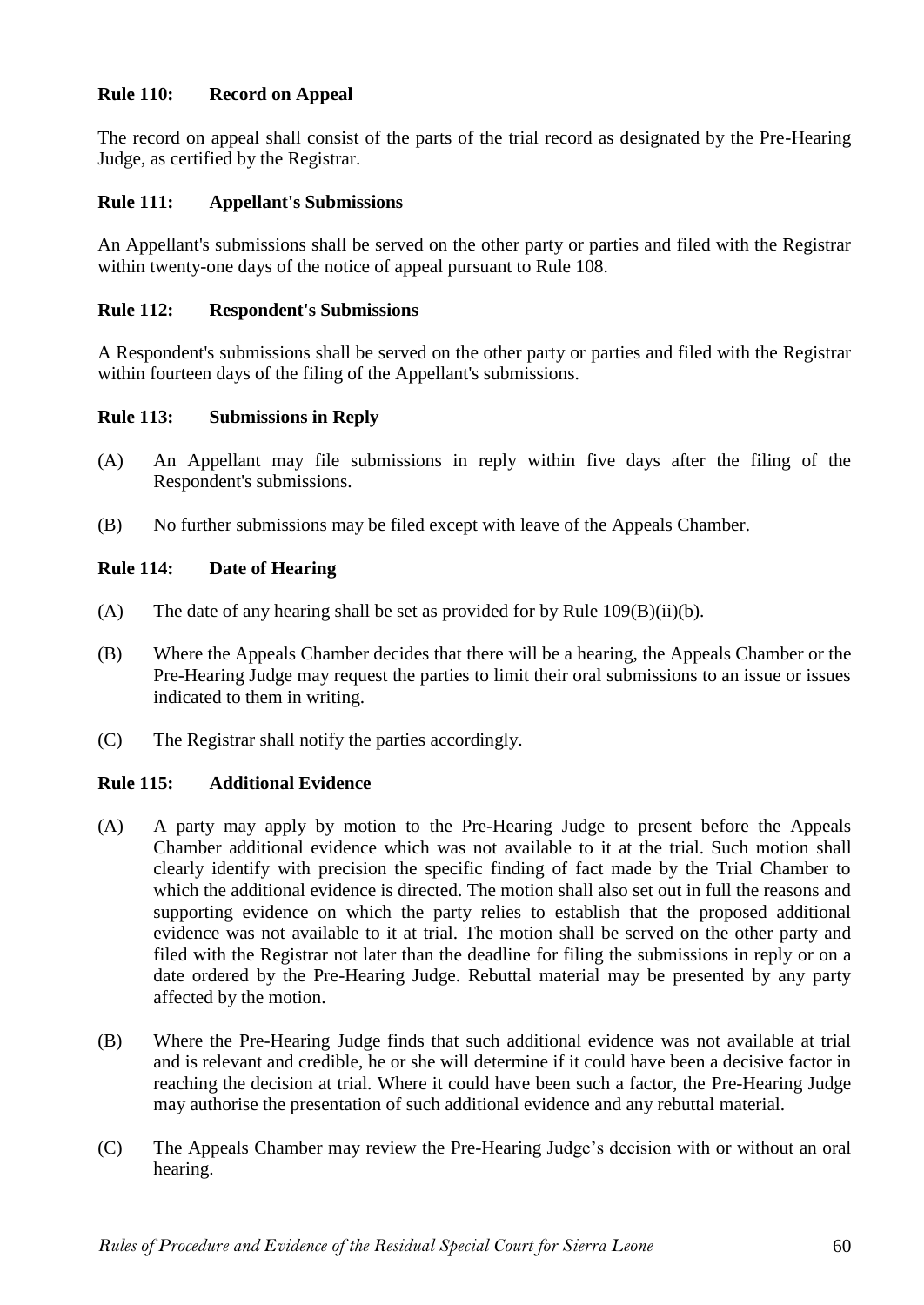### **Rule 116: Extension of Time Limits**

The Appeals Chamber may grant a motion to extend a time limit upon a showing of good cause. Where the Appeals Chamber is seised of such a motion at a time that it is not fully constituted due to the unavailability of one of its Members for any reason, the remaining Judges of the Appeals Chamber or a Judge designated by them, may rule on the motion if satisfied that it is in the interests of justice to do so.

### **Rule 117: Expedited Procedure**

- (A) A reference under Rule 72(E) or (F), or any appeal under Rule 46, 65, 73(B), 77 or 91 shall be heard expeditiously by a bench of at least three Appeals Chamber Judges and may be determined entirely on the basis of written submissions.
- (B) All time limits and other procedural requirements not otherwise provided for in these Rules shall be fixed by a practice direction issued by the Presiding Judge..
- (C) Unless as otherwise ordered, Rules 109 to 114 and 118(D) shall not apply to such procedures.

### **Rule 118: Judgment on Appeal**

- (A) The Appeals Chamber shall pronounce judgment on the basis of the record on appeal and any oral arguments and additional evidence that has been presented to it.
- (B) The judgment shall be rendered by a majority of the Judges. It shall be accompanied or followed as soon as possible by a reasoned opinion in writing, to which separate or dissenting opinions may be appended.
- (C) In appropriate circumstances the Appeals Chamber may order that the accused be retried before the Trial Chamber concerned or another Trial Chamber.
- (D) If the Appeals Chamber reverses an acquittal of an accused by the Trial Chamber on any count, the Appeals Chamber shall proceed to sentence the accused in respect of that offence.
- (E) The judgment shall be pronounced in public, on a date of which notice shall have been given to the parties and counsel and at which they shall be entitled to be present.
- (F) The written judgment shall be filed and registered with the Registry.

### **Rule 119: Status of the Accused Following Judgment on Appeal**

- (A) A sentence pronounced by the Appeals Chamber shall be enforced immediately.
- (B) Where the accused is not present when the Appeal judgment is due to be delivered, it may, unless it pronounces his acquittal, order his arrest or transfer to the Residual Special Court.

# **Part VIII – REVIEW PROCEEDINGS**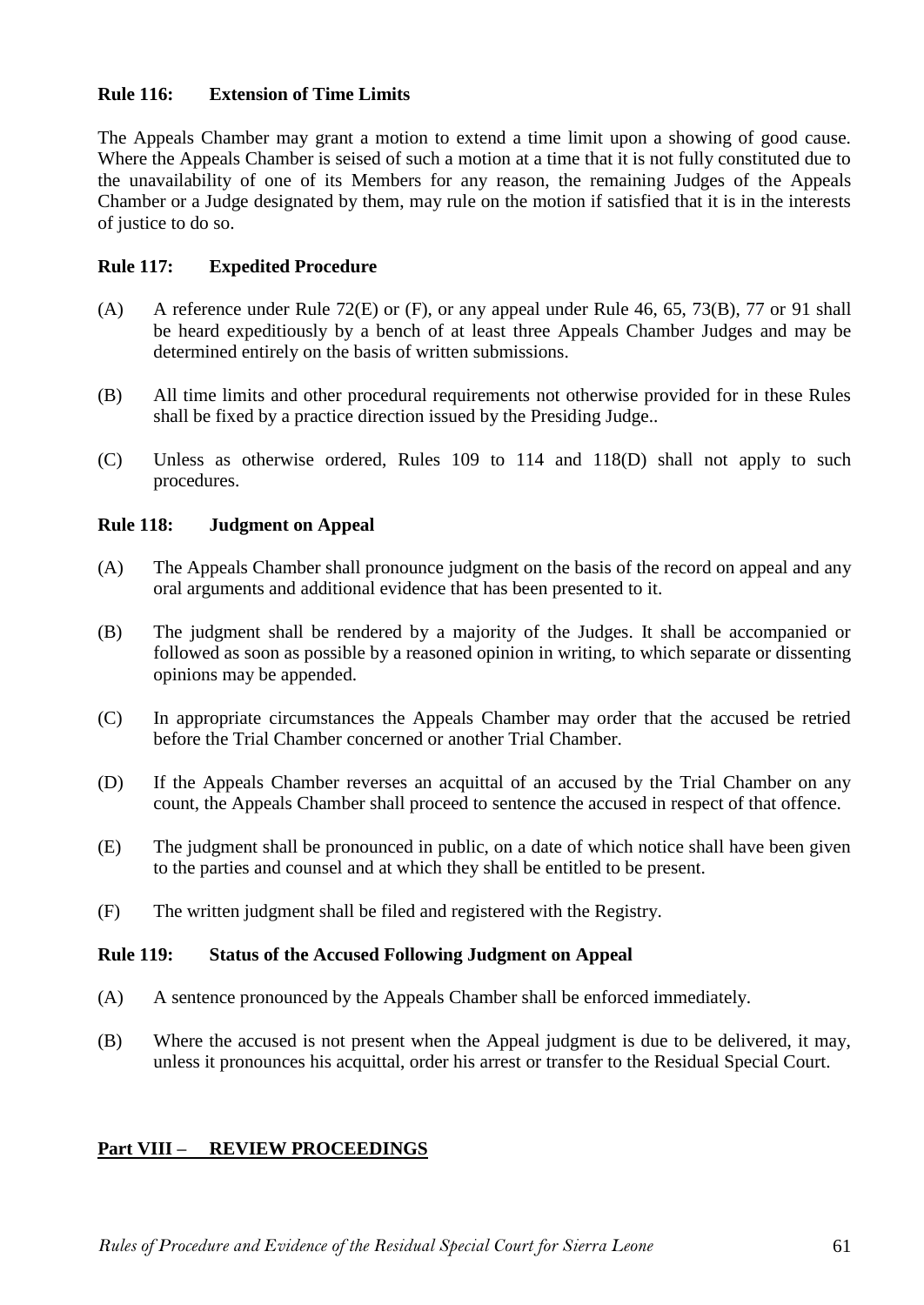### Rule 120 – Request for Review

(A) Where, following a final judgment, a new fact has been discovered which was not known to the moving party at the time of the proceedings before the Trial Chamber or Appeals Chamber of the Special Court or Residual Special Court, and which could have been a decisive factor in reaching the decision, the convicted person, or the Prosecutor may submit an application for a review of the judgment.

(B) An application for review shall be submitted to the President.

(C) Any response to an application for review shall be filed within forty days of the filing of the application.

(D) Any reply shall be filed within fifteen days after the filing of the response.

### Rule 121- Preliminary Examination

The President may reject the application on the grounds of it being unfounded. Otherwise, the President may, as appropriate, reconvene the original Trial Chamber or if not possible, convene a panel of Judges pursuant to Article 13 (1).

### Rule 122 - Appeals

The judgment of a Trial Chamber on review may be appealed. In the event of an appeal, the President may as appropriate, reconvene the original Appeals Chamber or, if not possible, convene a panel of Judges pursuant to Article 13 (2).

# **Rule 122: Appeals**

The judgment of a Trial Chamber on review may be appealed in accordance with the provisions of Part VII.

# **Part IX - PARDON, COMMUTATION OF SENTENCE AND EARLY RELEASE**

# **Rule 123: Notification by States**

If, pursuant to the applicable law of the State in which the convicted person is imprisoned, he or she is eligible for pardon or commutation of sentence, the State concerned shall, in accordance with Article 24 of the RSCSL Statute or the relevant article of the Enforcement of Sentences Agreement between the State concerned and the Special Court or Residual Special Court, notify the Registrar.